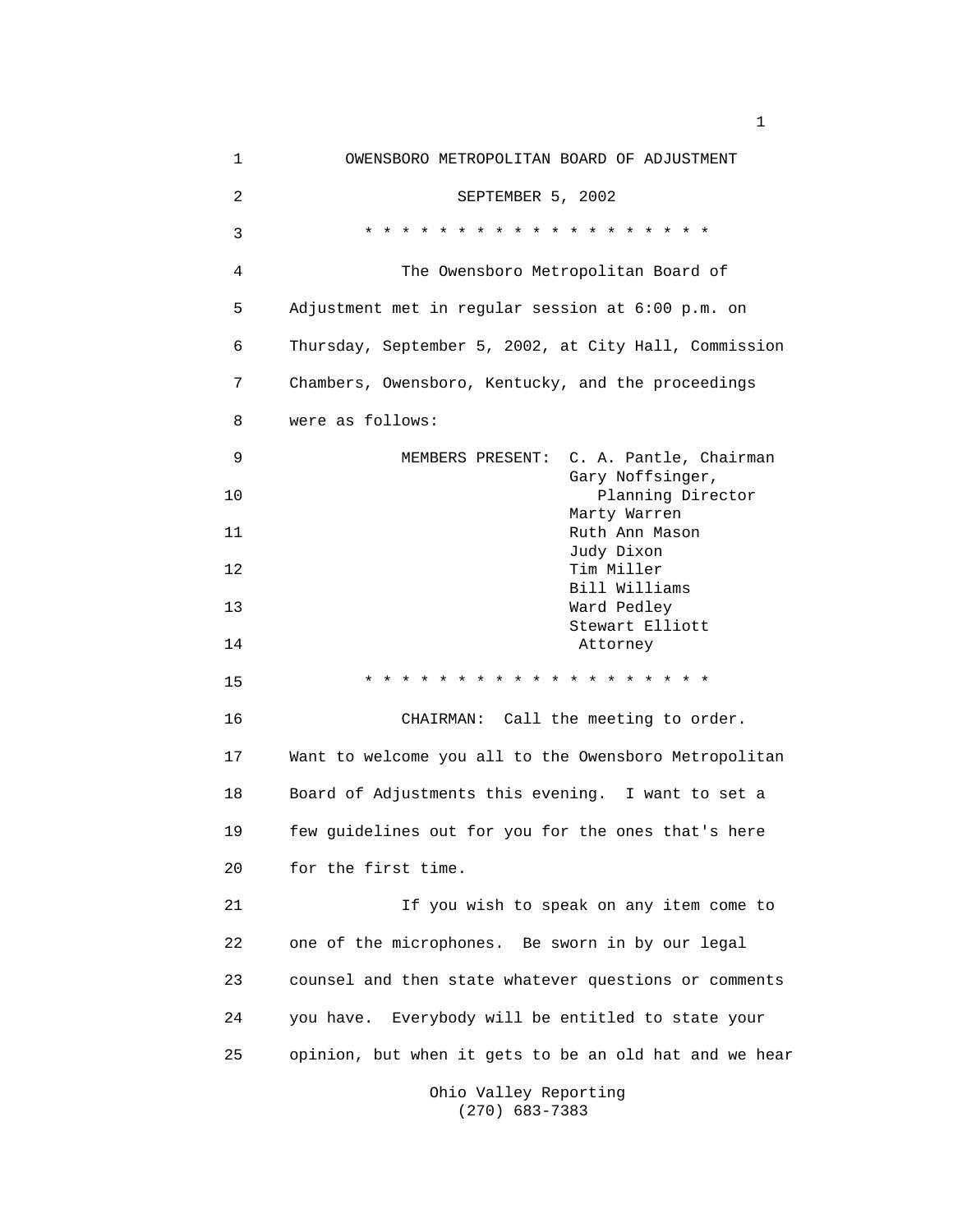1 the same thing over and over we'll cut you off. 2 With that the first item on business this 3 evening is to consider the minutes of the last meeting 4 which was August 1st. They're on record in the 5 office. Find no corrections that need to be made in 6 it. The Chair will entertain a motion to dispose of 7 it. 8 MS. DIXON: Move to approve. 9 MR. WILLIAMS: Second. 10 CHAIRMAN: Motion been made and a second 11 to approve as filed in the office. All in favor say 12 aye. 13 (ALL BOARD MEMBERS PRESENT RESPONDED AYE.) 14 CHAIRMAN: Motion carries. 15 First item of business, please. 16 ----------------------------------------- 17 CONDITIONAL USE PERMIT 18 ITEM 2 19 1035 Frederica Street, in a B-4 zone (Map N-4) Consider request for a Conditional Use Permit to 20 locate and operate a day care facility for 47 children on the second floor of an existing building 21 Reference: Zoning Ordinance, Article 8, Section 8.2B3 Applicant: Susan Dockery, Commonwealth Properties, 22 Terry Blake 23 MR. NOFFSINGER: Mr. Chairman, this 24 application has been reviewed by the Planning Staff. 25 It's found to be in order. Has been advertised for Ohio Valley Reporting

(270) 683-7383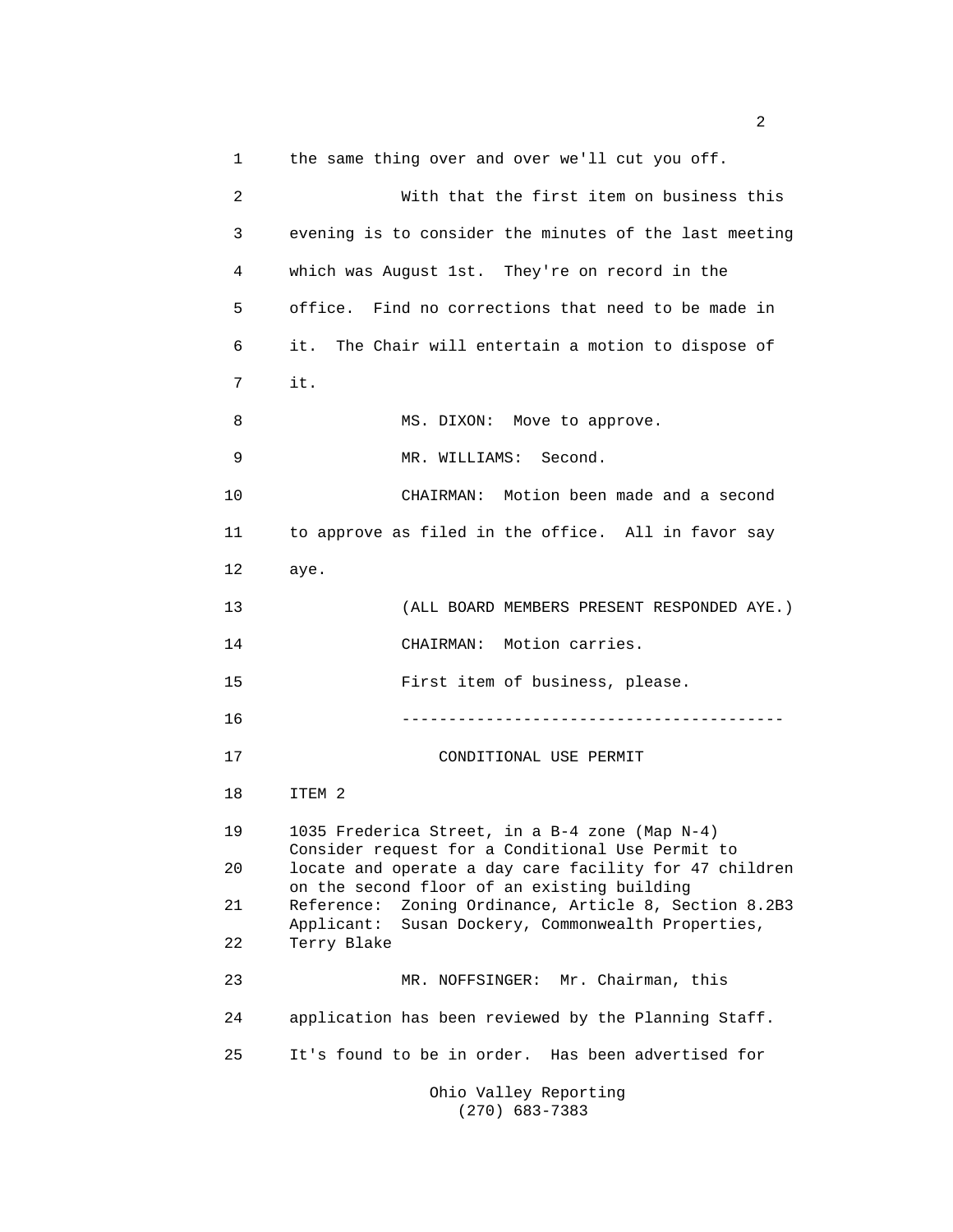1 public hearing at this time. All adjoining property 2 owners have been notified. 3 Mr. Chairman, Conditional Use Permit was 4 issued on this property back some time ago, I think 5 about a year ago, for an adult day care facility. 6 This will be a child care facility for 47 children. 7 As I stated the application is in order 8 and ready for your consideration. 9 CHAIRMAN: Is there anyone in the audience 10 wishing to speak in opposition of this item? 11 (NO RESPONSE) 12 CHAIRMAN: Was any oppositions filed in 13 the office? 14 MR. NOFFSINGER: No, sir. 15 CHAIRMAN: Does the applicant have 16 anything they would like to add or does Staff have 17 anything they need to ask them? 18 MR. NOFFSINGER: No, sir. 19 CHAIRMAN: Board members have any 20 questions or comments? 21 (NO RESPONSE) 22 CHAIRMAN: Dispose of the item. 23 MS. DIXON: Move for approval. 24 MS. MASON: Second. 25 CHAIRMAN: Motion been made and a second Ohio Valley Reporting (270) 683-7383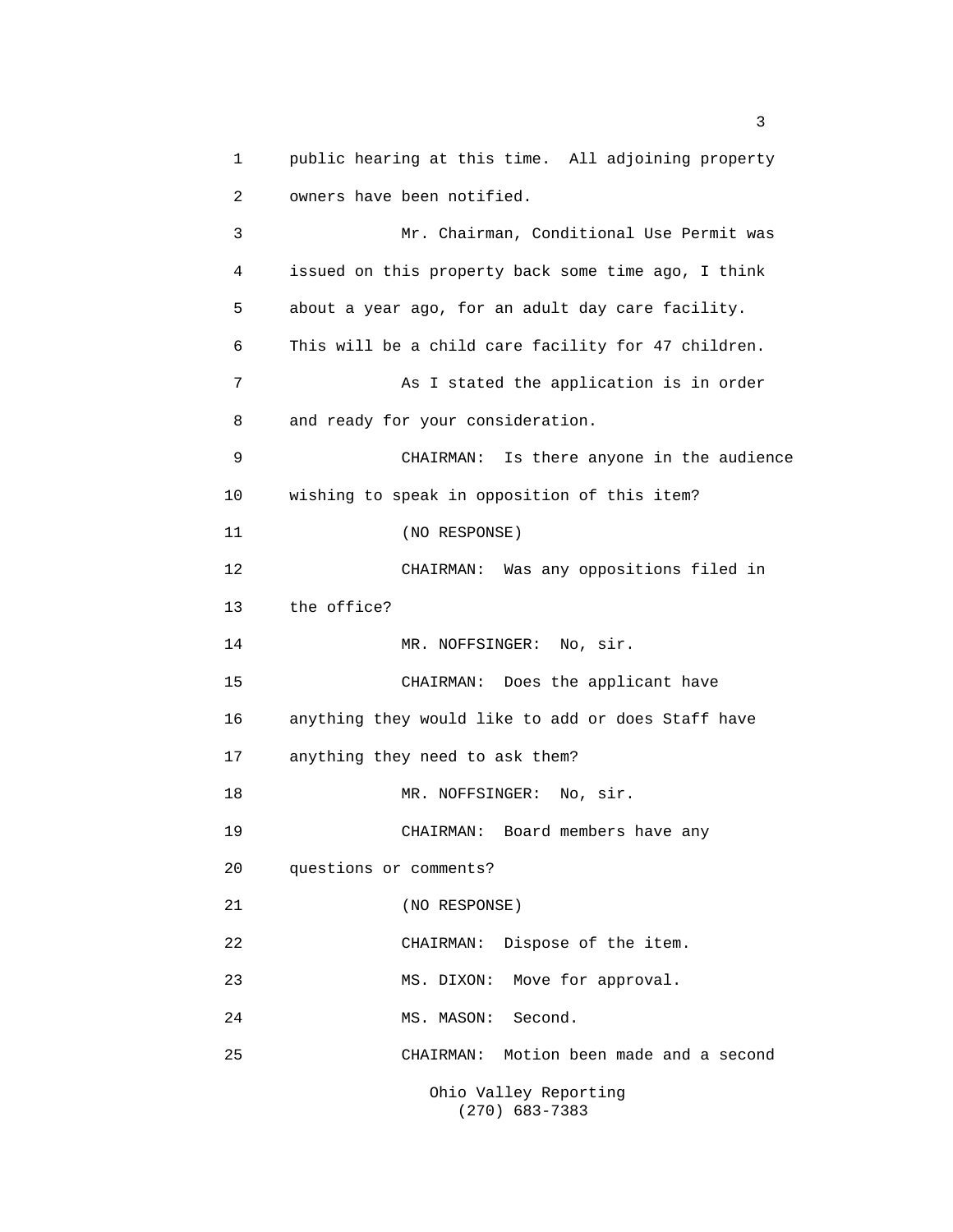1 for approval. Any other discussion? 2 (NO RESPONSE) 3 CHAIRMAN: Hearing none all in favor raise 4 your right hand. 5 (ALL BOARD MEMBERS PRESENT RESPONDED AYE.) 6 CHAIRMAN: Motion carries unanimously. 7 Next item, please. 8 ITEM 3 9 2946 KY 142, in an R-1A zone (Map CO-67) Consider request for a Conditional Use Permit to 10 construct a 50-foot by 100-foot addition to an existing church 11 Reference: Zoning Ordinance, Article 8, Section 8.2B4 Applicant: Bethabara Baptist Church 12 13 MR. NOFFSINGER: Mr. Chairman, this 14 application has been reviewed by the Planning Staff. 15 Found to be in order. The application has been 16 advertised for public hearing at this time and all 17 adjoining property owners have been notified. It's 18 ready for your consideration. 19 CHAIRMAN: Has there been any opposition 20 filed in the office? 21 MR. NOFFSINGER: No, sir. 22 CHAIRMAN: Anyone in the audience wishing 23 to speak in opposition of this Conditional Use Permit? 24 (NO RESPONSE) 25 CHAIRMAN: Is the applicant here and do Ohio Valley Reporting

(270) 683-7383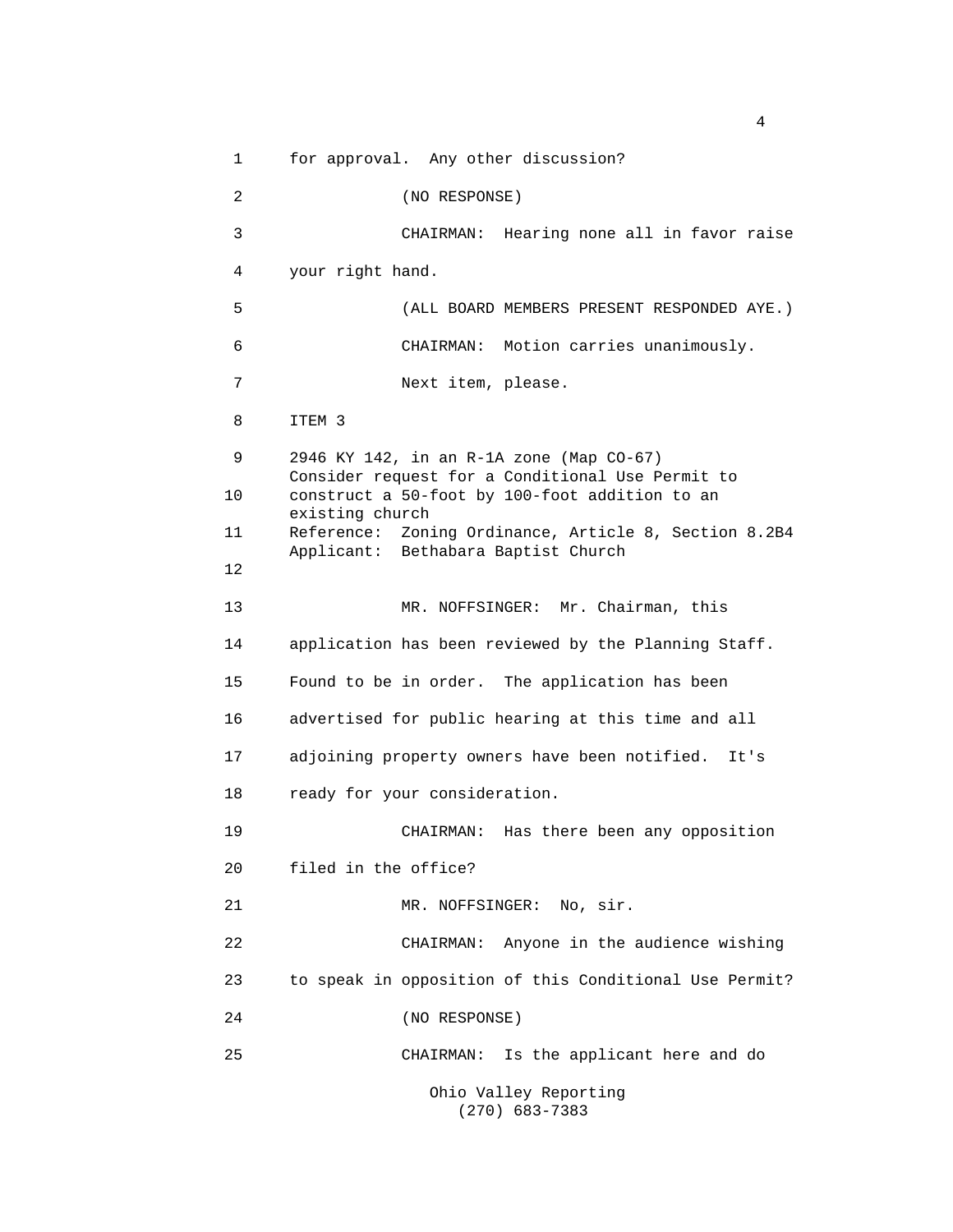1 they have anything they want to add to it? 2 APPLICANT: No. 3 CHAIRMAN: Staff have any conditions that 4 need to be added on? 5 MR. NOFFSINGER: No, sir. However I will 6 add for the record that with the expansion I believe 7 there's some property parameter landscaping being 8 included to bring the property into compliance with 9 the zoning ordinance. 10 CHAIRMAN: This has been discussed with 11 the applicant? 12 MR. NOFFSINGER: Yes, sir, and it is 13 included on their site plan. 14 CHAIRMAN: Any board member have any 15 comments or questions of the applicant? 16 (NO RESPONSE) 17 CHAIRMAN: Again, you don't have anything 18 you want to add to it? 19 APPLICANT: No. 20 CHAIRMAN: Chair will entertain a motion 21 to dispose of the item. 22 MR. WILLIAMS: Motion to approve. 23 MS. DIXON: Second. 24 CHAIRMAN: Motion been made and a second 25 to approve. Any other discussion? Ohio Valley Reporting

(270) 683-7383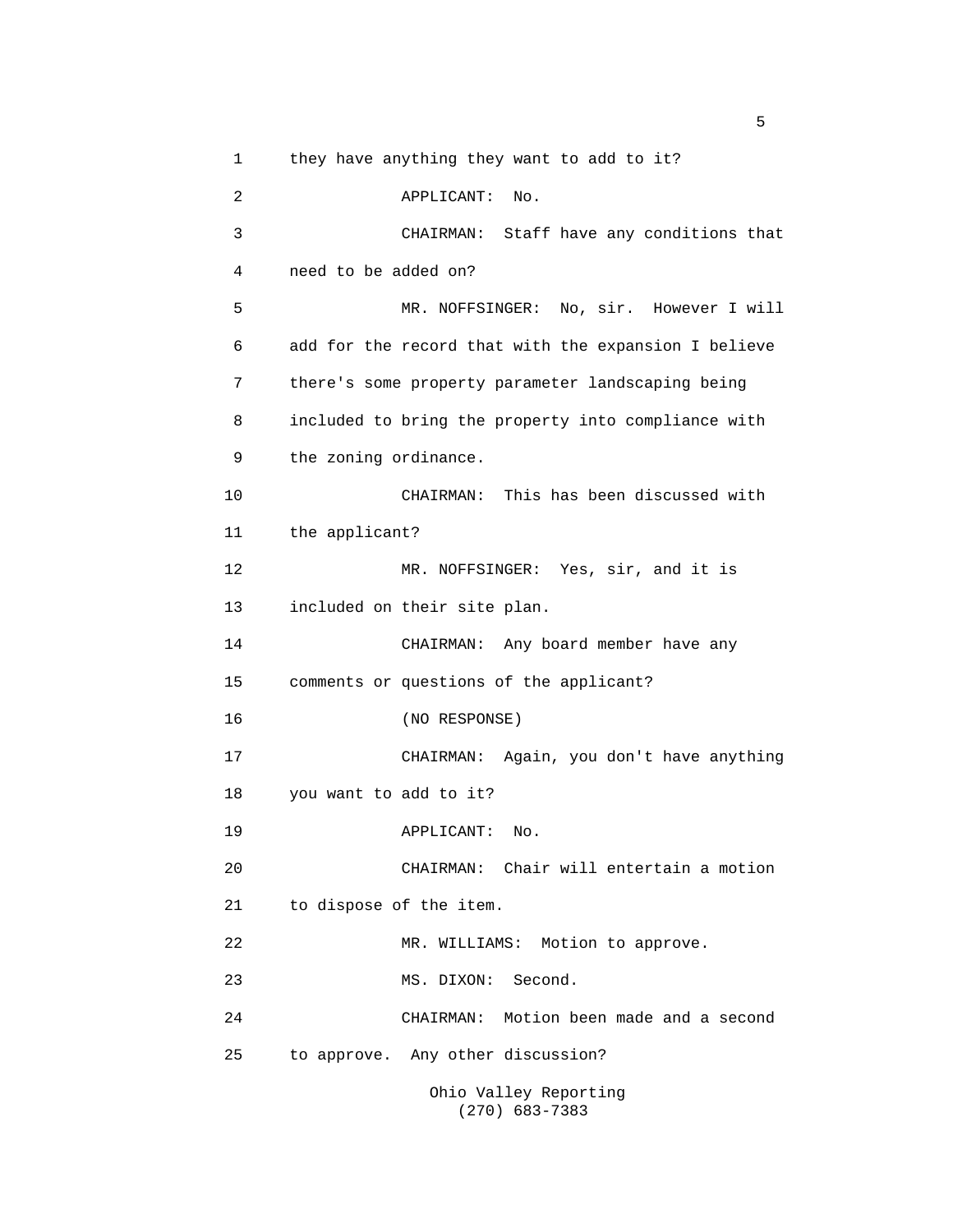1 (NO RESPONSE) 2 CHAIRMAN: Hearing none all in favor raise 3 your right hand. 4 (ALL BOARD MEMBERS PRESENT RESPONDED AYE.) 5 CHAIRMAN: Motion carries unanimously. 6 Next item, please. 7 ITEM 4 8 4625, 4635 Philpot Heights, in an R-1A zone Consider request for a Conditional Use Permit to 9 locate a 12-foot by 55-foot manufactured home to provide temporary living quarters during construction 10 of a single-family residence. Reference: Zoning Ordinance, Article 8, Section 11 8.2A10B Applicant: David and Traci Witherspoon 12 13 MR. NOFFSINGER: Mr. Chairman, Planning 14 Staff has reviewed the application. It's found to be 15 in order. It has been advertised for public hearing 16 at this time. All adjoining property owners have been 17 notified. 18 CHAIRMAN: Again, has there been any 19 objections filed in the office? 20 MR. NOFFSINGER: Yes, sir, I do have one 21 letter that I need to read into the record. This is 22 to Becky Stone from a Judith Shemwell. 23 It says, "Becky Stone, I am very much 24 against a trailer on this property. This property 25 could not pass the perk or water test previously. A Ohio Valley Reporting

(270) 683-7383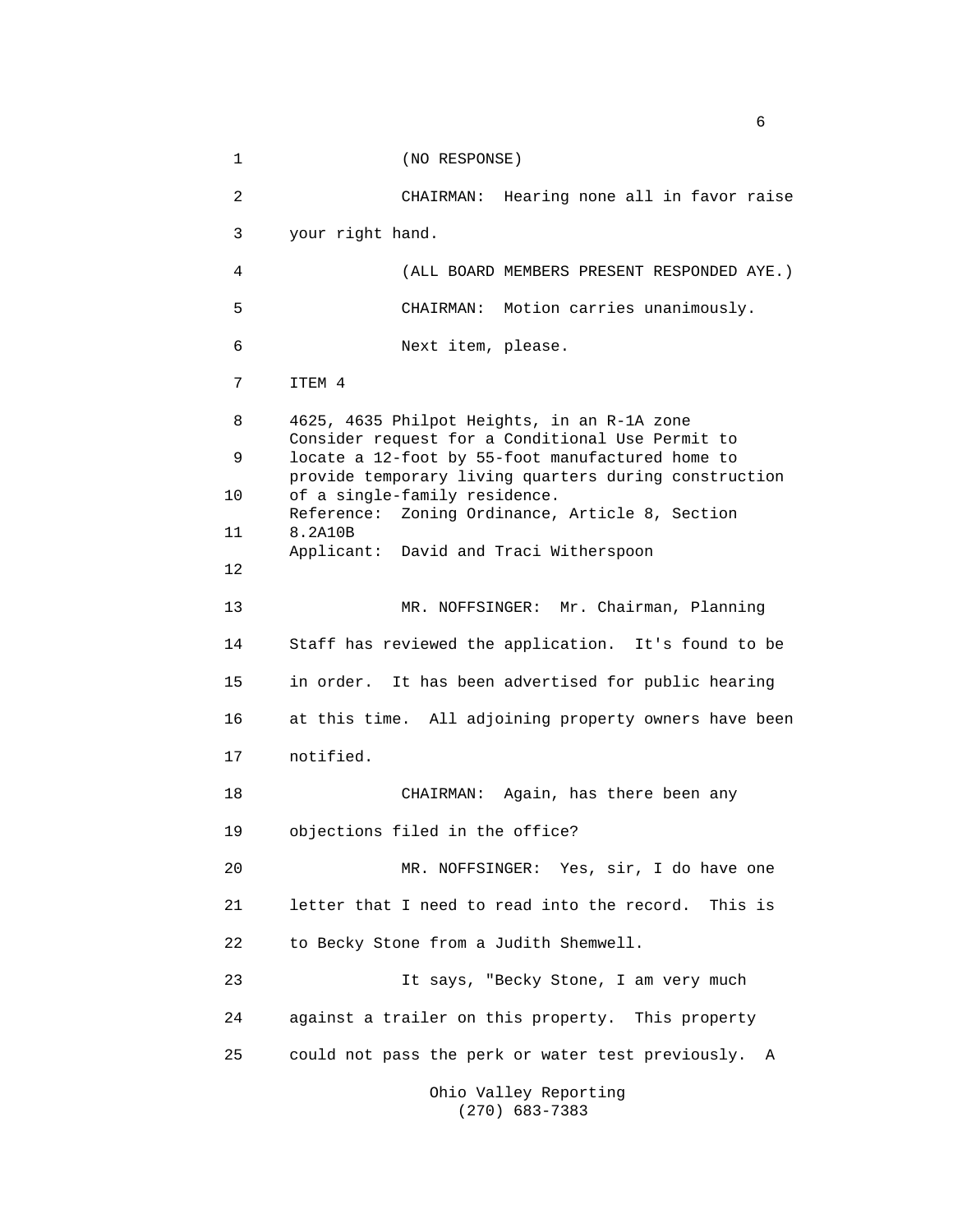1 trailer would be disastrous to our property value. I 2 definitely do not want a trailer in our neighborhood 3 even temporarily." 4 CHAIRMAN: Is there anyone in the audience 5 wishing to object to this? 6 (NO RESPONSE) 7 CHAIRMAN: Is the applicant here? 8 APPLICANT: Yes. 9 CHAIRMAN: Do you have anything you want 10 to state for the record, please? Come forward and 11 state your name and be sworn in, please. 12 MR. WITHERSPOON: My name is David 13 Witherspoon. 14 (MR. WITHERSPOON SWORN BY ATTORNEY.) 15 MR. WITHERSPOON: This is just, like it 16 said here, a temporary residence. This home will be 17 just used while the permanent residence is under 18 construction which I am a builder and would be solely 19 on that construction job and nothing else during the 20 time. I don't think it would take very long to 21 construct the home. Also there was a, I don't think 22 they call it a perk test any more, but there was a 23 test for a septic system to be put in and did pass. 24 That's all I have to say. 25 CHAIRMAN: How long do you anticipate it Ohio Valley Reporting

7

(270) 683-7383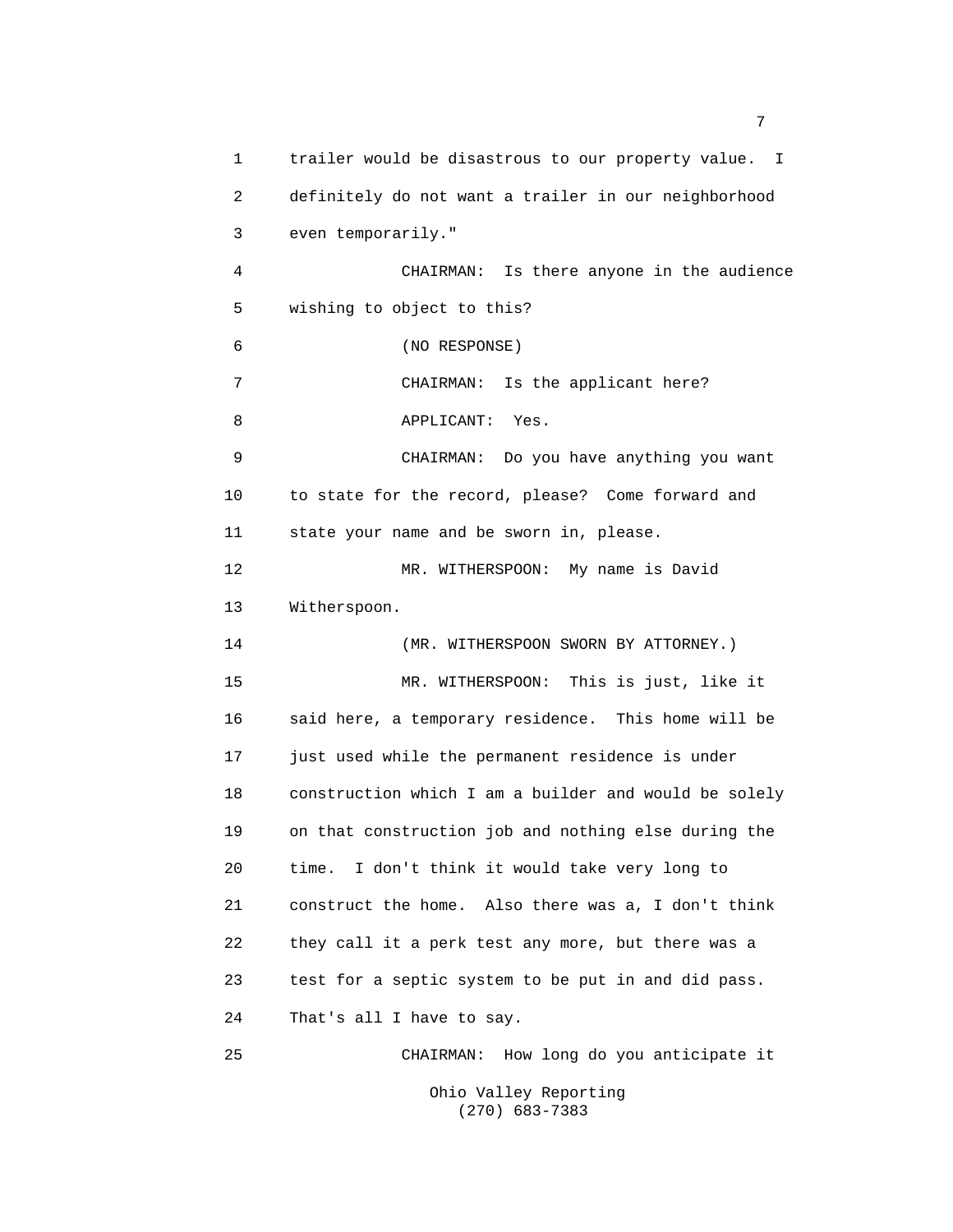1 will take you to construct this?

2 MR. WITHERSPOON: I would hope three to 3 four months. 4 CHAIRMAN: Is there any conditions the 5 Staff has to add to this? 6 MR. NOFFSINGER: Staff would recommend 7 that if you do approve a temporary placement of the 8 home that a time limit be placed for removal of the 9 unit. 10 When did you plan to start construction? 11 MR. WITHERSPOON: Right now we do not 12 know. We have a house that is for sale, for sale or 13 lease. We'll take either option there. As soon as 14 either one of those is being completed, that home has 15 been sold or leased out then we would begin 16 immediately after that. As far as time to start, I do 17 not know. 18 MR. NOFFSINGER: Is the manufactured home 19 currently located on the property? 20 MR. WITHERSPOON: No. We do have one in 21 mind that we have not purchased yet. We do have one 22 just down Highway 54 from the property. 23 MR. WARREN: Once you finish with this 24 home, you're going to have to sell it? 25 MR. WITHERSPOON: Yes, sir. Ohio Valley Reporting

(270) 683-7383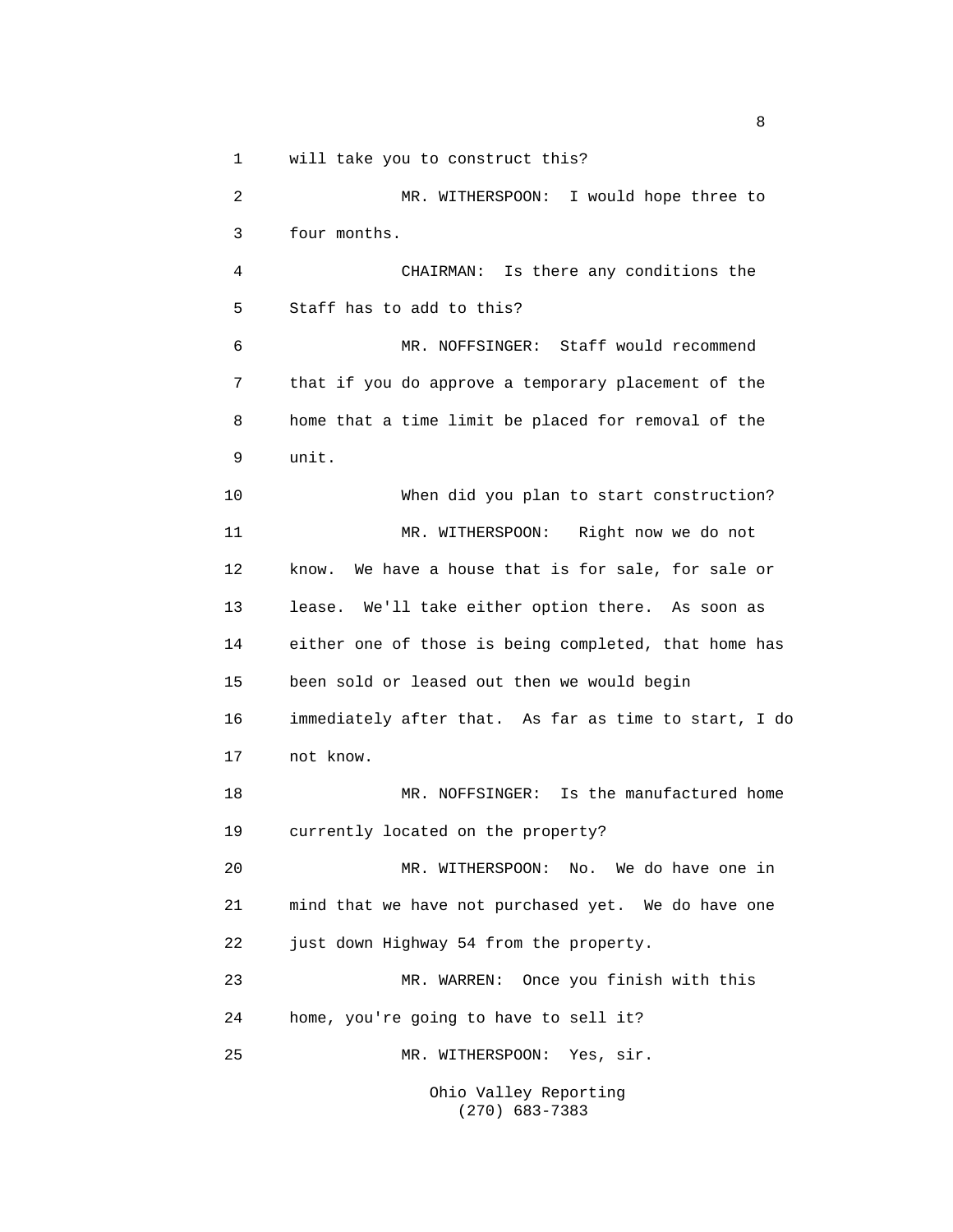1 CHAIRMAN: You will not put the home on it 2 until you start construction; is that correct? 3 MR. WITHERSPOON: True. Yes. 4 CHAIRMAN: In other words, we could put 5 conditions on it from the date that he sets it on 6 there with so much time if the board so chooses. 7 MR. NOFFSINGER: Yes, sir. I would 8 recommend that you tie that to the issuance of a 9 building permit, placement permit for the home on the 10 property. That your time frame begin upon issuance of 11 that permit and the home is not to be placed on the 12 property until such time that you obtain that permit. 13 CHAIRMAN: Can you comply with that with 14 no problem? 15 MR. WITHERSPOON: Yes, I think that will 16 be just fine. 17 CHAIRMAN: Any board member have any 18 questions or comments? 19 MR. WILLIAMS: Do we need to say six 20 months or a year? 21 MR. NOFFSINGER: I would think six months. 22 MR. WILLIAMS: After the permit. 23 MR. NOFFSINGER: Has be issued. 24 MR. WITHERSPOON: That will be fine with 25 me.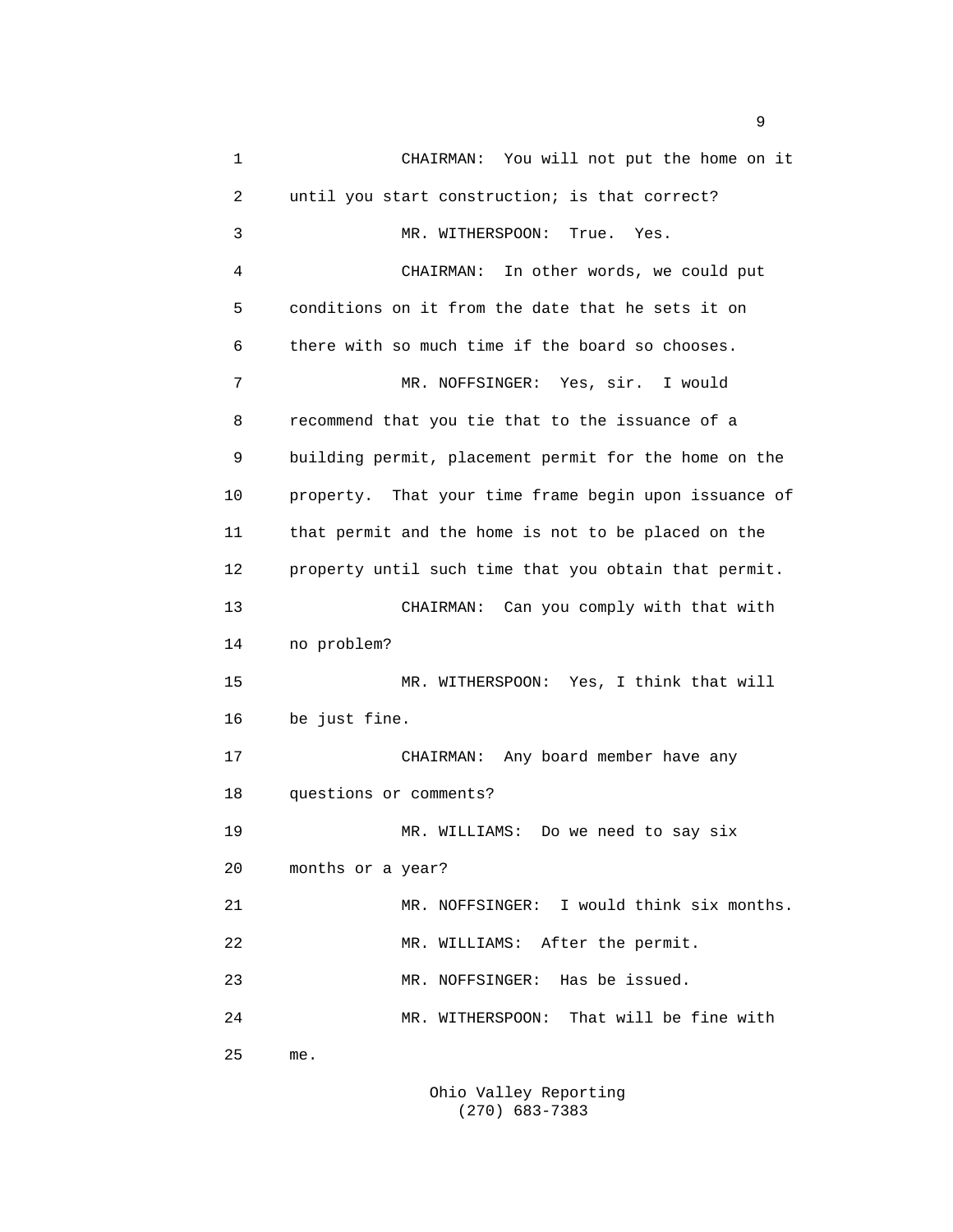1 CHAIRMAN: Any other comments or 2 questions? 3 (NO RESPONSE) 4 CHAIRMAN: Entertain a motion to dispose 5 of the item if no one else in the audience has any 6 comments. 7 MR. WILLIAMS: Make a motion to approve on 8 those conditions. 9 CHAIRMAN: Condition being six months 10 after the issuance of the permit. 11 MR. WILLIAMS: Yes. 12 CHAIRMAN: Is there a second? 13 MR. PEDLEY: Second. 14 CHAIRMAN: Motion been made and a second. 15 Any other discussion? 16 (NO RESPONSE) 17 CHAIRMAN: Hearing none all in favor raise 18 your right hand. 19 (ALL BOARD MEMBERS PRESENT RESPONDED AYE.) 20 CHAIRMAN: Motion carries. 21 Next item, please, sir. 22 ITEM 5 23 6601 US 231, in an R-1A zone Consider request for a Conditional Use Permit to 24 construct a 450 square foot bathroom addition and a 24-foot by 30-foot lobby addition to an existing 25 church building and a 28-foot by 32-foot garage on the

Ohio Valley Reporting (270) 683-7383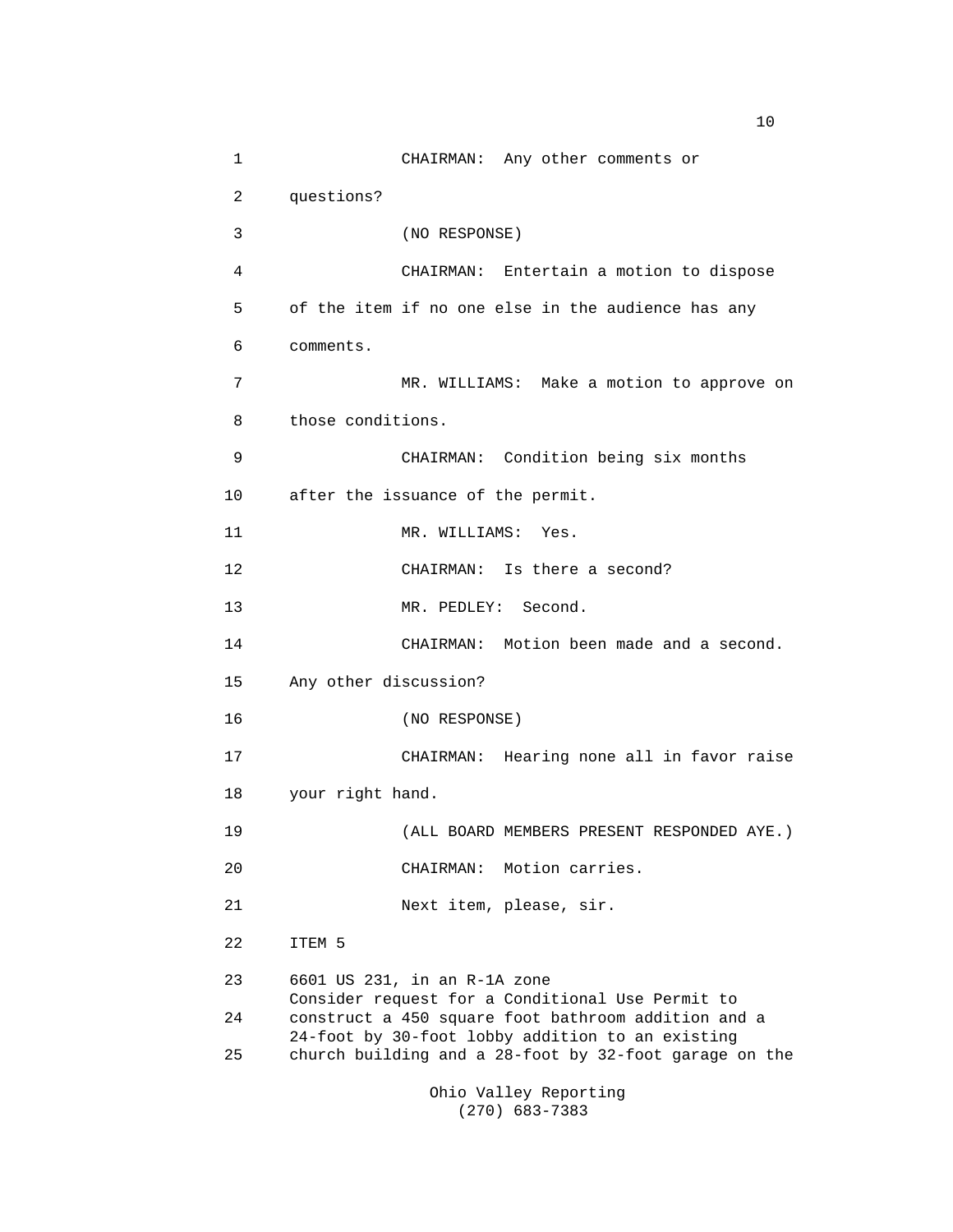1 church property, and 24 by 20 carport. Reference: Zoning Ordinance, Article 8, Section 8.2B4 2 Applicant: Masonville Baptist Church 3 MR. NOFFSINGER: This carport is shown on 4 the site plan; however we failed to include it on the 5 agenda for consideration. It should be considered 6 tonight. 7 Mr. Chairman, this application has been 8 advertised for public hearing at this time. All 9 adjoining property owners have been notified. The 10 application has been reviewed by the Planning Staff. 11 The Planning Staff do have some concerns and issues 12 regarding pave of vehicular use areas and landscaping 13 around these vehicle use areas so I can't say that 14 it's in order. We're recommending that you move 15 forward until such time those issues are addressed. 16 Mr. Jim Mischel is here tonight to present those 17 issues to you. The applicant is here as well. 18 CHAIRMAN: Has there been any objection 19 filed on this? 20 MR. NOFFSINGER: No, sir. 21 CHAIRMAN: Is the applicant here? 22 APPLICANT: Yes, sir. 23 MR. ELLIOTT: State your name, please. 24 MR. MISCHEL: Jim Mischel. 25 (MR. MISCHEL SWORN BY ATTORNEY.)

> Ohio Valley Reporting (270) 683-7383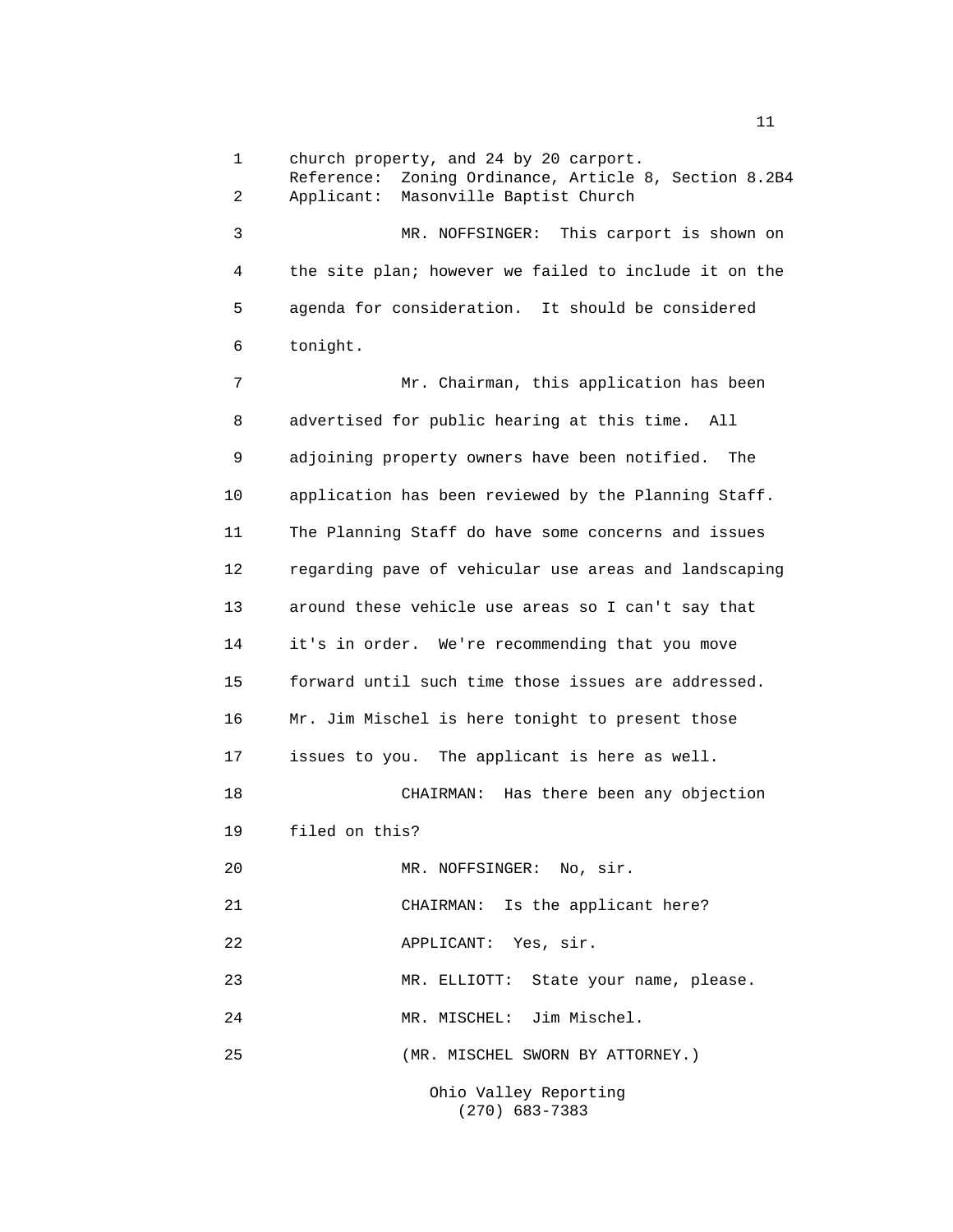1 MR. MISCHEL: I'd just like to give a 2 handout addressing the landscaping at this site right 3 now.

4 I think like Gary said the only concerns 5 we have right now concerns the landscaping of the 6 parking areas and there's some spill-over parking on 7 the far side of the church that is now gravel. We 8 would like to address those items here tonight.

## 9 CHAIRMAN: Proceed.

10 MR. MISCHEL: If you look at that first 11 sheet that you have of the green marker at the top, 12 that kind of shows the elevation of the parking lot. 13 On the last sheet there is the site plan. The green, 14 what I have marked in green is the area we think 15 should be landscaped with shrubs and trees. The 16 elevation there is pretty much flat. We believe this 17 area should and could be used for landscaping, shrubs. 18 So that area I have in green we think that landscaping 19 should be put in shrubs.

20 If you notice on that drawing of the site 21 plan, there's an area in the back that is blue. The 22 second photograph shows that area and there is an 23 elevation change on that. We believe this area of 24 shrubs will not serve the purpose in that area and we 25 believe in that blue area maybe just trees would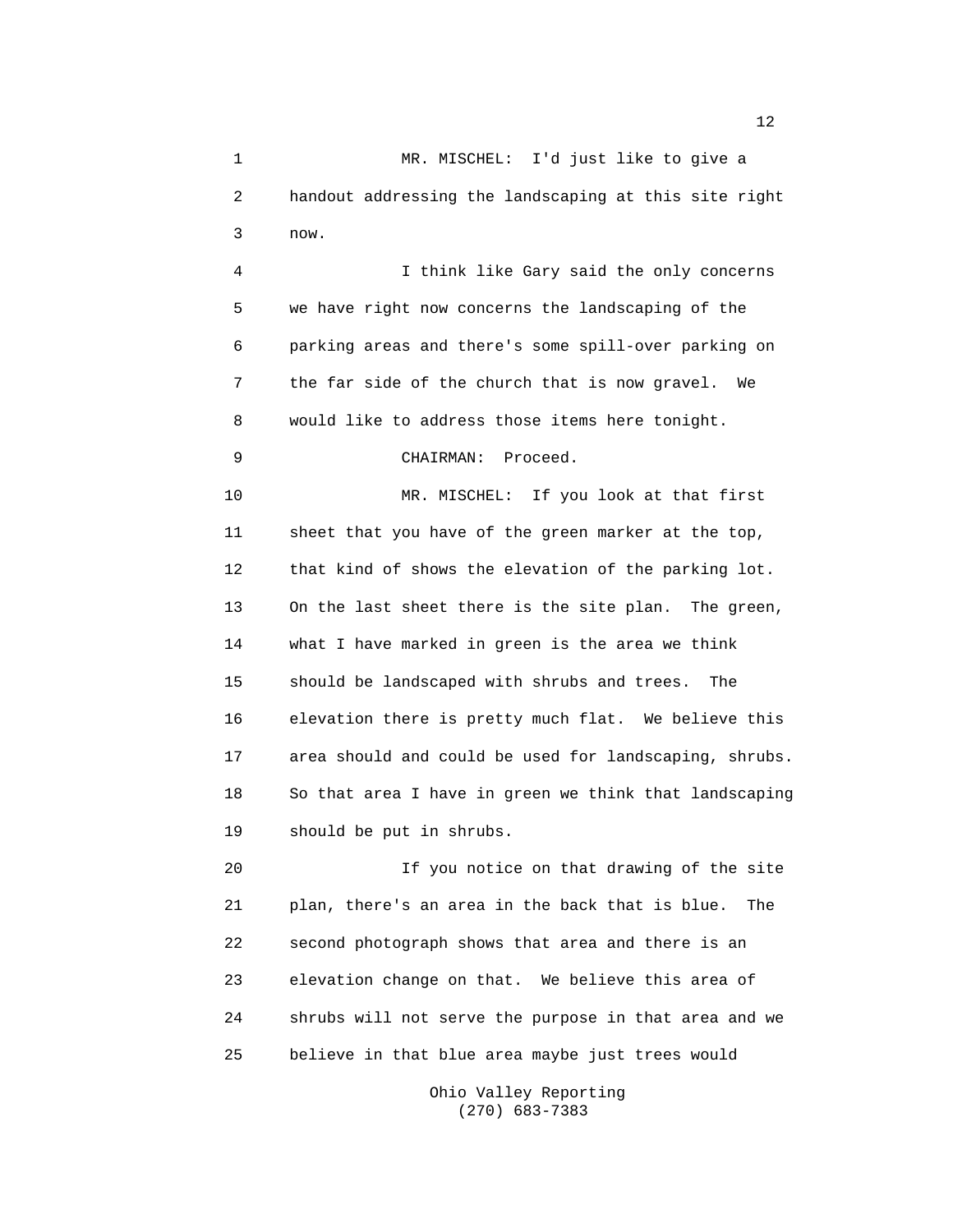1 satisfy that. The shrubs should be in that area.

2 I'd like to put one of those in the record 3 too.

4 The second area here if you look at the 5 first two pages it shows a gravel driveway and gravel 6 parking area. The third picture we have is aerial 7 photo of the premises when the ordinance was adopted. 8 You'll see that there is no gravel parking or gravel 9 driveway. So therefore this came sometime after the 10 adoption of the ordinance. We feel like this area, 11 this spill-over parking area and the driveway should 12 be paved or turned back to grass. If they choose to 13 pave it, we think that area should be landscaped too. 14 The option if they don't need it they can put it back 15 in grass. 16 If you have any questions, I'll be glad to 17 answer them. 18 CHAIRMAN: Does any board member have any 19 questions at this time? 20 MR. MILLER: Jim, where is this spill-over 21 on the site plan? 22 MR. MISCHEL: If you look on that second 23 hand-out I gave you, it's over here in the corner. 24 MR. MILLER: Existing parking? 25 MR. MISCHEL: Yes. Ohio Valley Reporting

(270) 683-7383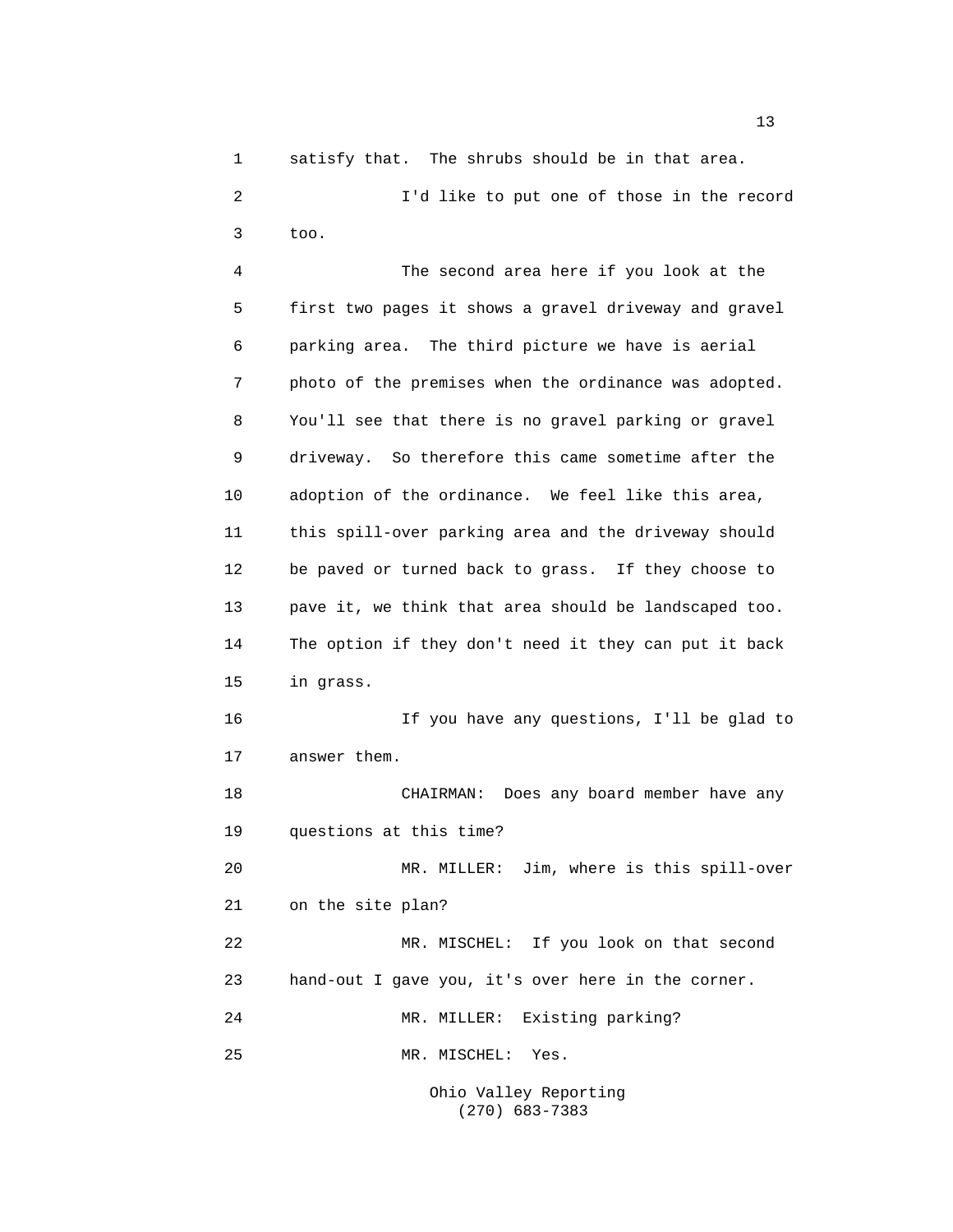1 MR. WARREN: You said it's where? In the 2 corner? 3 MR. MISCHEL: Here. 4 MR. WARREN: The whole thing? 5 MR. MISCHEL: Yes. I think the church has 6 told us that that's not used all the time. It's just 7 used in certain cases, but he could probably explain 8 that better than I can. 9 CHAIRMAN: Any board member have any 10 questions of Jim at this time? 11 (NO RESPONSE) 12 CHAIRMAN: Will the applicant come forward 13 and state his case or any comments. 14 MR. ELLIOTT: State your name, please. 15 MR. POSTLEWAITE: Gary Postlewaite. 16 (MR. POSTLEWAITE SWORN BY ATTORNEY.) 17 MR. POSTLEWAITE: The gravel lot was put 18 in probably around 1980. It's there specifically to 19 pick up usually about Easter just some overflow. It 20 would put an imposition on us to have to pave that. 21 We're asking not to have to pave that one particular 22 lot. Plus it does have run off to water in the county 23 too. 24 CHAIRMAN: Any board member have any 25 questions of the applicant?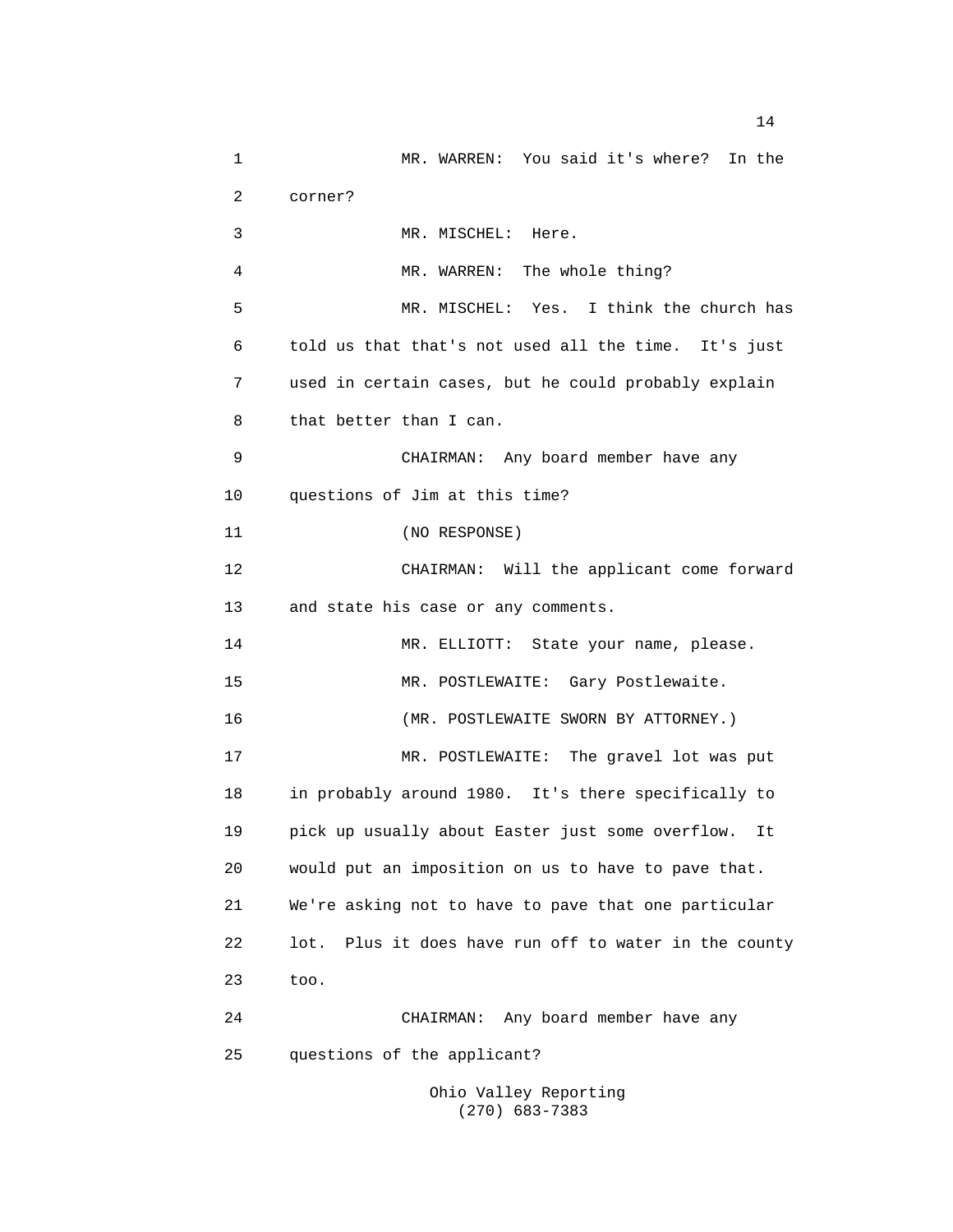1 MR. MILLER: Mr. Postlewaite, will you 2 consider returning that area back to grass then as 3 staff suggested? 4 MR. POSTLEWAITE: We'll probably have too 5 because probably don't have funds to pay for it. Then 6 we'll just park in the grass. 7 We have adequate parking for normal and 8 per code we do have adequate paved parking which was 9 put in around 1958. This is something that's not new. 10 It's been there a good while. 11 CHAIRMAN: Any other questions of the 12 applicant? Staff have anything to add? 13 MR. NOFFSINGER: Mr. Chairman, I would 14 like to add for the record that I understand Mr. 15 Postlewaite's concerns as well as the church; however, 16 this Board and Planning Staff in dealing with 17 applications on a routine basis we have to maintain 18 consistency. 19 MR. POSTLEWAITE: We understand. 20 MR. NOFFSINGER: That is the reason that 21 we're asking for these improvements is that there's a 22 considerable amount of expansion here in different 23 areas of the church. To be consistent with what this 24 board has approved in the past, it's generally been 25 with the improvements that we've described to you here

Ohio Valley Reporting (270) 683-7383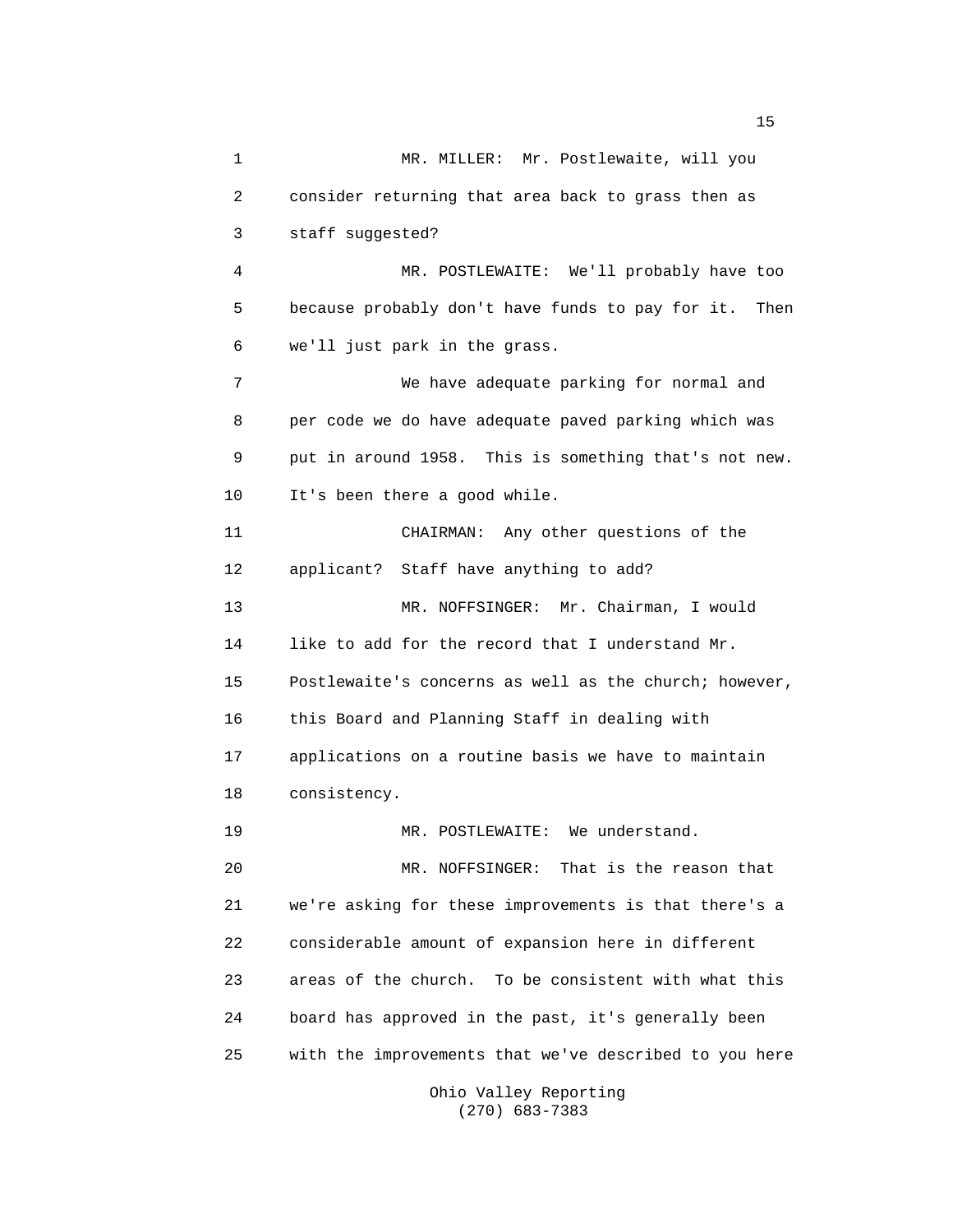1 tonight. That's the reason that we're asking for 2 those improvements. It's to maintain consistency. 3 MR. POSTLEWAITE: Just one comment from 4 us. We're not adding enough square footage that would 5 require us to add additional parking. Like I say this 6 is just an overflow lot that kind of catches Easter 7 and maybe Annual Day where we have large numbers. We 8 just ask your consideration on that. 9 CHAIRMAN: Thank you, sir. 10 Any board members have any other questions 11 or comments? 12 (NO RESPONSE) 13 CHAIRMAN: Chair will entertain a motion 14 to dispose of the item. 15 MR. PEDLEY: Mr. Chairman, I make a motion 16 for approval with the condition that landscape area 17 according to the Staff's recommendations be put in 18 place and the graveled parking area either be removed 19 or paved. 20 CHAIRMAN: You've heard the motion. Is 21 there a second? 22 MR. WARREN: Second. 23 CHAIRMAN: Any other discussion from the 24 board or comments? 25 (NO RESPONSE)

Ohio Valley Reporting (270) 683-7383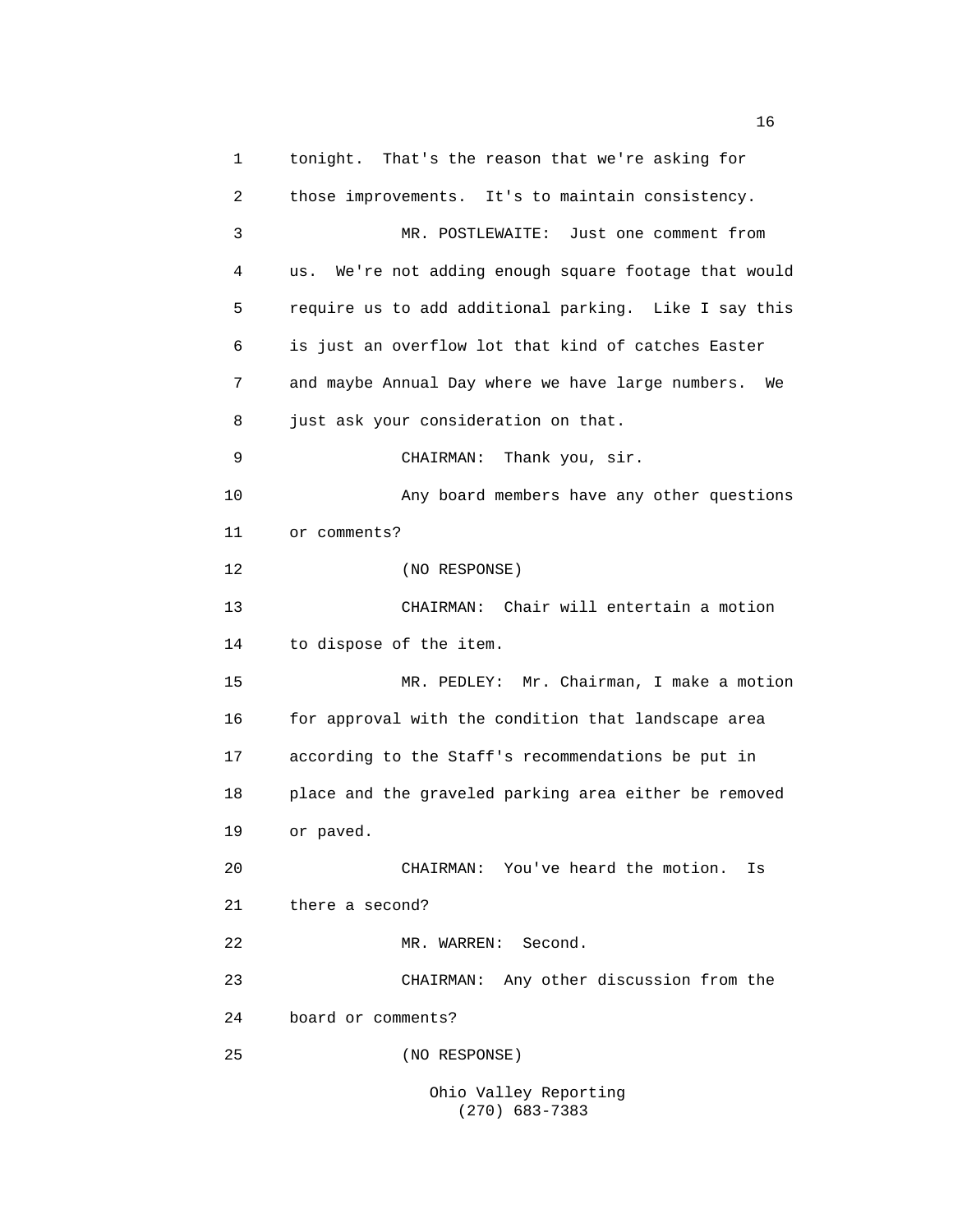1 CHAIRMAN: You understand the motion the 2 way it was made, sir? 3 MR. POSTLEWAITE: Yes, sir. 4 CHAIRMAN: Hearing no other comments all 5 in favor raise your right hand. 6 (ALL BOARD MEMBERS PRESENT RESPONDED AYE.) 7 CHAIRMAN: Motion carries unanimously. 8 The Chairman's prerogative is to deviate 9 from agenda we have and we're going to go pick up Item 10 7 and 9 and then come back to 6 and 8 if the board 11 doesn't object. 12 Any objection from any board member? 13 (NO RESPONSE) 14 CHAIRMAN: If not would you read Item 7, 15 please. 16 ----------------------------------------- 17 VARIANCE 18 ITEM 7 19 1829 Mayfair Avenue, in an R-1A zone Consider request for a Variance to reduce an 20 interior side yard building setback from 10 feet to 5.360 feet in order to construct a 12-foot by 13-foot 21 addition to an existing residence. Reference: Zoning Ordinance, Article 8, Section 22 8.5.5(d) Applicant: James G. Gaw 23 24 MR. NOFFSINGER: Mr. Chairman, this 25 variance application has been advertised for public Ohio Valley Reporting

(270) 683-7383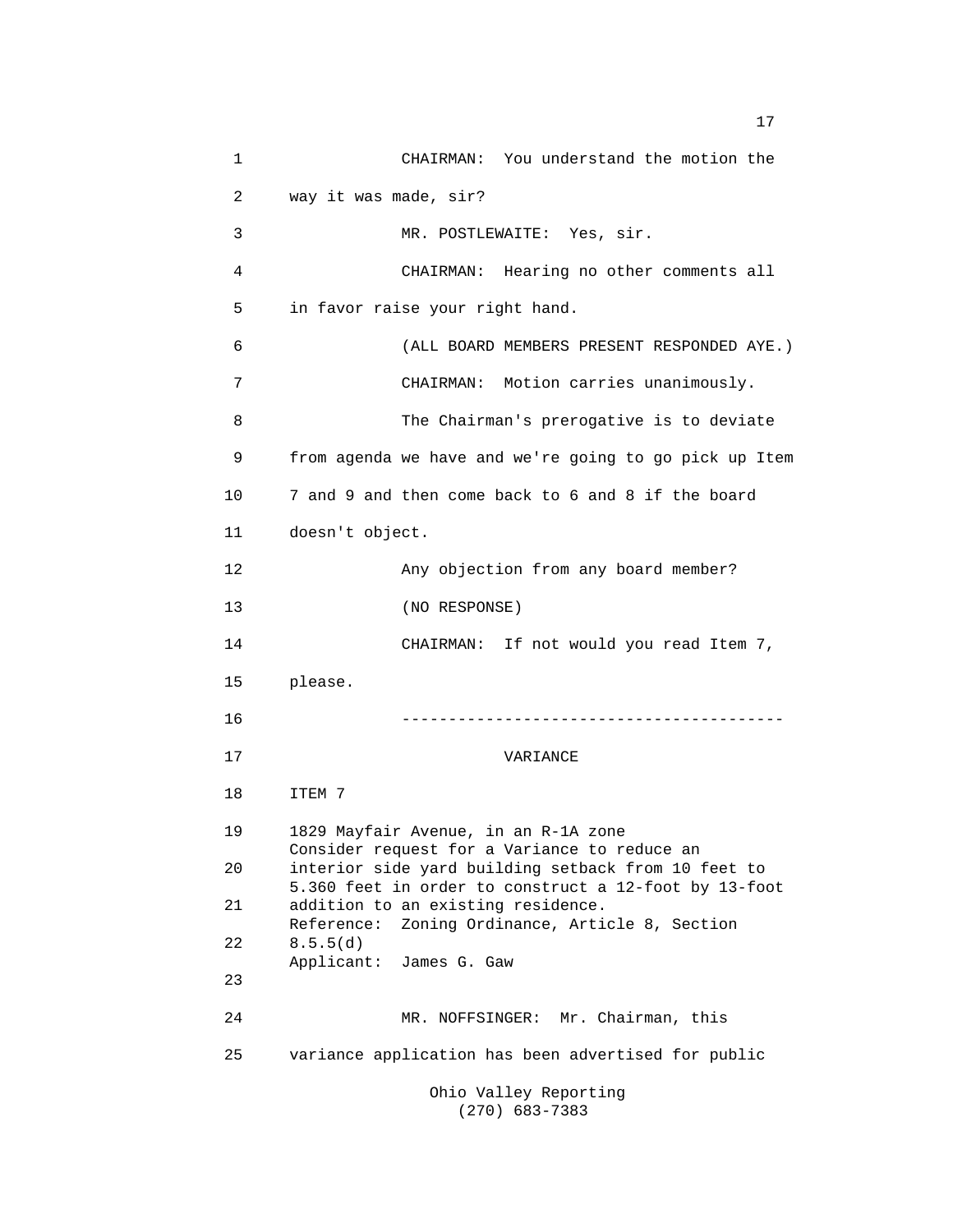1 hearing at this time. All adjoining property owners 2 have been notified. The application has been reviewed 3 by the Planning Staff and it's found to be in order 4 and ready for your consideration. 5 CHAIRMAN: Has there been any objections 6 to this variance in the office? 7 MR. NOFFSINGER: Yes, sir, we do have one 8 objection, a letter. 9 CHAIRMAN: Read that into the record, 10 please. 11 MR. NOFFSINGER: This is from Attorney 12 Garland Howard. 13 "To: Ladies and Gentlemen of the Board of 14 Adjustment. 15 The undersigned represents Raymond and 16 Irene Bell who live at 1909 Mayfair Drive. Mr. and 17 Mrs. Bell's property adjoins the property owned by 18 James Gerard Gaw at 1829 Mayfair Drive. 19 Mr. Gaw proposes to construct an 20 additional room and attach it to the south side of his 21 existing home. As proposed, the new addition would 22 extend to a point within about five and one-half feet 23 from their common property line. To permit this deep 24 side yard violation Mr. Gaw is asking your Board to 25 grant a variance to allow the construction as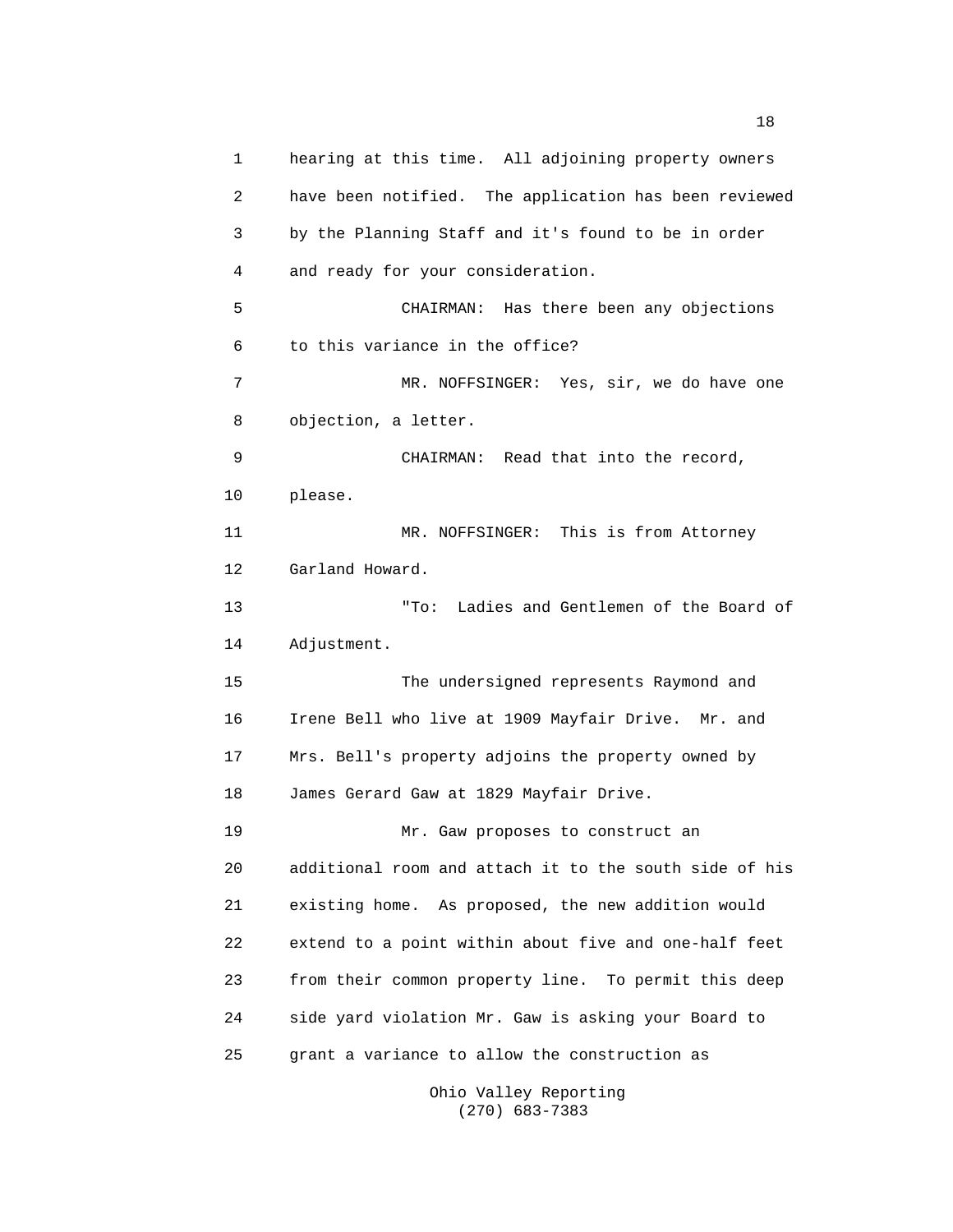1 proposed.

2 Since I am unable to attend your September 3 5 board meeting, because of another commitment at this 4 time, I ask that you consider this letter and make it 5 a part of your minutes. 6 The Bells ask that I express their 7 position in this matter and their reason for same. 8 They feel that a nine or ten foot extension of the 9 home may have been acceptable but they are totally 10 opposed to a thirteen foot extension toward their 11 property. They feel that a twelve by thirteen foot 12 room is large for any purpose and is very large for a 13 bathroom. 14 The Bells are very elderly and likely will 15 not attend the meeting. 16 Please consider their objection. 17 Sincerely, Garland W. Howard" 18 CHAIRMAN: That will be made a part of the 19 record. 20 Any other objections in the office? 21 MR. NOFFSINGER: There have been no other 22 objections raised. 23 CHAIRMAN: Is there anyone objecting at 24 the meeting? 25 LADY WITH MRS. BELL: Mrs. Bell is here Ohio Valley Reporting (270) 683-7383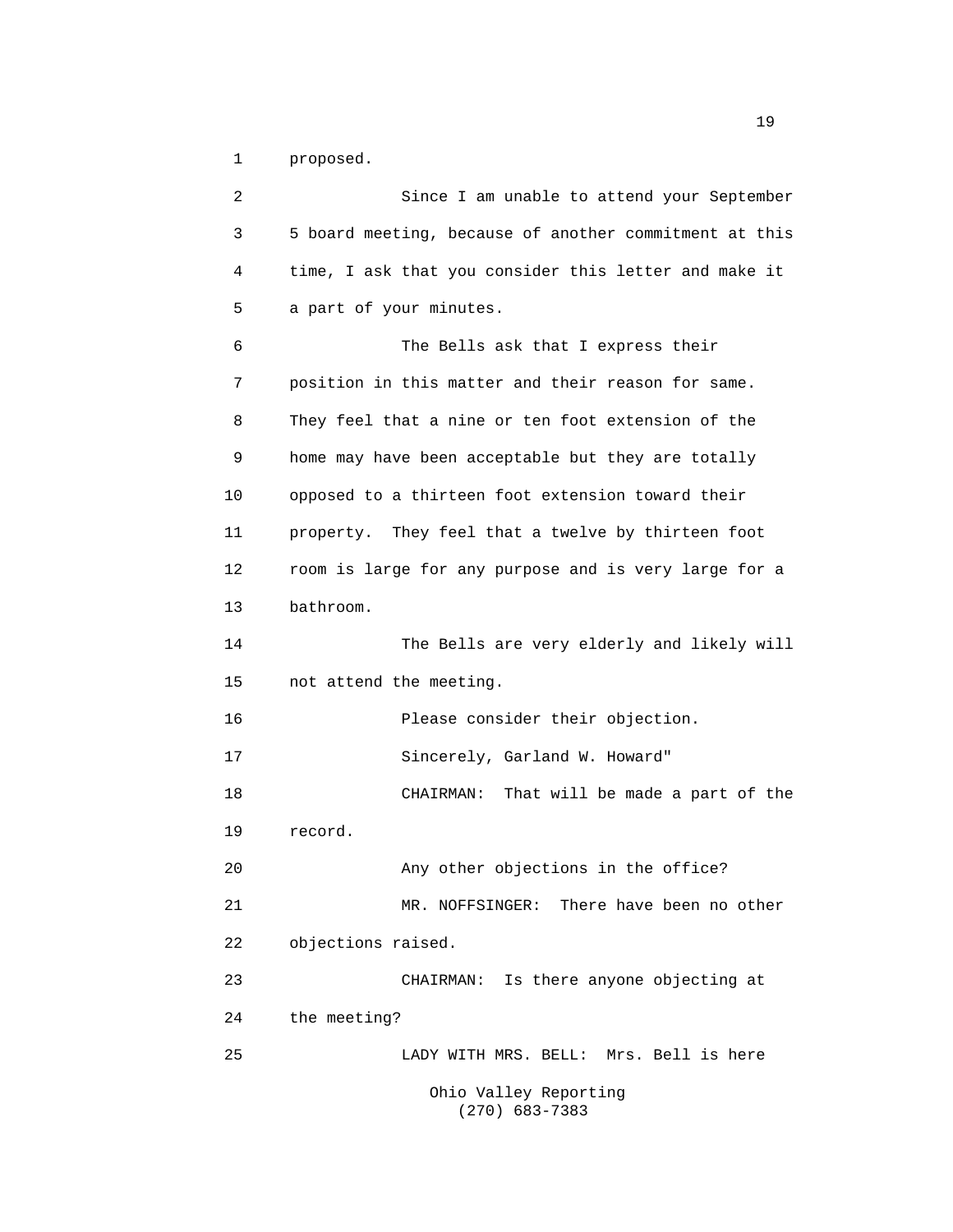1 and has prepared a statement that she would like to 2 read to you. 3 CHAIRMAN: Let me get the applicant then 4 and we'll get the objection in. 5 Is the applicant here? 6 MR. GAW: Yes. 7 CHAIRMAN: Would you come forward. 8 MR. ELLIOTT: State your name for the 9 record, please. 10 MR. GAW: James Gaw. 11 (MR. GAW SWORN BY ATTORNEY.) 12 MR. GAW: I brought here some pictures of 13 some other residents on the street that have some 14 structures that are within ten feet of the setback 15 line. There's five or six pieces and you all can look 16 at them. 17 The house I bought at 1829 Mayfair it 18 hadn't been updated 1951. There are no closets and 19 only a bath and a half on the ground floor, in the 20 whole house actually. It would help the value of my 21 property and also I believe even the neighbor's 22 property. Goetz is the builder. It's going to be 23 professionally done. It's going to be a brick 24 structure just like the existing house. It will be 25 painted. The roof line will match the existing roof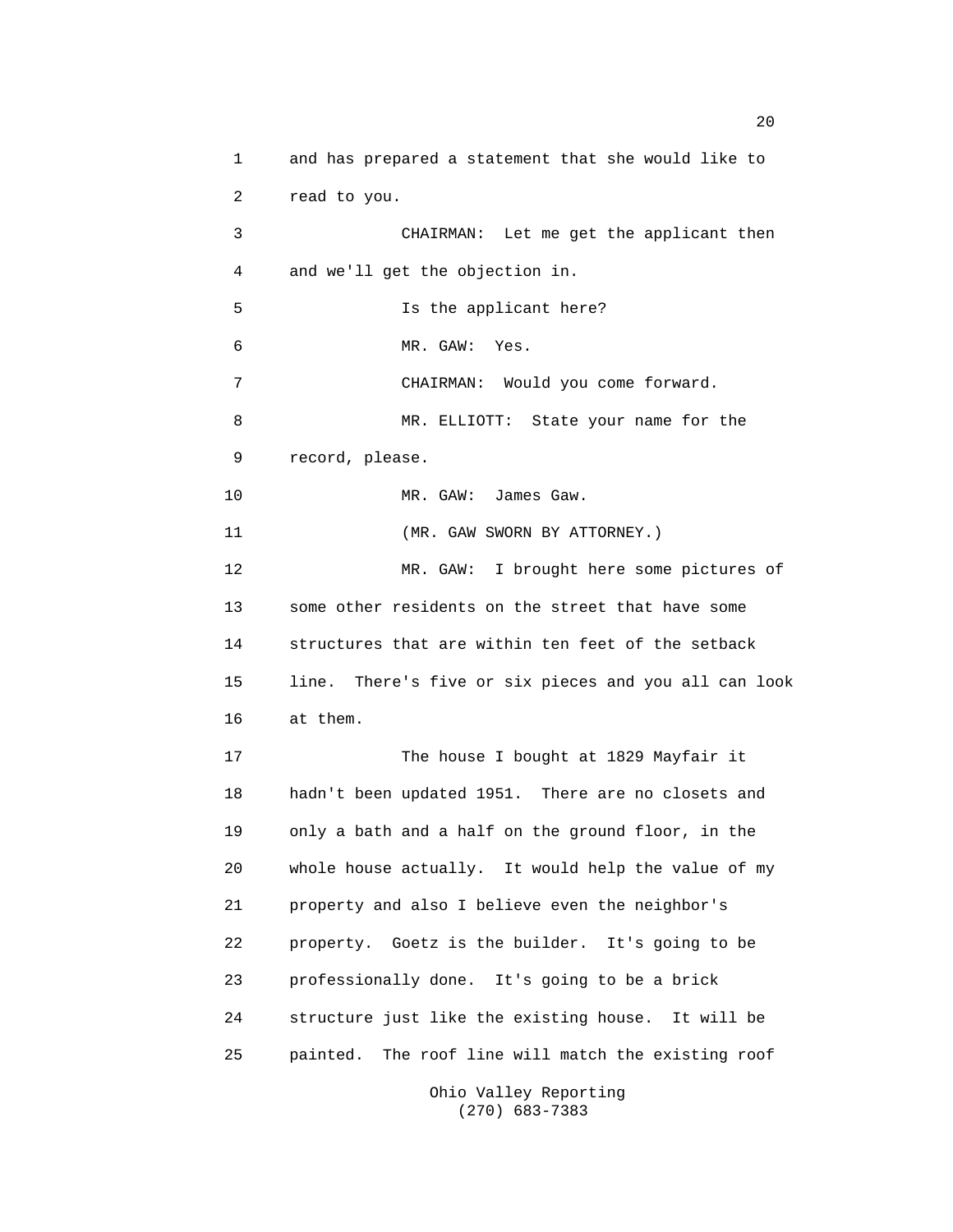1 line.

| 2  | I understand Mrs. Bell's concerns.<br>I                |
|----|--------------------------------------------------------|
| 3  | talked to her yesterday or the day before yesterday    |
| 4  | for an hour or so, I think. They had worried about     |
| 5  | noise. It's going to be a bathroom and a walk-in       |
| 6  | closet. Not going to be like a party room.             |
| 7  | It looks like a carport or a garage would              |
| 8  | be more noisy than a bathroom and closet up on the     |
| 9  | side of the house.                                     |
| 10 | What you have here is you're looking at is             |
| 11 | people have garages and carports that are attached and |
| 12 | detached from their homes. This is going to be - -     |
| 13 | they're within 10 feet of the setback. This will be    |
| 14 | within 10 feet of the setback. It will be quiet        |
| 15 | building. That's really all I have.                    |
| 16 | CHAIRMAN: You want to attach this                      |
| 17 | structure to the house, make it part of the house?     |
| 18 | Yes. It's going to be attached.<br>MR. GAW:            |
| 19 | CHAIRMAN: What you show here on these                  |
| 20 | pictures - -                                           |
| 21 | MR. GAW: The top four pictures are my                  |
| 22 | house. On the south side of the house there - -        |
| 23 | The bottom four pictures show<br>CHAIRMAN:             |
| 24 | detached structures?                                   |
| 25 | Not all of them. Some of them<br>MR. GAW:              |
|    | Ohio Valley Reporting<br>$(270)$ 683-7383              |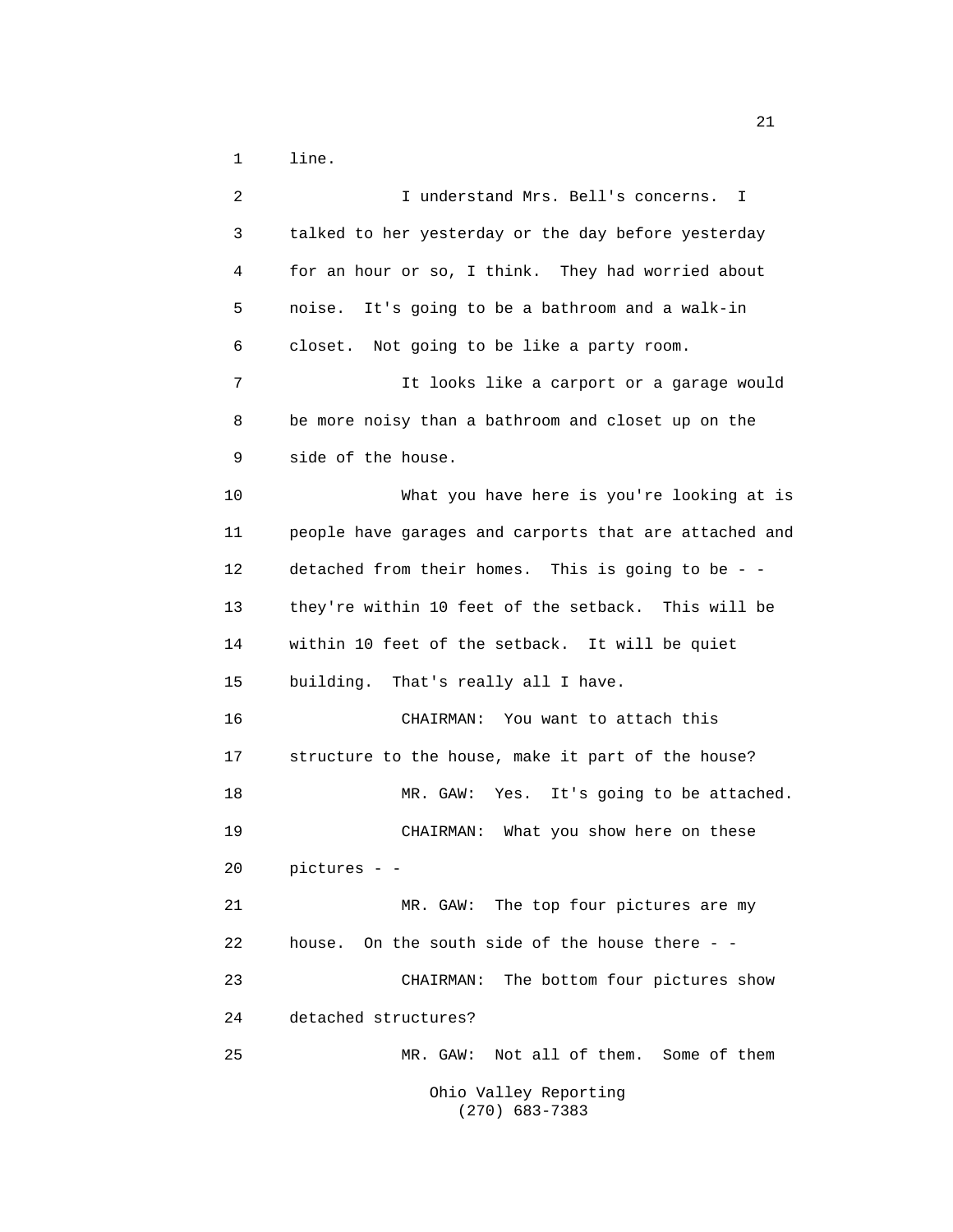1 are attached.

2 CHAIRMAN: Which ones are attached? 3 MR. GAW: I believe you see this here is 4 attached. Right here is attached. This garage here 5 is attached. That last one I showed you is attached 6 garage. You know, what keeps them from turning that 7 into a family room, enclosing it and being part of the 8 home instead of a garage? It's right on the line. 9 I'm thinking it's probably two or three feet. It's 10 right on the line I think. That's actually just right 11 across the street from Mrs. Bell. 12 CHAIRMAN: While the board members are 13 looking at the pictures any comments from the board or 14 question of the applicant from any board member? 15 MR. GAW: It will be landscaped. It will 16 be professionally done. I bought the house about 17 three months ago. I've already spent \$38,000 and most 18 of that is on the outside. That has improved the 19 property tremendously. It will just be another asset 20 to the whole street, I believe. 21 CHAIRMAN: Staff have any comments or 22 questions of the applicant? 23 MR. NOFFSINGER: Yes, Mr. Chairman. For 24 the record I think Mr. Gaw pointed out that the house 25 located at 2012 Mayfair Avenue does encroach in that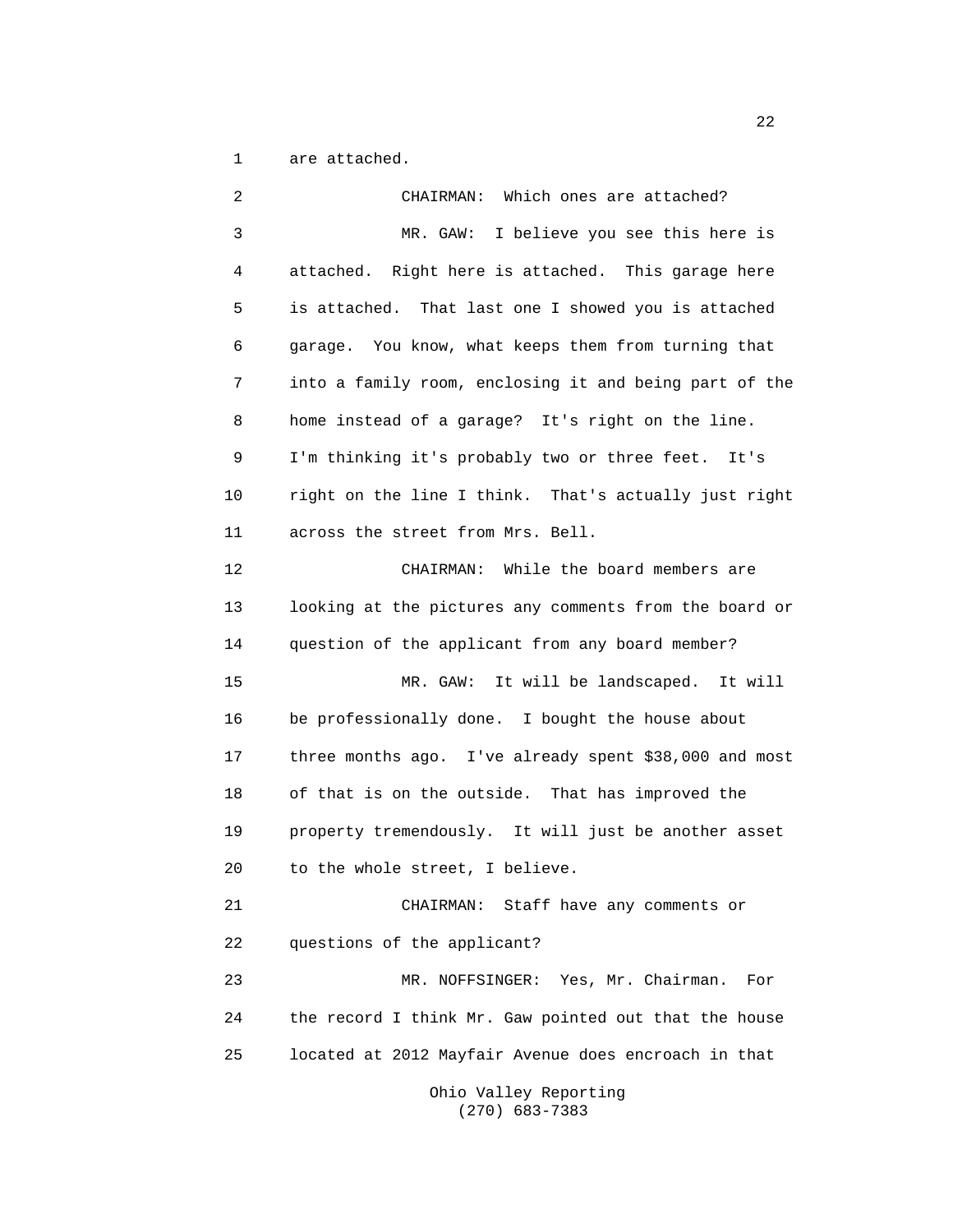1 ten foot side yard. Upon examination by the Planning 2 Staff, we did find that the chimney, as you'll see in 3 that picture, does protrude into that setback by 4 approximately two feet. However, the main building 5 wall of that structure is located ten feet from the 6 side property line which you do have that minor 7 encroachment into the setback.

8 Also the carport I believe that you have 9 described at 1908 Mayfair Avenue, the Staff looked at 10 that home and it was identified as having an attached 11 carport and it does encroach into the setback line; 12 however, it's attached only at the roof line, I 13 believe and is not enclosed on sides. That's just to 14 clarify the record in terms of what the Staff found 15 when they went out.

16 CHAIRMAN: Any board member have any other 17 questions of the applicant at this type? 18 MR. PEDLEY: Yes, I do.

19 Mr. Gaw, have you talked to Mr. Goetz 20 about turning that parallel with the house? Say 8 by 21 20, that's 160 square feet. What you're proposing is 22 156 square feet. If you turn that parallel with the 23 house, 8 by 20, you don't need a variance. It would 24 work with your roof line.

25 MR. GAW: Yes. We have talked about that.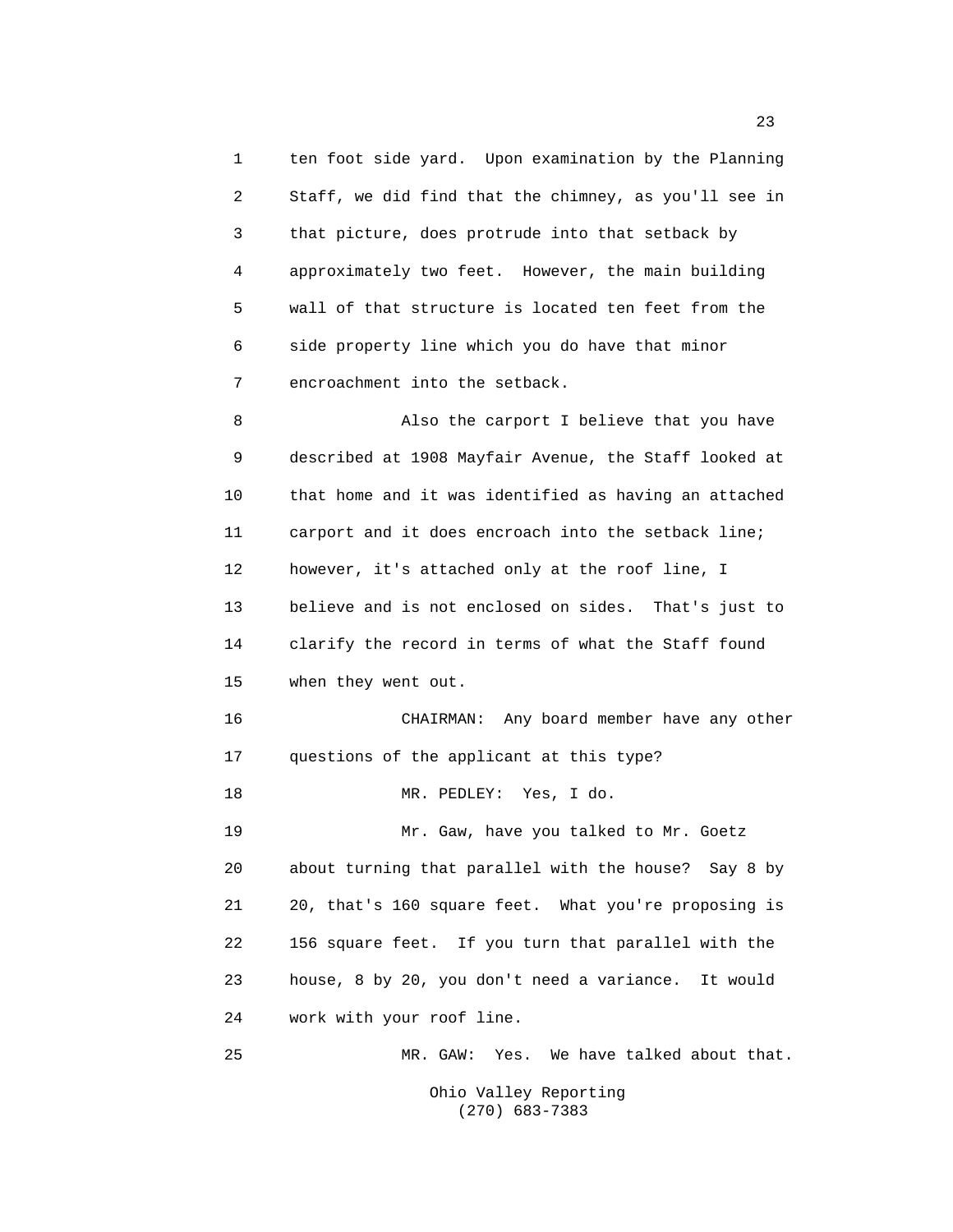1 The only thing is I'm going to lose three windows. 2 I'm going to lose two upstairs windows and a 3 downstairs bathroom window to go back further toward 4 the backyard. We talked about that. Also if I add on 5 to the back of the house, it wasn't financially 6 feasible because I get into the roof line and make the 7 back bedroom bigger, make that master bedroom and then 8 add bathroom and closet onto that. This was 9 financially feasible way to go. I would lose three 10 windows in the house. Two upstairs windows and one 11 downstairs bathroom window. The way it is 12 by 13 it 12 stops at the bathroom window, comes down and leaves it 13 there. 14 MR. PEDLEY: But that could be done. 15 That's an option that you have if this board turns 16 this down. You could still put an addition on that 17 house? 18 MR. GAW: Yes, I could. There's a lot of 19 things I could do. That is one option. 20 MR. PEDLEY: Yes. 21 CHAIRMAN: Any other questions of the 22 applicant at this time? 23 (NO RESPONSE) 24 CHAIRMAN: You sit down and we'll take the 25 objections from Mrs. Bell or anyone else. Ohio Valley Reporting

(270) 683-7383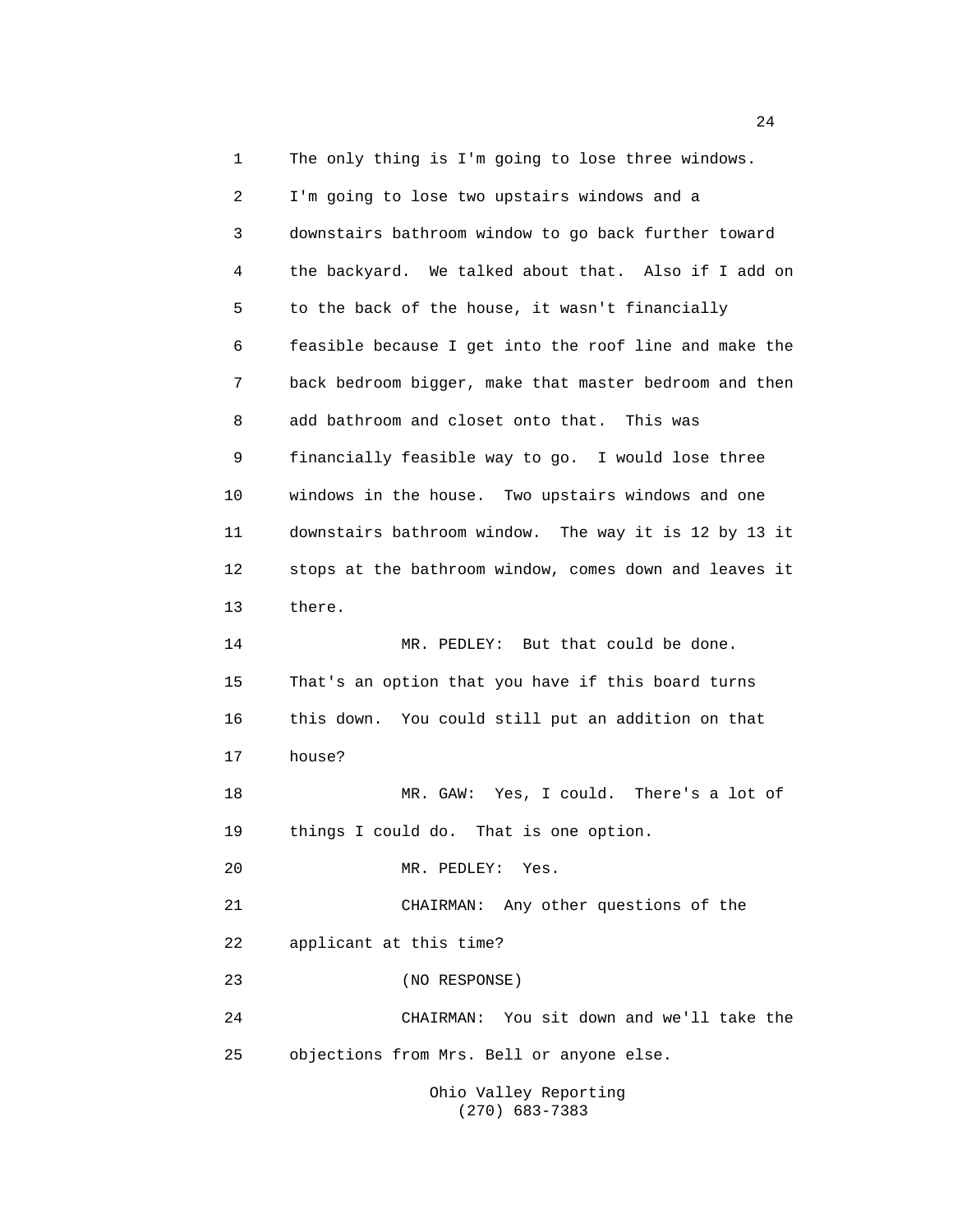1 MR. ELLIOTT: State your name for the 2 record, please. 3 MRS. BELL: My name is Irene Bell. 4 (MRS. BELL SWORN BY ATTORNEY.) 5 MRS. BELL: My name is Irene Bell. My 6 husband, Raymond Bell, and I own the property 7 adjoining that of James Gaw who is requesting the 8 proposed variance. 9 I wish to reiterate the reasons for the 10 protest as set forth by my counsel in his 11 communication regarding the variance application of 12 James Gaw of 1829 Mayfair. 13 I would like to present to the commission 14 a few points in addition to those provided by my 15 attorney. I have exactly three. 16 To my knowledge there have been no 17 additional rules built to houses extending beyond the 18 setback boundaries established in the original areas 19 as developed by Flemming Bowles. Perhaps garages or a 20 fence in this area exist beyond those boundaries, but 21 to my knowledge there have been no such structures as 22 is proposed by this variance application. 23 Number 2, the original plat as set up in 24 the 1950's require the building should have a setback 25 of 10 feet from the property line. This has to my

Ohio Valley Reporting (270) 683-7383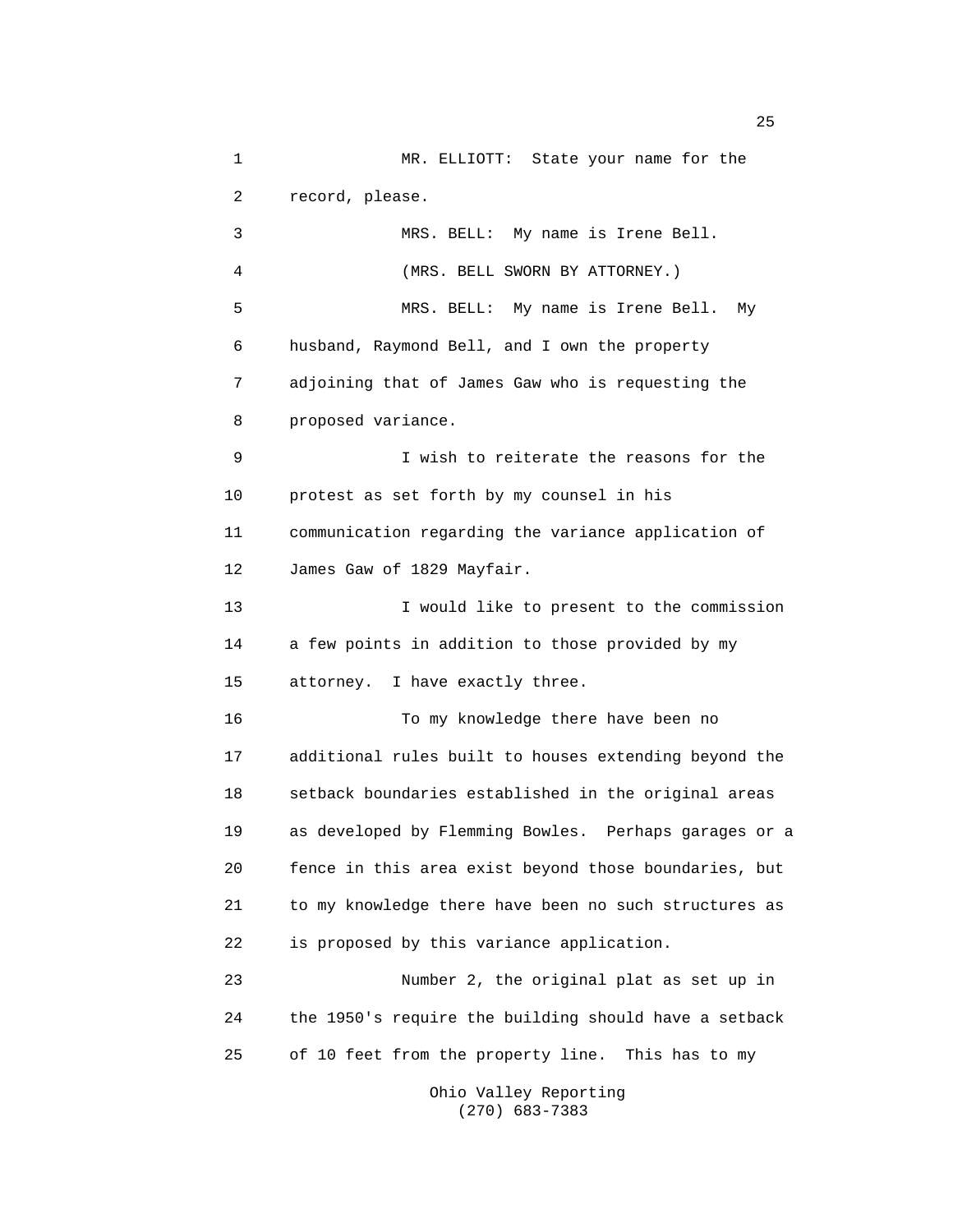1 knowledge never been changed. If it has been changed, 2 we have never been notified of any such changes. This 3 area was never set up for condominiums or homes that 4 are in close proximity to each other. We think it 5 should remain this way. 6 Number 3, because in the past we have 7 noticed a water build-up and poor drainage in the yard 8 at the site of the proposed addition and because of 9 the close proximity to the property line we fear that 10 we may experience a water problem if this variance is 11 granted. 12 My husband and I hope that you will 13 consider these points and will decide against granting 14 the proposed variance. Thank you. 15 CHAIRMAN: Does any board member have any 16 questions of Mrs. Bell at this time? 17 (NO RESPONSE) 18 CHAIRMAN: Anyone else wish to speak in 19 opposition of this variance? 20 (NO RESPONSE) 21 CHAIRMAN: Does the applicant have 22 anything else they would like to add at this time? 23 MR. GAW: I would like to add something. 24 The original plat, it did call for things not be, 25 additions be built. A lot of that expired in 1975, I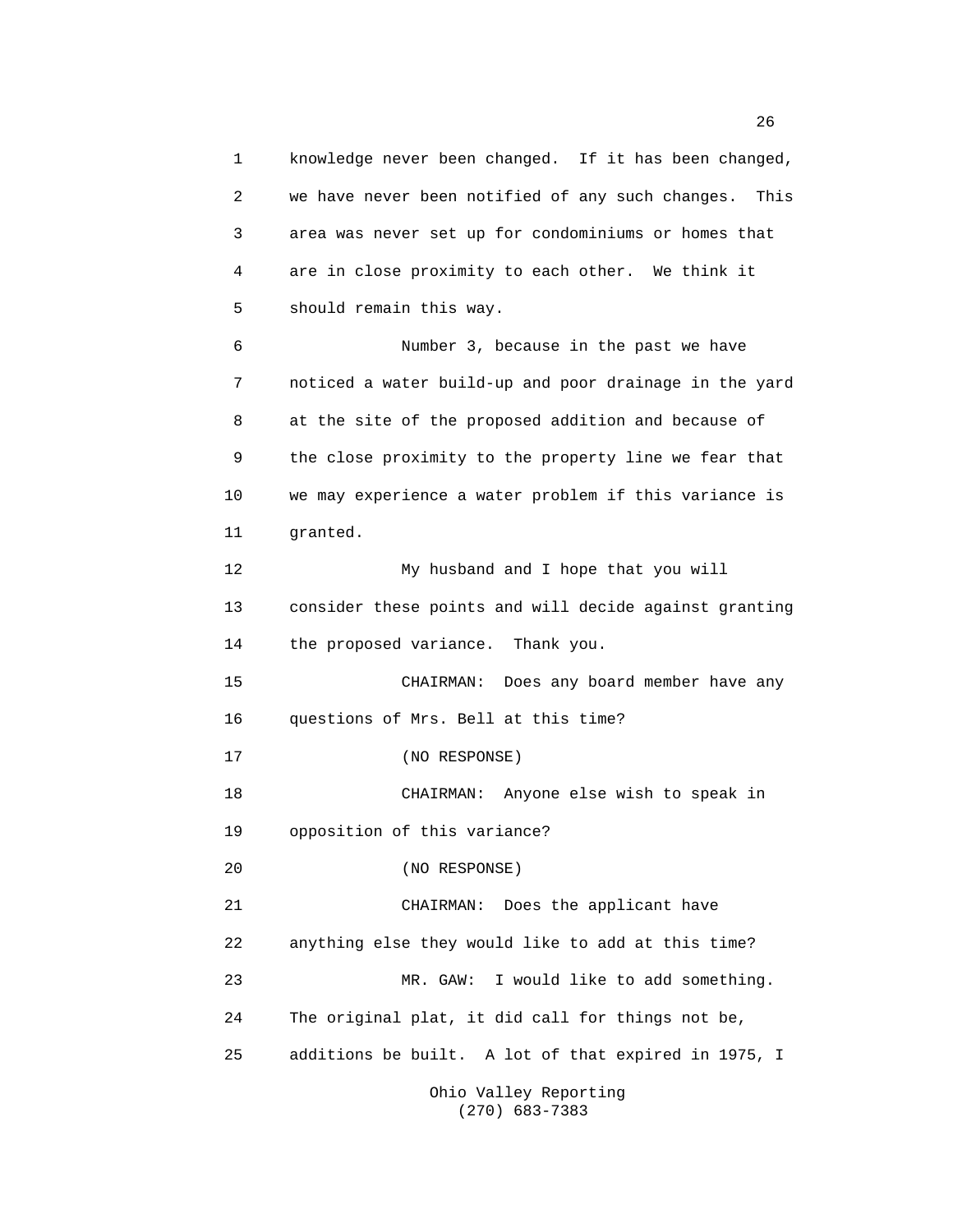1 believe, garage apartments. I know the 10 foot 2 setback is still there. The flood, I think the water 3 problem I've been there three months. We haven't had 4 any rain at all for three months so I don't know of 5 any water problem. I could do something to, you know, 6 make it drain toward the back of the yard or front of 7 the yard or anything to make sure it doesn't drain 8 toward her property if the water is a problem. 9 There's not going to be any hard feeling either way. 10 They're great neighbors. I want it to stay that way. 11 I don't believe it will be a problem. It will be 12 professionally done. 13 CHAIRMAN: Becky, is there anything on 14 Deed of Dedication or anything on this? 15 MRS. STONE: Mr. Gaw submitted the Deed of 16 Dedication because his attorney's letter referred to 17 that, to those restrictions. I did not see anything 18 in the deed that restricted the side yard setback to 19 10 feet. I believe it called for the setback as per 20 plat and the plat showed the front yard setback. 21 Now, the zoning ordinance does require the 10 foot 22 setback. 23 CHAIRMAN: If there was a Deed of 24 Dedication, we couldn't even consider it. 25 Any other board member have any other Ohio Valley Reporting

(270) 683-7383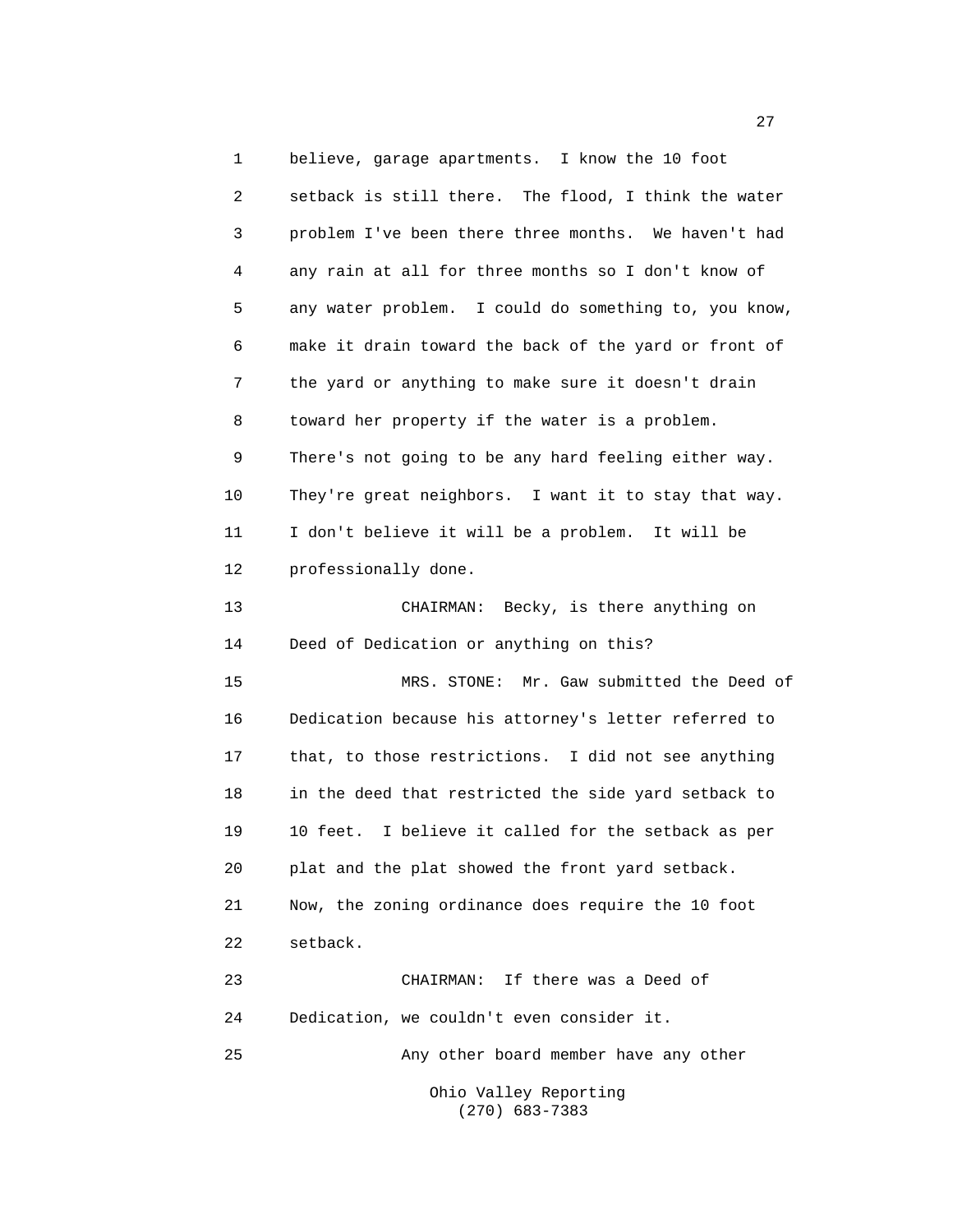1 questions of the applicant?

2 (NO RESPONSE) 3 CHAIRMAN: Anyone have anything else you 4 want to add to this application? 5 (NO RESPONSE) 6 CHAIRMAN: What's the board's pleasure on 7 the item? 8 MR. PEDLEY: Mr. Chairman, I have a 9 comment before I make a motion. R-1A zone, it's 10 10-foot side yard, that allows 20 feet between houses. 11 When you change this you change the character of the 12 neighborhood. You change the intent of the R-1A zone. 13 So I make a motion for denial. The reason 14 it will alter the essential character of the general 15 vicinity and it will allow unreasonable circumvention 16 of the requirements of the zoning regulations. 17 CHAIRMAN: You've heard the motion. Is 18 there a second? 19 MS. DIXON: Second. 20 CHAIRMAN: A motion has been made and a 21 second. Is there any other discussion? 22 (NO RESPONSE) 23 CHAIRMAN: Hearing none all in favor of 24 the motion raise your right hand. 25 (ALL BOARD MEMBERS PRESENT RESPONDED AYE.) Ohio Valley Reporting (270) 683-7383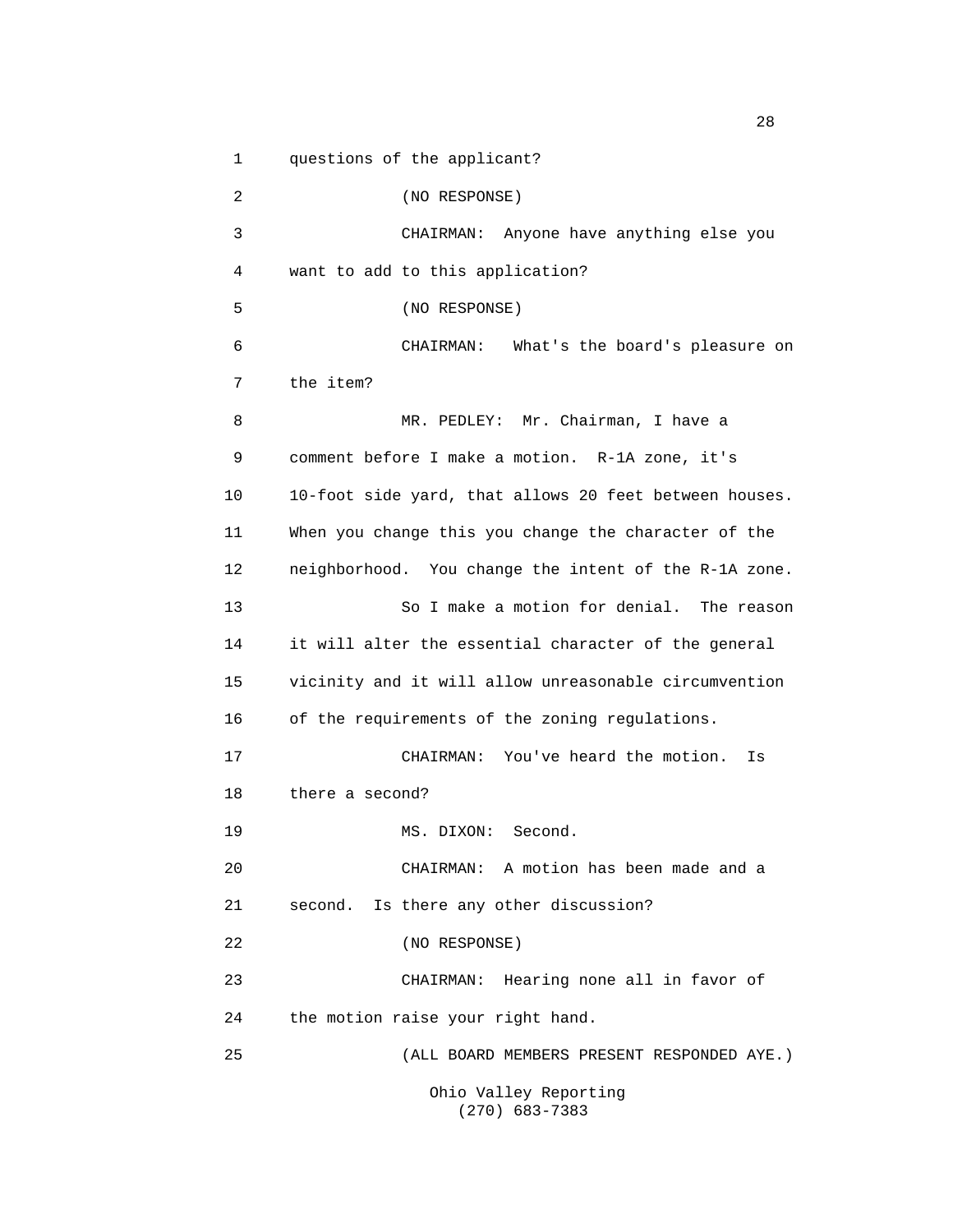1 CHAIRMAN: Motion carries unanimously. 2 Next item, please. 3 ITEM 9 4 2063 Wyandotte Avenue, in an R-1B zone Consider request for a Variance to reduce the rear 5 yard setback from 20 feet to 16 feet in order to construct a 20-foot by 33-foot addition to an existing 6 residence. Reference: Zoning Ordinance, Article 8, Section 7 8.5.6(e) Applicant: Sisters of the Lamb of God 8 9 MR. NOFFSINGER: Mr. Chairman, this 10 application has been advertised for public hearing at 11 this time. All adjoining property owners have been 12 notified. Planning Staff has reviewed the 13 application. We find the application to be in order. 14 The subject property contains a 15 single-family residence. The proposal is to add a 20 16 by 33 foot addition to the rear of the property. The 17 rear property line is at an angle. It's not a 18 perfectly square or rectangular lot. There would be 19 one corner of this proposed addition that will extend 20 into that 20 foot setback by about four feet. The 21 majority of the proposed addition will be in 22 compliance with the setback requirements. 23 With that it's ready for your 24 consideration. Excuse me. There is one other 25 addition on the property. An 18 by 18 1/2 foot Ohio Valley Reporting

(270) 683-7383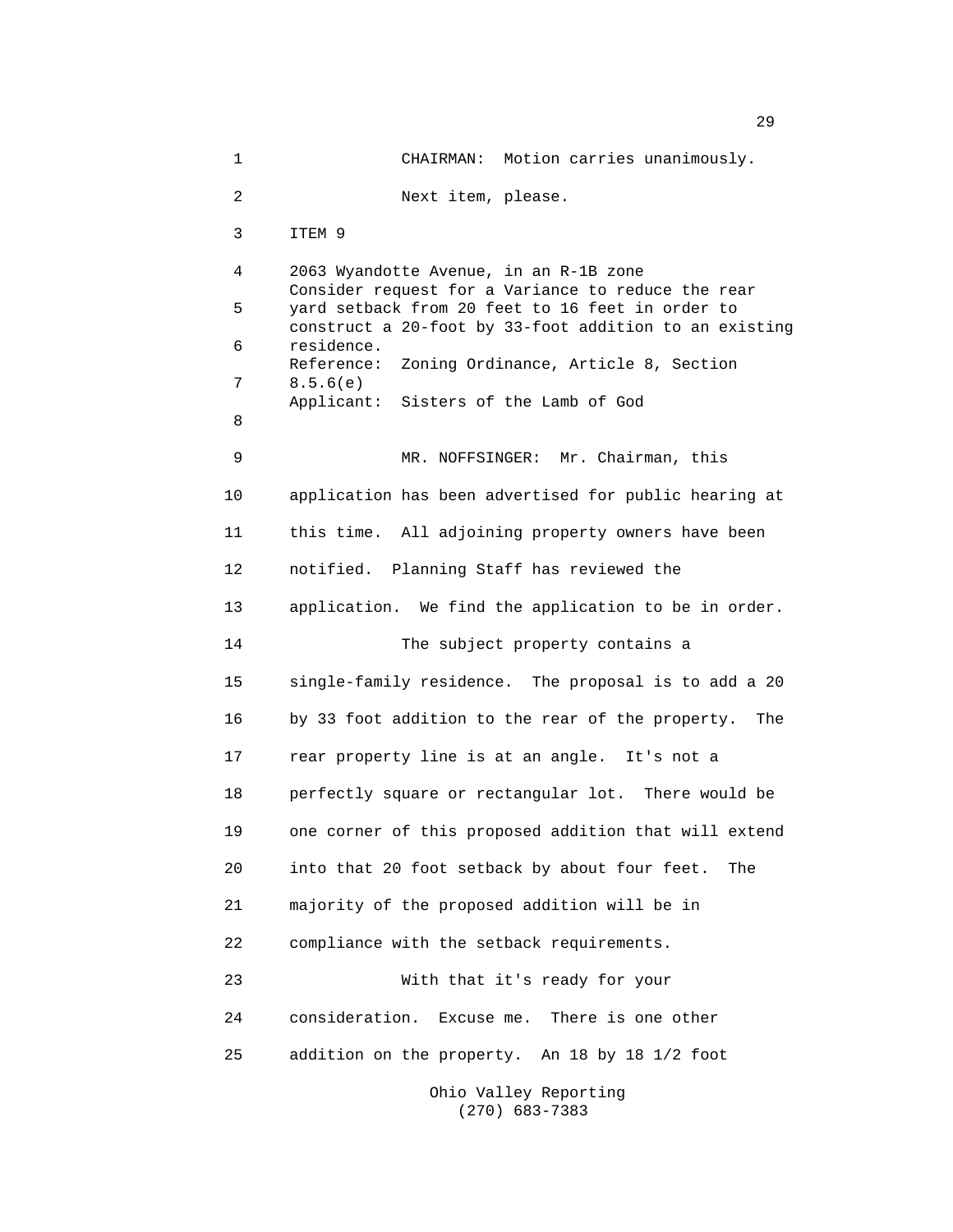1 garage, I believe. That addition will be in 2 compliance with the setbacks. 3 CHAIRMAN: Is there any objections filed 4 in the office? 5 MR. NOFFSINGER: No, sir. 6 CHAIRMAN: Is anyone wishing to object in 7 the audience of this item? 8 (NO RESPONSE) 9 CHAIRMAN: Hearing none the applicant is 10 here. You want to state your name for the record? 11 SISTER GOLD: I am Sister Audrey Mary Gold 12 for the Sister of the Lamb of God. 13 (SISTER SWORN IN BY ATTORNEY.) 14 CHAIRMAN: Go ahead and state your case 15 for the record, please. Do you have anything you want 16 to add for the record? 17 SISTER: No. I would say it's really 18 necessary for us. 19 CHAIRMAN: Everything is what we asked 20 for. 21 Any board member have any questions of the 22 applicant? 23 (NO RESPONSE) 24 CHAIRMAN: Does anyone in the audience 25 have any questions or comments? Ohio Valley Reporting

(270) 683-7383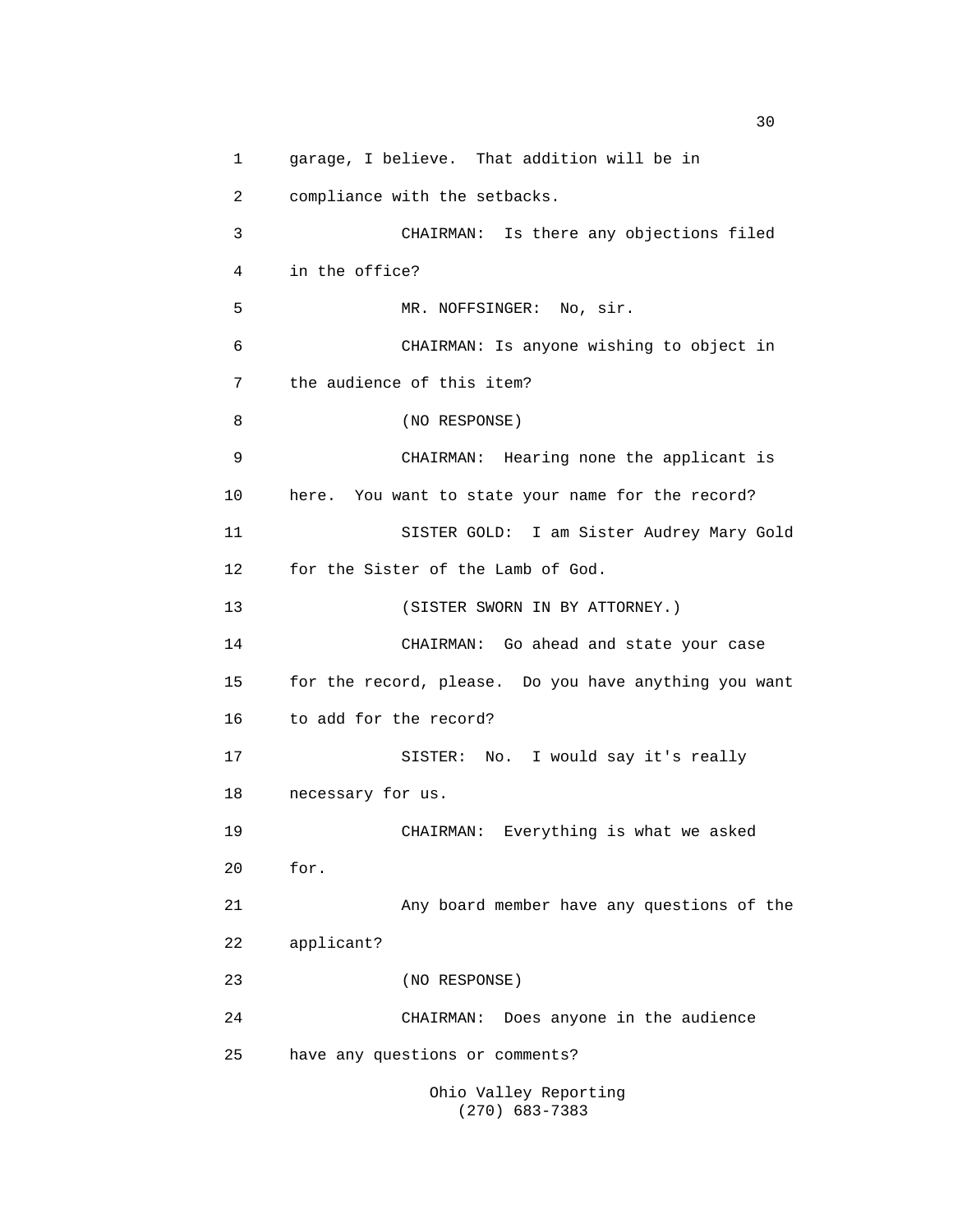| 1              | (NO RESPONSE)                                                                                            |
|----------------|----------------------------------------------------------------------------------------------------------|
| $\overline{a}$ | CHAIRMAN: Hearing none the Chair will                                                                    |
| 3              | entertain a motion to dispose of the item.                                                               |
| 4              | MS. DIXON: Move to approve.                                                                              |
| 5              | CHAIRMAN: Motion been made for approval.                                                                 |
| 6              | MR. WILLIAMS: Second.                                                                                    |
| 7              | CHAIRMAN: Second. Any other questions or                                                                 |
| 8              | comments from the board?                                                                                 |
| 9              | (NO RESPONSE)                                                                                            |
| 10             | CHAIRMAN: Hearing none all in favor raise                                                                |
| 11             | your right hand.                                                                                         |
| 12             | (ALL BOARD MEMBERS PRESENT RESPONDED AYE.)                                                               |
| 13             | CHAIRMAN: Motion carries.                                                                                |
|                |                                                                                                          |
| 14             | Proceed with Item 6.                                                                                     |
| 15             | ITEM 6                                                                                                   |
| 16             | 1253 Willett Road, in an A-R zone (POSTPONED)                                                            |
| 17             | Consider request for a Conditional Use Permit to<br>construct a 42-foot by 107-foot bunkhouse to house a |
| 18             | maximum of 14 migrant farm workers.<br>Reference: Zoning Ordinance, Article 8, Section 8.2AC             |
| 19             | Applicant: MISAS, Inc., Robert J. & Lisa C. Wimsatt                                                      |
| 20             | MR. NOFFSINGER: As I stated earlier                                                                      |
| 21             | earlier this item was postponed from our August                                                          |
| 22             | meeting. We did have a postponement at that time to                                                      |
| 23             | allow the Planning Staff to obtain additional                                                            |
| 24             | information regarding the property as well as to                                                         |
| 25             | provide the applicant and the residents that had                                                         |

(270) 683-7383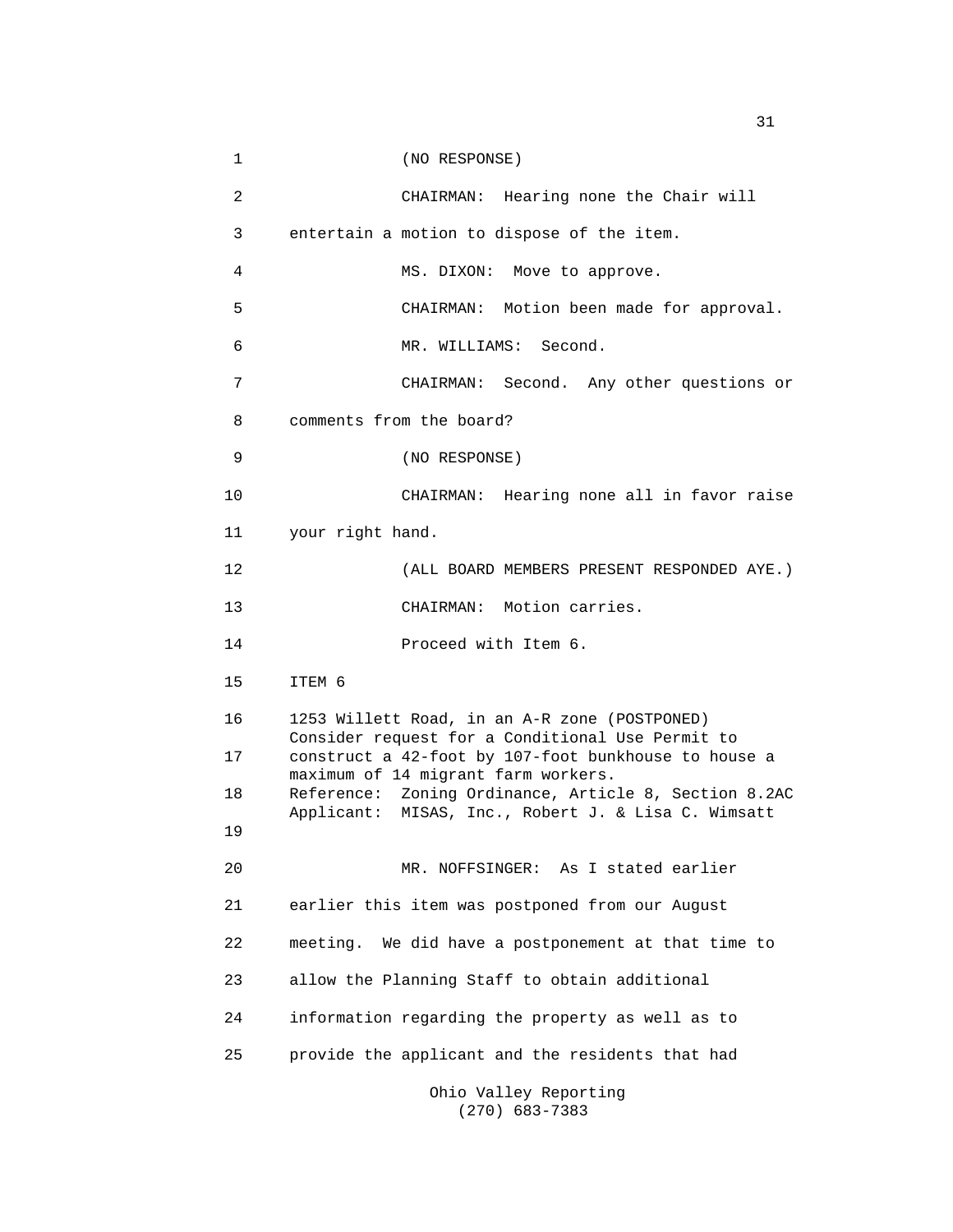1 concern to hopefully get together and talk about the 2 project.

3 Becky Stone on the Planning Staff does 4 have a list that she would like to read into the 5 record in terms of what some of the concerns were at 6 the last meeting and what has been done in terms of 7 answering those concerns. 8 MR. WARREN: Mr. Chairman, before Becky 9 does that I would like to excuse myself from this 10 item. 11 CHAIRMAN: So noted. 12 Could you bring us up to date? 13 MRS. STONE: Becky Stone. 14 (MRS. BECKY STONE SWORN BY ATTORNEY.) 15 MRS. STONE: We ask that the applicant 16 provide additional information based on some of the 17 concerns from the last public hearing. I'll just go 18 over that list with you and what we ask for and what 19 was submitted for this meeting. 20 First of all there was a concern about

21 identifying the lease area on the property. What area 22 the Conditional Use Permit was going to be attached 23 to. Since that meeting the owner of the property has 24 submitted a subdivision plat dividing 2.16 acres at 25 1253 Willett Road. This application will be tied to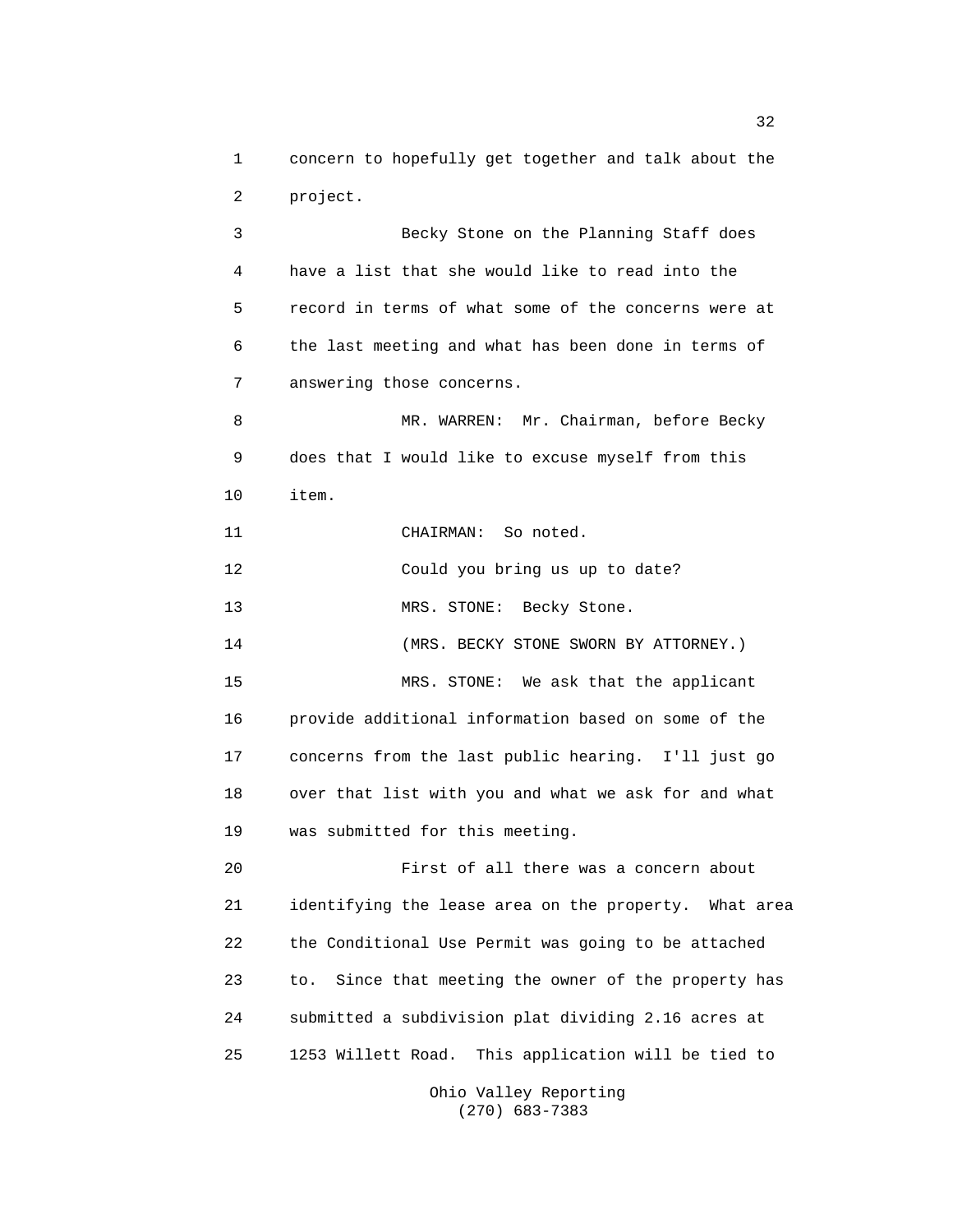1 that specific lot.

2 The plat has been approved by the Planning 3 Director. It is not recorded yet. A condition, if 4 approved, was granted tonight, will be that the plat 5 and the deed will need to be recorded within seven 6 days of approval.

7 We ask for detailed floor plans of this 8 facility. We didn't have a floor plan in the original 9 application that shows the areas that are going to be 10 used. You know, what those uses are. The applicant 11 believed that because the KHC funding process is site 12 specific they did not have the moneys to commit to an 13 architect until they have approved site. An 14 additional floor plan will be provided if a building 15 permit is applied for. That will be a required 16 architectural drawing for that. We ask for an 17 elevation of the building or something that shows what 18 the building will look like.

19 Sister Larraine Lauter was going to bring 20 photographs tonight of the type of construction of the 21 building.

22 We ask that the finished floor elevation 23 be indicated and the setbacks of the building be 24 indicated. That has been indicated on the site plan, 25 the setbacks. The finished floor elevation is 387 and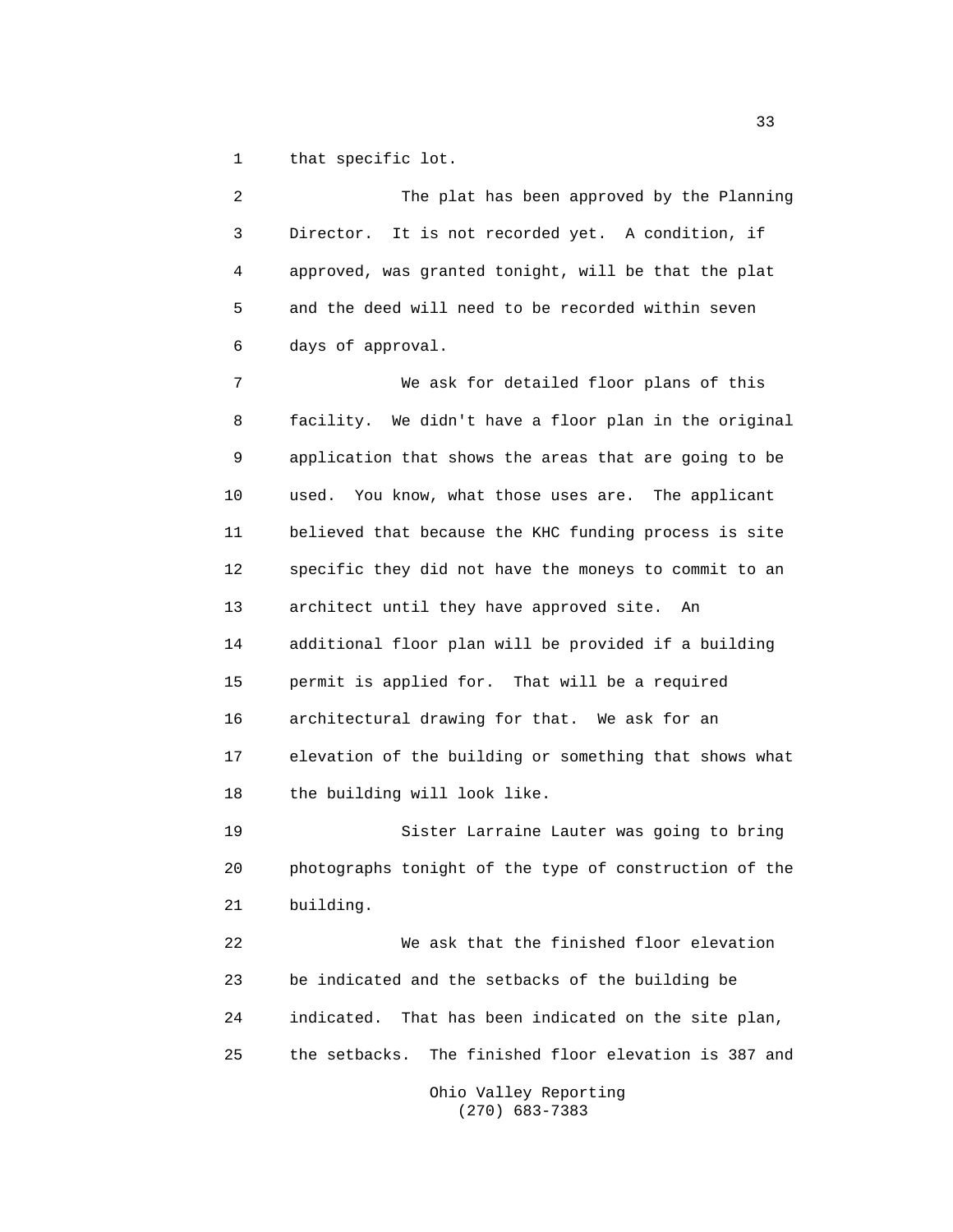1 that's also noted on the subdivision plat that they 2 submitted. That's the base split elevation in that 3 area.

4 We ask that a copy of KHC requirements and 5 contracts be submitted. What they have is a copy of a 6 letter that offers financial assistance. It's from 7 the Kentucky Housing Corporation signed by Richard 8 McQuaddy, Chief Program Officer. Included in this 9 letter it says, "I am writing to offer financial 10 assistance to MISAS for a farm work housing project in 11 your area. KHC has allocated \$222,700 for this 12 initiative and we offered these funds to you in the 13 form of a challenge grant."

14 The permits that will be required by KHC, 15 as I understand from the applicant, are those 16 requirements that are going to be required locally. 17 Will be required to have a permit to build in a flood 18 plain, local building permit, septic system permit, 19 and plumbing permit, electrical permit.

20 We ask that information be submitted 21 regarding the sewage disposal requirements in the area 22 with tentative or preliminary health department 23 approval. The response is there has been extensive 24 consultation with health department staff, Ed Cecil; 25 the local waste water treatment plant operator, Bob

> Ohio Valley Reporting (270) 683-7383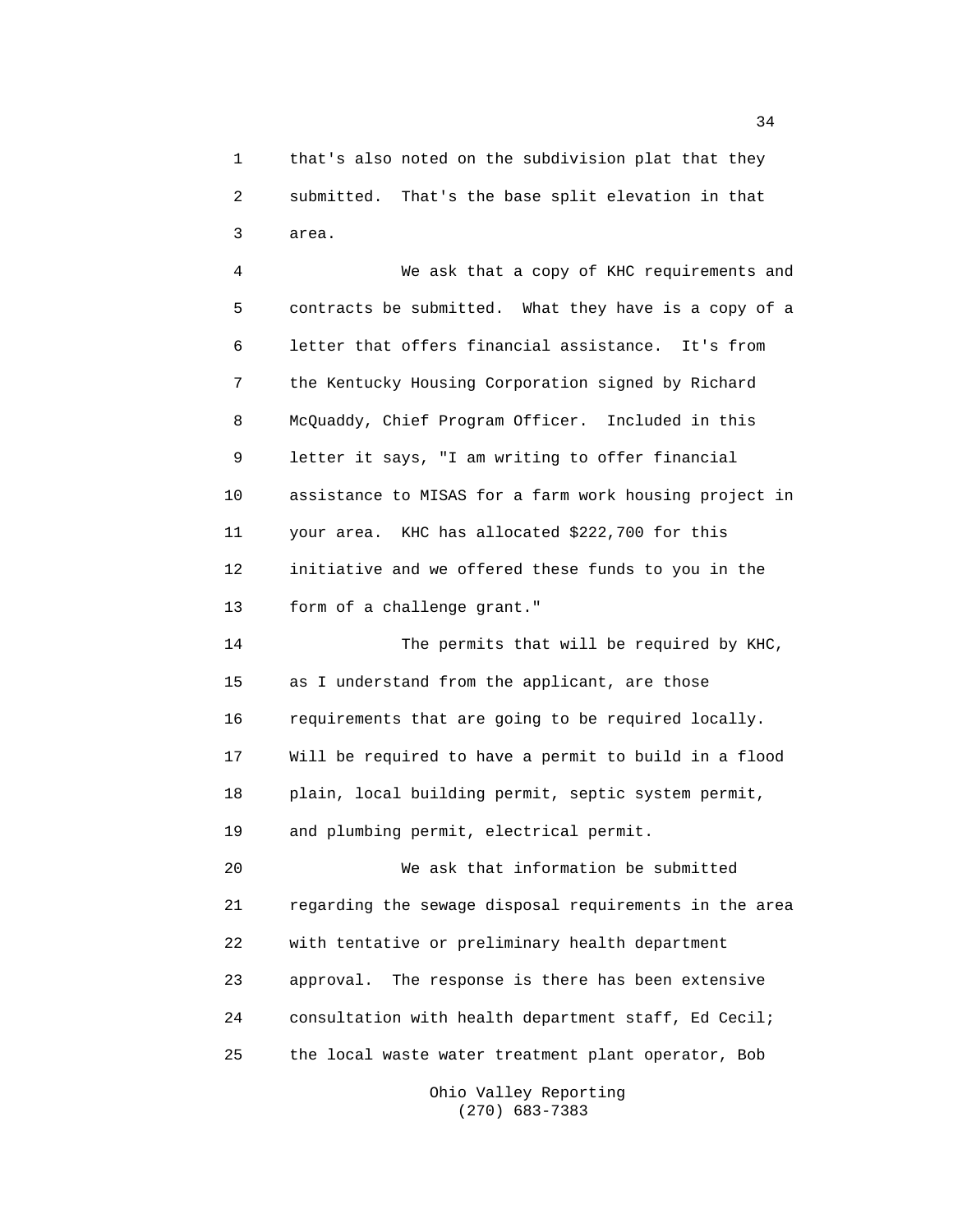1 Stovall; and the state inspector for the EPA, Payton 2 Adams. All agree to workable solution for the site. 3 Whatever the soil commissions approve to be will be 4 possible. The solution will likely be a mound system; 5 although, this is not fully decided. 6 In any case the permit for this will be 7 tied in compliance with local and state regulations. 8 The soil conditions are not yet 9 determined. MISAS would prefer to schedule these 10 tests with its attendant fees if and after a 11 Conditional Use Permit is awarded. 12 We ask for a derange of services that will 13 be provided in the facility to be submitted. They 14 have indicated these services were described in the 15 project overview which you got last month with your 16 information for the August 1, 2000, hearing. They 17 indicate here guests. They will have opportunities 18 for recreation, shopping and laundry. Enrichment 19 classes will be offered. Most notably classes in 20 English. 21 12 12 12 12 15 July 2016 11 12 12 13 Avenue 10 11 12 12 13 Avenue 10 12 13 14 15 16 16 17 18 18 19 18 18 1 22 service counseling and intervention with the 23 assistance of local health professionals and entities. 24 This item was inadvertently omitted from the project 25 overview. We do not consider the project overview to

Ohio Valley Reporting (270) 683-7383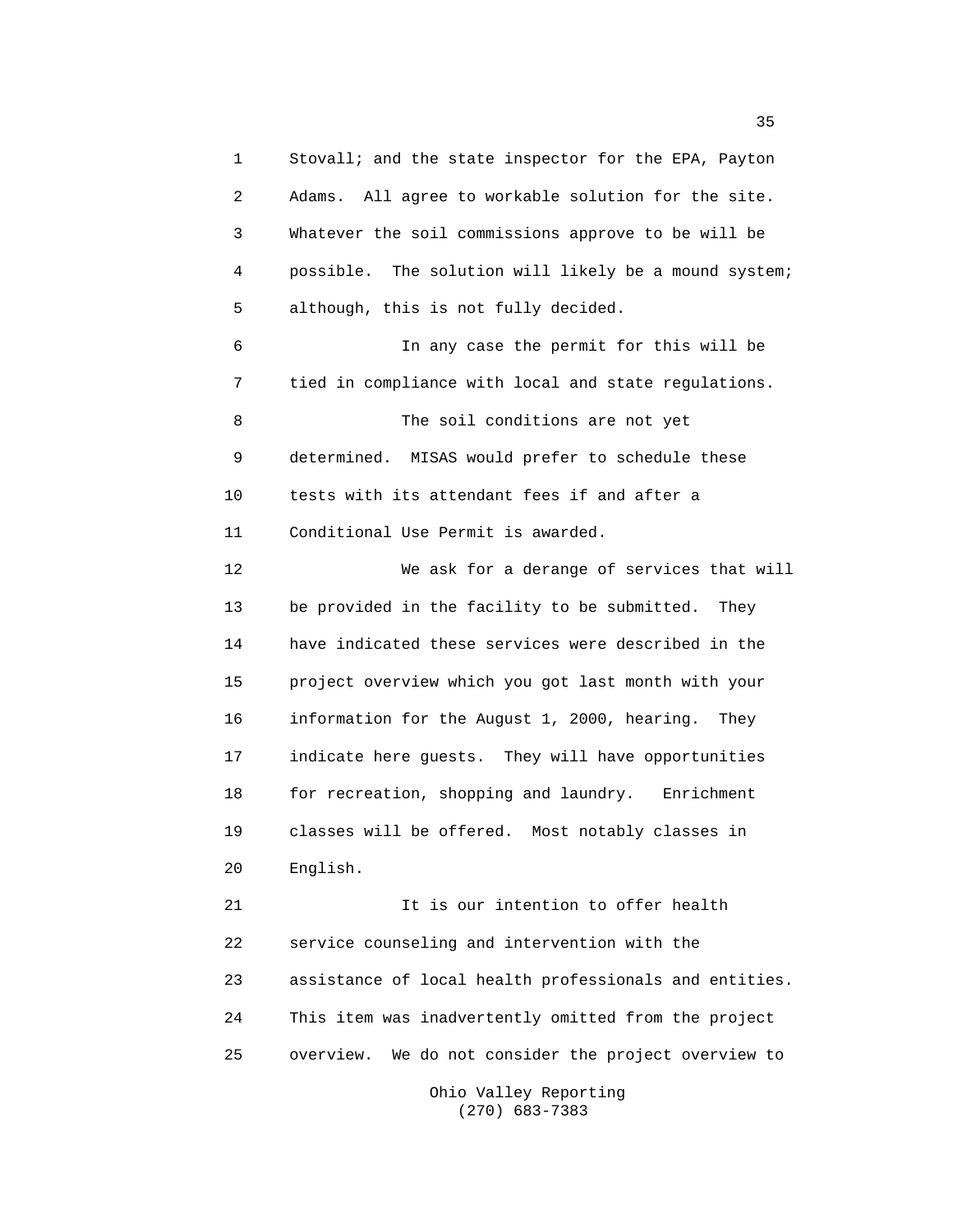1 be here binding or limiting for laundry services 2 making possible to provide while some other unforeseen 3 may arise.

4 The intention of any services is to 5 provide inculcation, shelter and support of migrant 6 workers in accordance with the mission of MISAS.

7 We ask that the qualifications of the 8 on-site administrative be submitted and the response 9 is the on-site administrator will be employed by MISAS 10 solely for the purpose stated in the project overview 11 as follows: They will have a full-time inn-keeper, a 12 live-in administrator who will supervise the living 13 arrangements of the residents and oversee care of the 14 buildings and grounds. The successful applicant for 15 this position will among other qualities demonstrate 16 positive leadership ability, be bilingual, good 17 rapport with the residents and a sense of 18 organization.

19 Then we ask that they project future 20 expansion possibilities and the expected number of 21 migrants that will ultimately served at the site. The 22 intention is slow and careful growth over a period of 23 several years. Probably to a maximum of 50 to 60 24 residents.

25 Any additional expansion of what they're Ohio Valley Reporting (270) 683-7383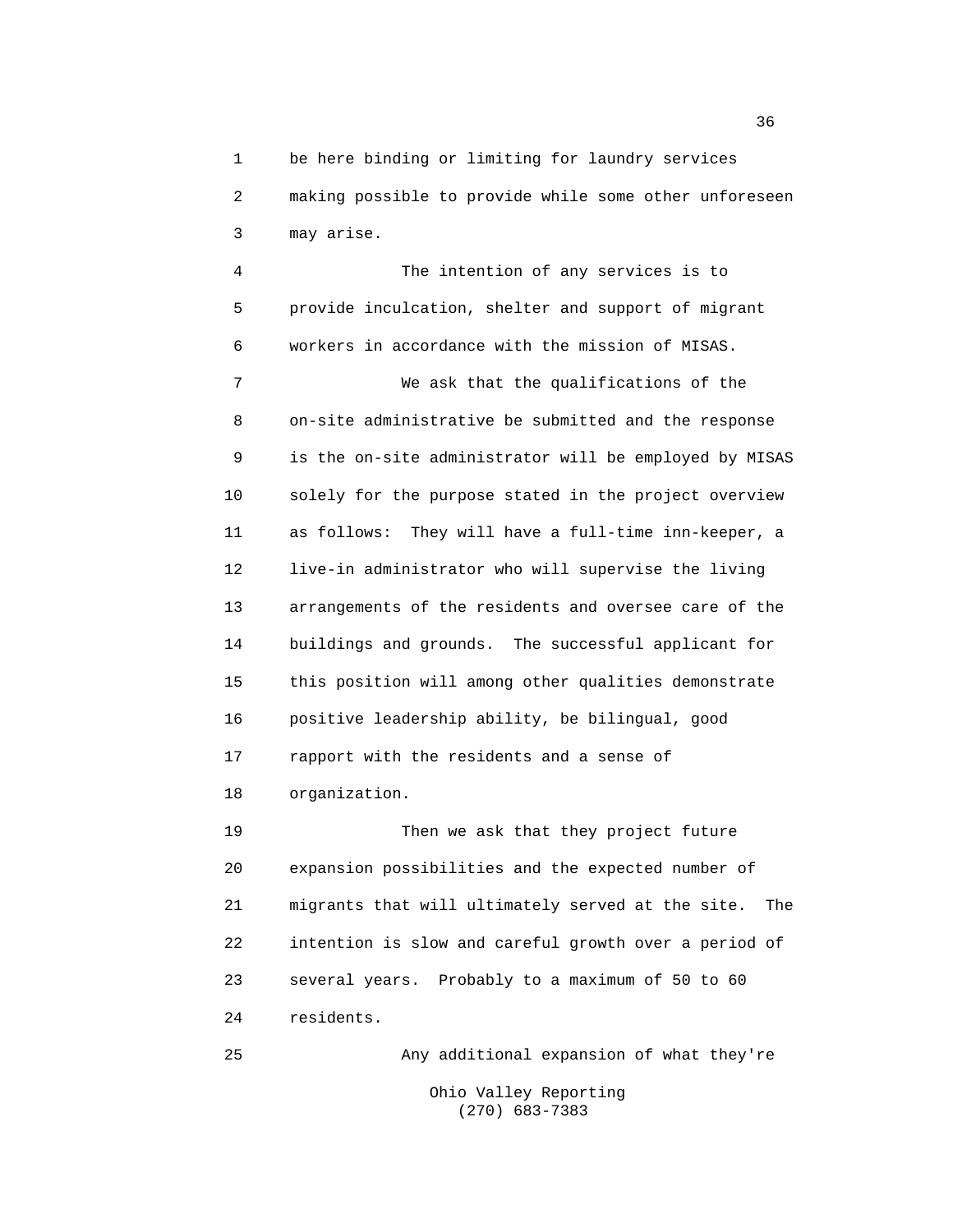1 asking for tonight, if that's approved, would, of 2 course, require another hearing before the board. 3 CHAIRMAN: Restate that. Slow growth over 4 how many years and up to a maximum of how many, 5 please? 6 MRS. STONE: Over a period of several 7 years. Probably to a maximum of 50 to 60 residents. 8 CHAIRMAN: Any board member have any 9 questions of the report she presented or comments at 10 this time? 11 (NO RESPONSE) 12 CHAIRMAN: The applicant come forward and 13 bring us up-to-date on new information, if you have it 14 please. 15 MR. ELLIOTT: State your name, please. 16 SISTER LARRAINE: Sister Larraine Lauter. 17 (SISTER LARRAINE SWORN BY ATTORNEY.) 18 SISTER LARRAINE: First, I have one 19 picture of the Strawbale house that would be the same 20 type of construction I'm proposing. I also brought in 21 a picture taken half mile from the proposed site on 22 adjoining property, and a picture taken one mile from 23 the proposed site. Actually probably about half a 24 mile as the crow flies which is also on the adjoining 25 property, the type that I was describing at the last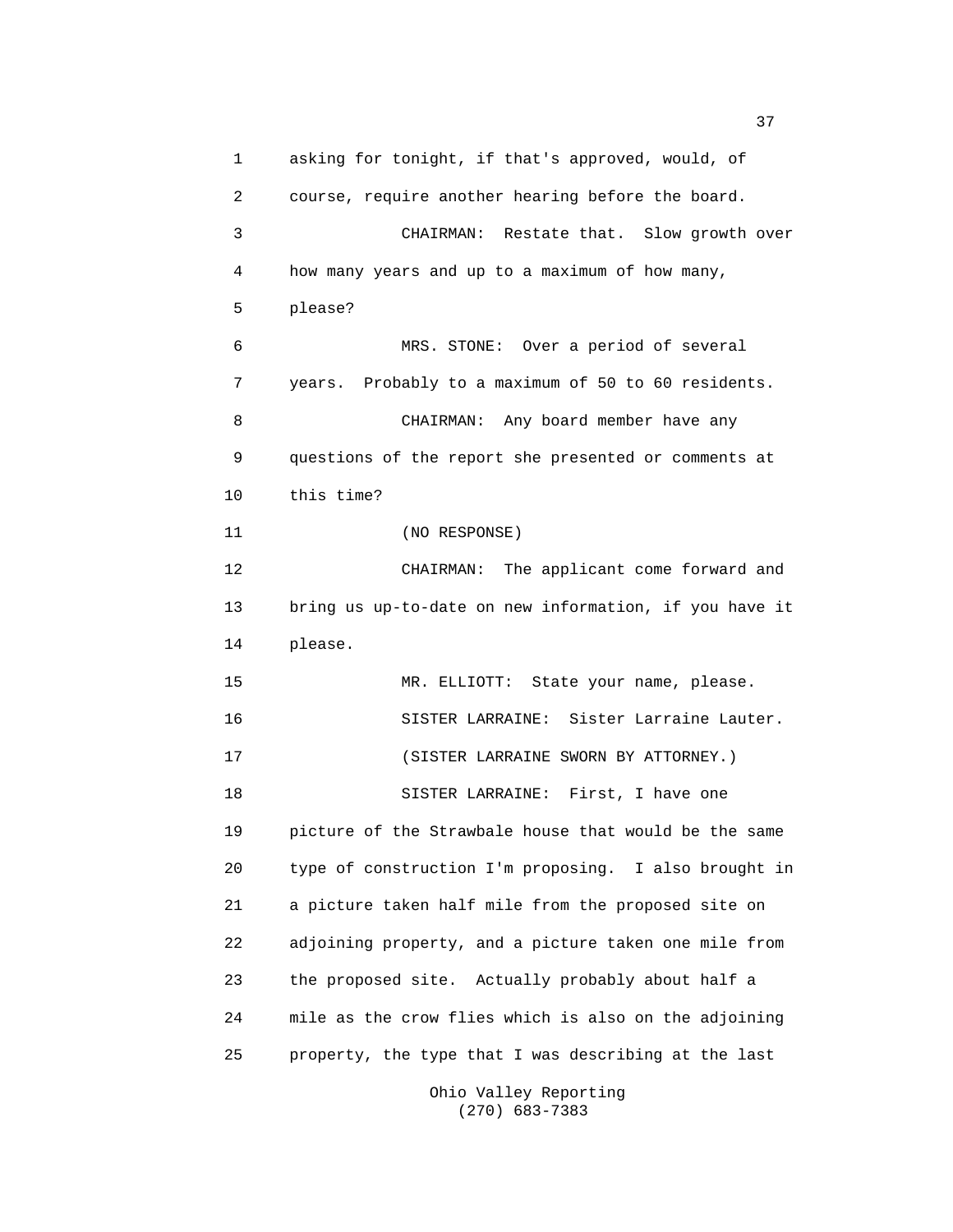1 meeting. I would like to pass those to you.

2 CHAIRMAN: You want to submit those in for 3 the record? 4 SISTER LARRAINE: Yes, please. 5 I believe we have answered fully and been 6 very forthright about answering all of the conditions 7 or all of the points brought up by the zoning staff. 8 We have a number of people who are ready and willing 9 to speak on behalf of the project. If that's 10 possible, I would like for them to do so now. 11 We have a number of farmers and we have 12 Jim Burris who is an architect for Kentucky Housing 13 Corporation and Jerry and Virginia Morgan who are 14 residents on Boothfield Road. It's not very far from 15 the proposed site, on the other side. Sister Diane 16 Taylor and Wayne Witherspoon, Bob Wimsatt. We will 17 begin with Jim. 18 CHAIRMAN: State your name for the record, 19 please, sir. 20 MR. BURRIS: My name is James E. Burris. 21 (MR. JAMES BURRIS SWORN BY ATTORNEY.) 22 MR. BURRIS: I'm director of technical 23 services for Kentucky Housing Corporation. I am a 24 registered Kentucky architect. Have been doing these, 25 taking care of these responsibilities for about 12

Ohio Valley Reporting (270) 683-7383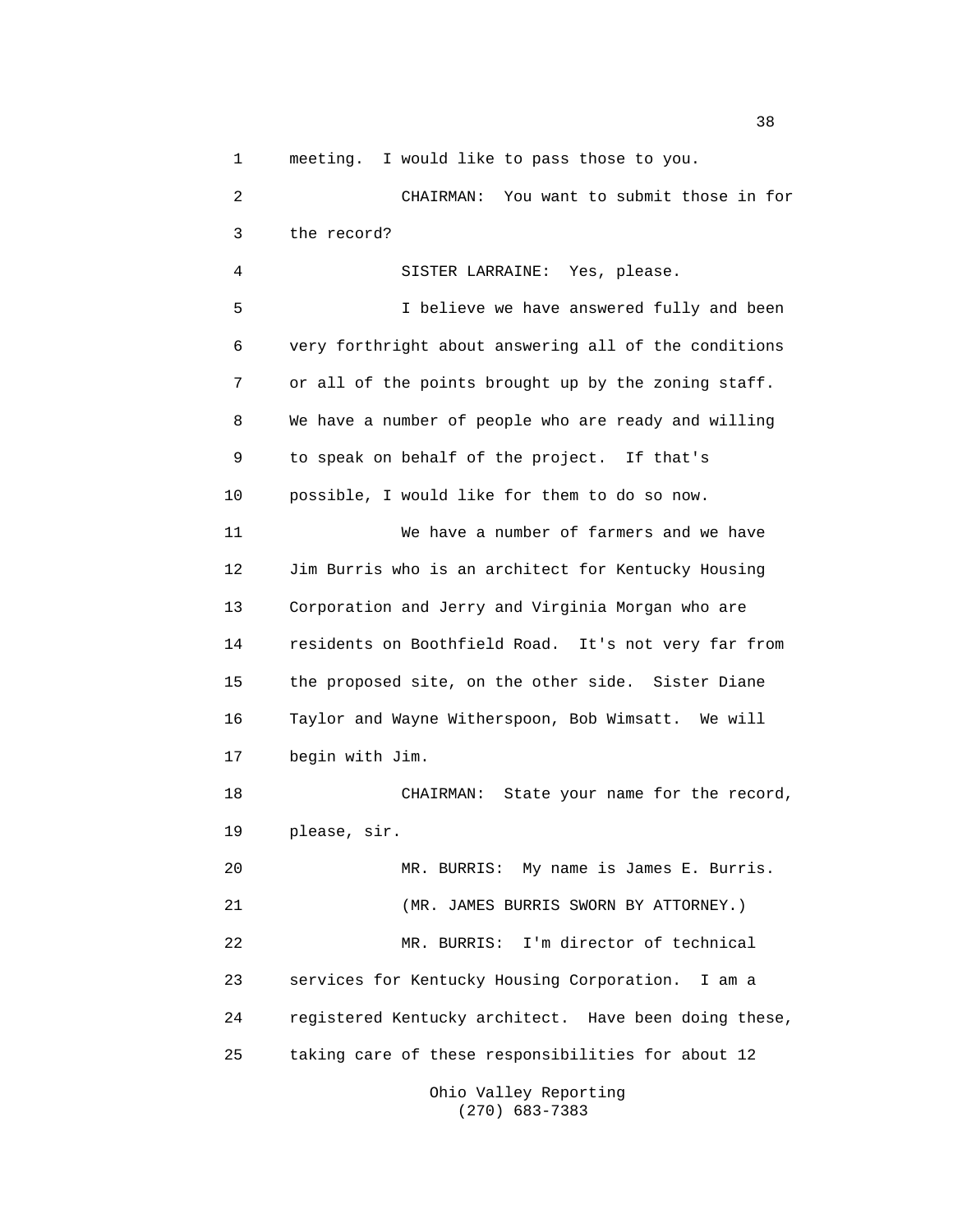1 years at the Kentucky Housing Corporation.

2 What we would do with this project is to 3 review all of the documents required and services of 4 an architect and engineer. We would also perform 5 inspections during the construction. We are part of 6 the underlaying process for the project. We would 7 require the documents that you are requiring and we 8 would review those documents for their completeness 9 and for the accuracy and that they have been properly 10 signed and executed. We would require soil tests. If 11 we have other findings, you know, during our review, 12 we would also extend those. We would handle the 13 project just as if it was regular multi-family project 14 being processed and underwriting with all of the 15 requirements as if it was a first mortgage on that 16 property. 17 If you have any questions perhaps of our 18 process. 19 CHAIRMAN: Any board member have any 20 questions? 21 (NO RESPONSE) 22 CHAIRMAN: Does Staff? 23 MR. NOFFSINGER: No, sir. 24 MR. BURRIS: Thank you very much. 25 CHAIRMAN: Thank you, sir.

Ohio Valley Reporting (270) 683-7383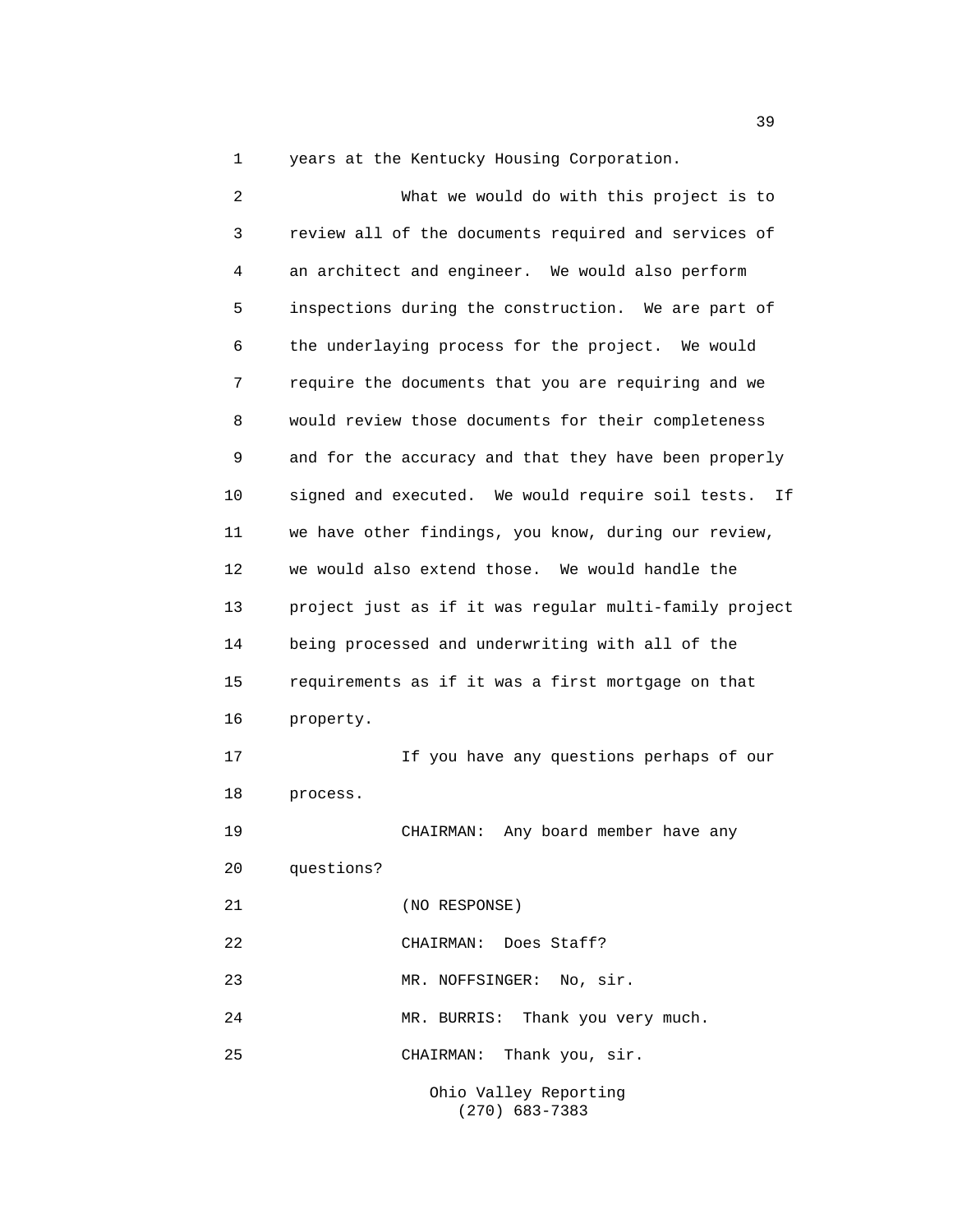1 Next. State your name. 2 MR. ELLIOTT: I'm Joe Elliott. 3 (MR. JOE ELLIOTT SWORN BY ATTORNEY) 4 MR. ELLIOTT: It's been probably about two 5 and a half years ago that we got a group of farmers 6 together in the rural development. I sort of pushed 7 to get-together and work towards this thing because 8 there's a lot of migrant workers in town that comes in 9 and has no place. Lot of people want to use them a 10 week or two weeks and they have to go from one place 11 to another and housing has been a real problem. 12 Anyway, finally Sister Larraine she took this on and I 13 would say that it's really been a great thing that she 14 has done it because nobody else has had time to do 15 it. She's went through and done this. As far as 16 farmers, it's not necessary that guys that migrant 17 workers is not directly all to farming. You get a 18 call during this time of year for several different 19 contractors, restaurants and people building houses 20 and different things that's looking for workers. It's 21 not necessarily that she's going to be a contract 22 worker or nothing like that. She's providing housing 23 and moral support for these guys, especially when they 24 can't or not being fully laborer. Basically it's a 25 really good thing for the community and it's well

> Ohio Valley Reporting (270) 683-7383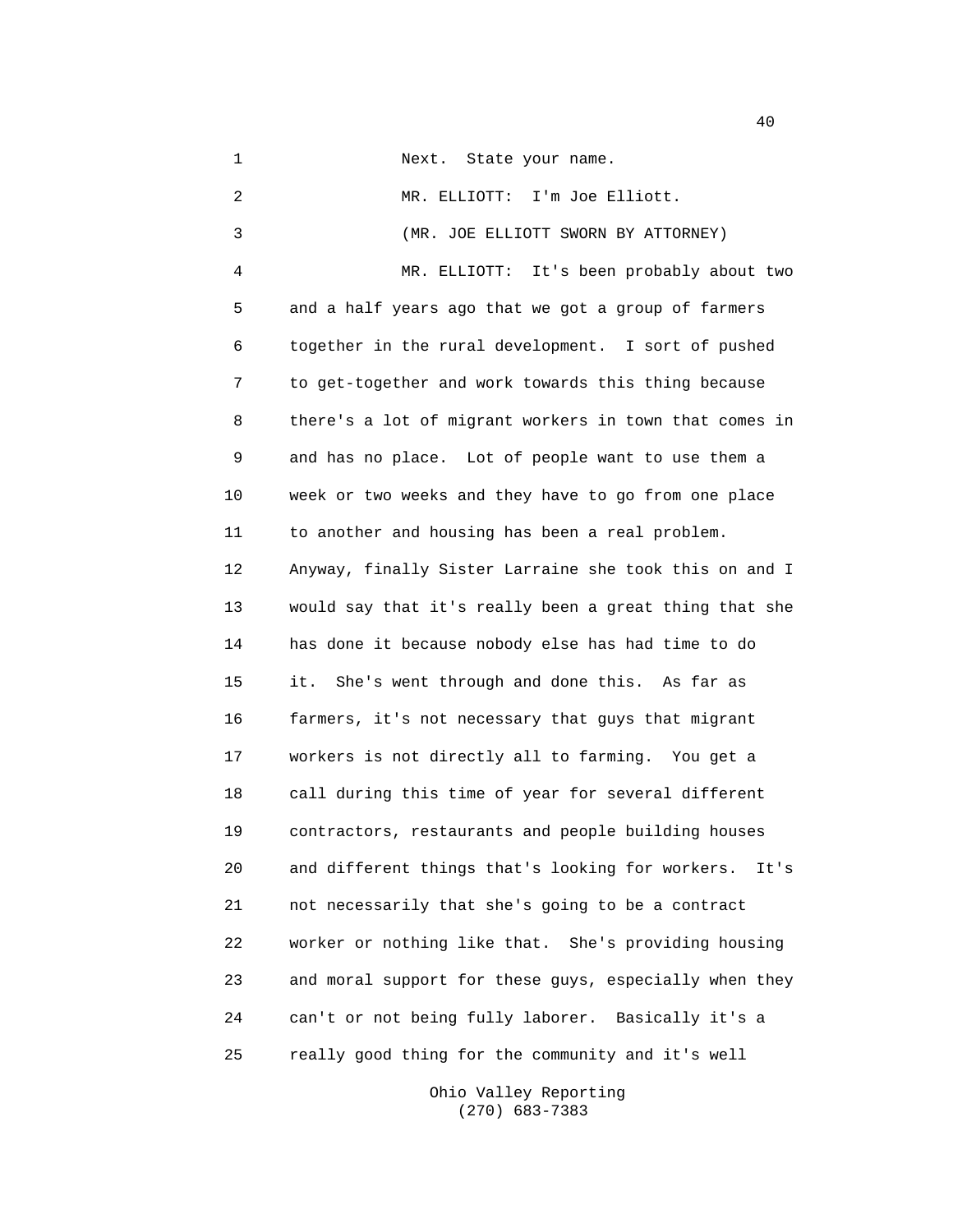1 needed. 2 CHAIRMAN: Anyone have any questions of 3 Mr. Elliott? 4 (NO RESPONSE) 5 CHAIRMAN: Thank you. 6 Next. State your name for the record, 7 please, sir. 8 MR. CECIL: Gary Cecil. 9 (MR. GARY CECIL SWORN BY ATTORNEY.) 10 MR. CECIL: The project that Sister 11 Larraine is working on is I think very necessary for 12 the area as Joe alluded to about the migrant workers. 13 There's more workers here every year and housing is a 14 big problem. Myself I have 20 that stay here six to 15 seven months out of the year and housing is my biggest 16 problem. I have to have these guys because there's no 17 other labor force out there that's going to do the 18 stooped labor that we require in our vegetable 19 operation and tobacco. She is offering some relief on 20 this housing and the problem that we're running into 21 throughout the county. I think it will be a very 22 well-worth project. 23 CHAIRMAN: Anyone have any questions of 24 Mr. Cecil? 25 (NO RESPONSE)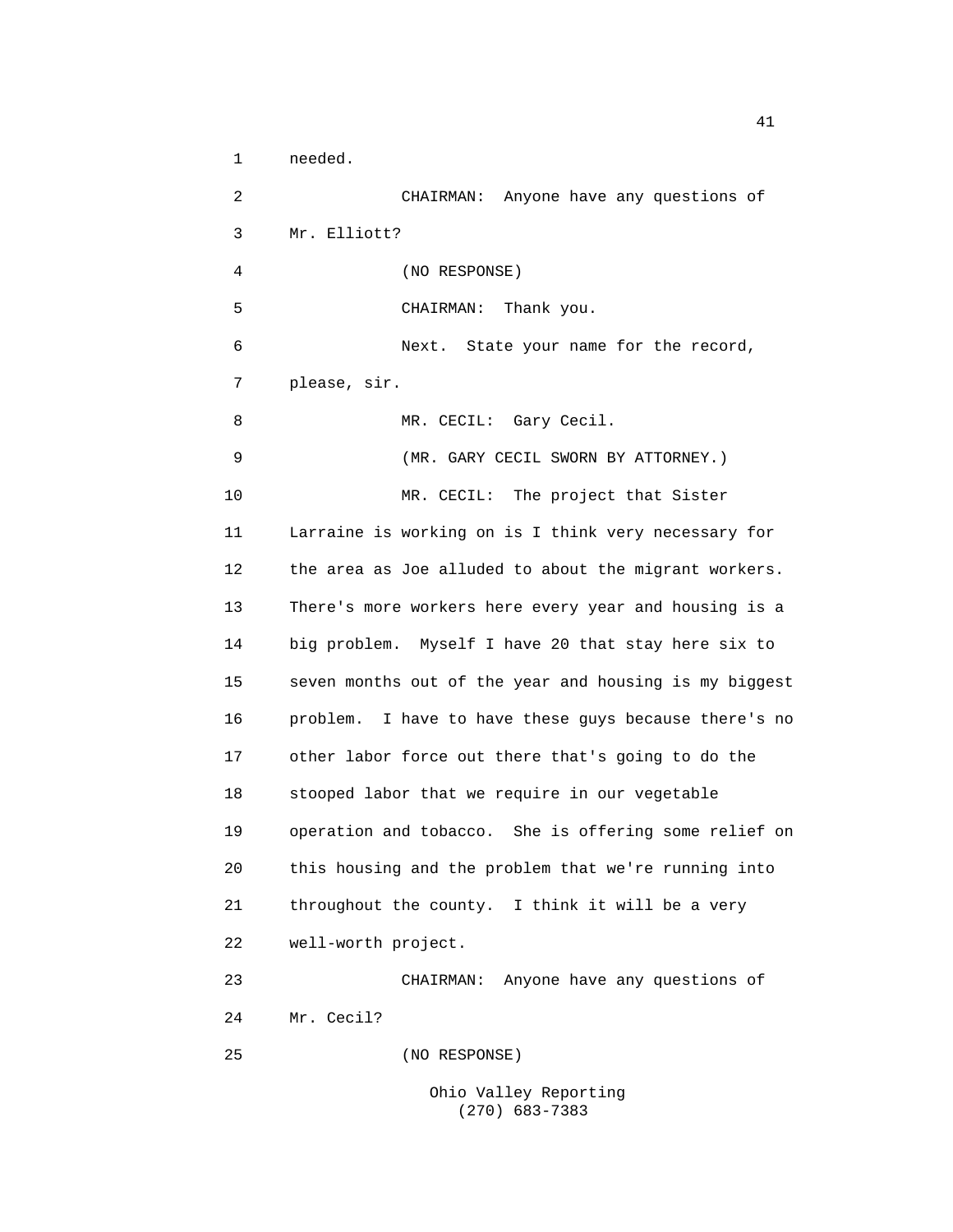1 CHAIRMAN: Thank you. 2 Next. State your name for the record, 3 please. 4 MR. RINEY: Keith Riney. 5 (MR. KEITH RINEY SWORN BY ATTORNEY.) 6 MR. RINEY: The project that Sister has 7 been working on we've met and talked several times 8 throughout the year. It's been a great need, like 9 Gary said, over the past several years. We've had 10 difficulty in housing guys. We've always been 11 short-handed. We've got people that we can get in to 12 work and they're really good, dependable guys. They 13 don't cause any problems. Some of them have been here 14 three or four years. It's the only people we can get 15 to do the jobs that we have. Without the housing 16 we're either going to have to quit some of the jobs 17 that we're into and it's sustaining us now as far as 18 vegetables and with tobacco going out we rely on that 19 type of worker more and more every day because it 20 takes more manual labor hours per crop. It would 21 really be beneficial to us to have extra housing. Not 22 only that, but some of the things that you can 23 administer for them as far as the English, learning a 24 little bit more there. Some of them as far as getting 25 back towards church and things of that nature. It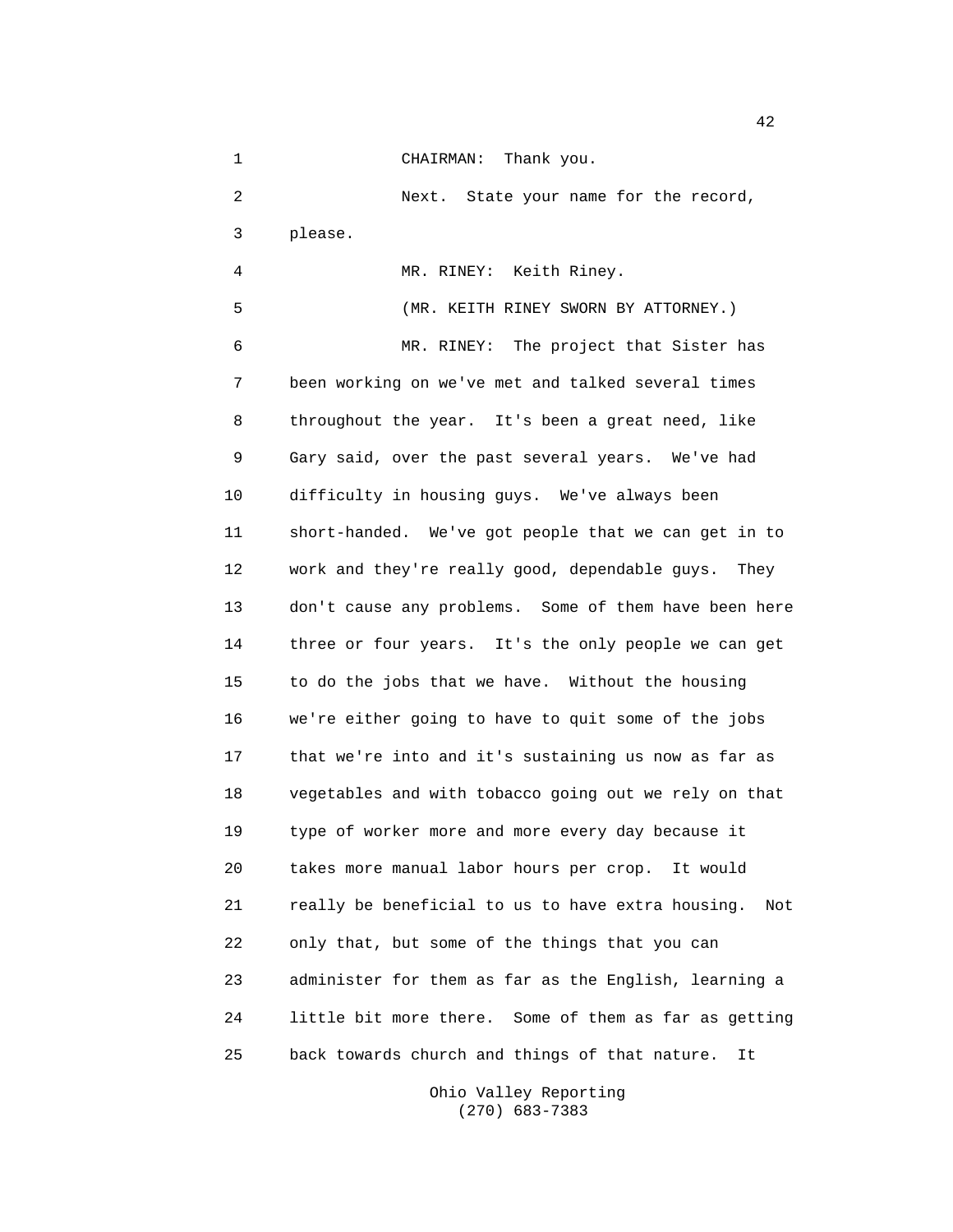1 would really be a blessing for us.

2 CHAIRMAN: Any questions of Keith? 3 (NO RESPONSE) 4 CHAIRMAN: Any more comments on supporting 5 or the need for? I think we've established that. You 6 got something else new to add we want to get that 7 down. 8 State your name for the record, please. 9 MR. MORGAN: Jerry Morgan. 10 (MR. JERRY MORGAN SWORN BY ATTORNEY.) 11 MR. MORGAN: One reason I wanted to 12 comment is because I live probably within two miles of 13 the proposed housing. I have no objection at all for 14 these 14 migrant workers living in our area. I think 15 it will be a lot better housing than what they're 16 receiving now. There's some other housing close by 17 that is not near the quality of housing that Sister 18 Larraine has proposed to provide. 19 CHAIRMAN: Anyone have any questions of 20 him? 21 (NO RESPONSE) 22 MS. MASON: I have a question. I was not 23 able to attend the last meeting so this may have been 24 answered. Where are most of the migrant workers 25 living now? Are they living on the individual farms

Ohio Valley Reporting (270) 683-7383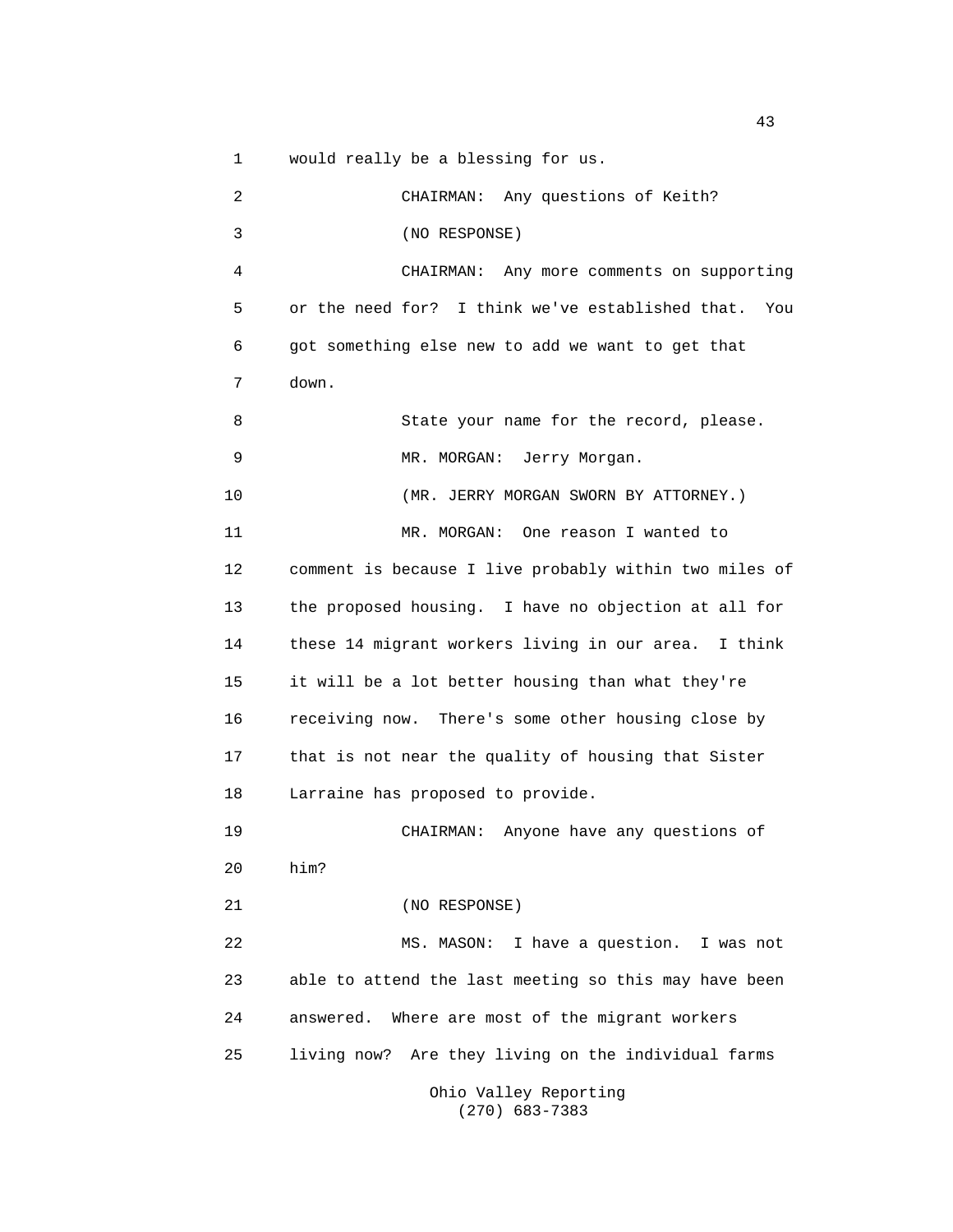1 that they work for? I guess anyone can answer that. 2 CHAIRMAN: State your name again. 3 MR. CECIL: Gary Cecil. 4 At present, like I have three houses 5 rented, but they're just scattered through the county. 6 I don't own them. I just rent them. Two of them are 7 in pretty dire shape, run down and I can't afford to - 8 - the people that own them are just going to let them 9 fall down eventually. That's where they are right now 10 and that's the reason I - - housing is becoming a 11 problem, finding adequate housing. I'm in the H2A 12 Program also which we have a state inspector to 13 inspect our housing. We have to meet certain 14 standards and things like that. It's getting more 15 difficult for housing than I have at the present to 16 meet these conditions that they require. Also another 17 reason for the need. 18 As Keith also said the workers like the 19 H2A Program that I'm involved in, these workers just 20 come here. We specify the date for them to come and 21 the date that they have to leave to go back to Mexico. 22 They just have a work visa to be here. Only the guys 23 that have young families and kids back in Mexico and 24 they send their money back. They make sure they don't 25 get in trouble here because if they ever get in any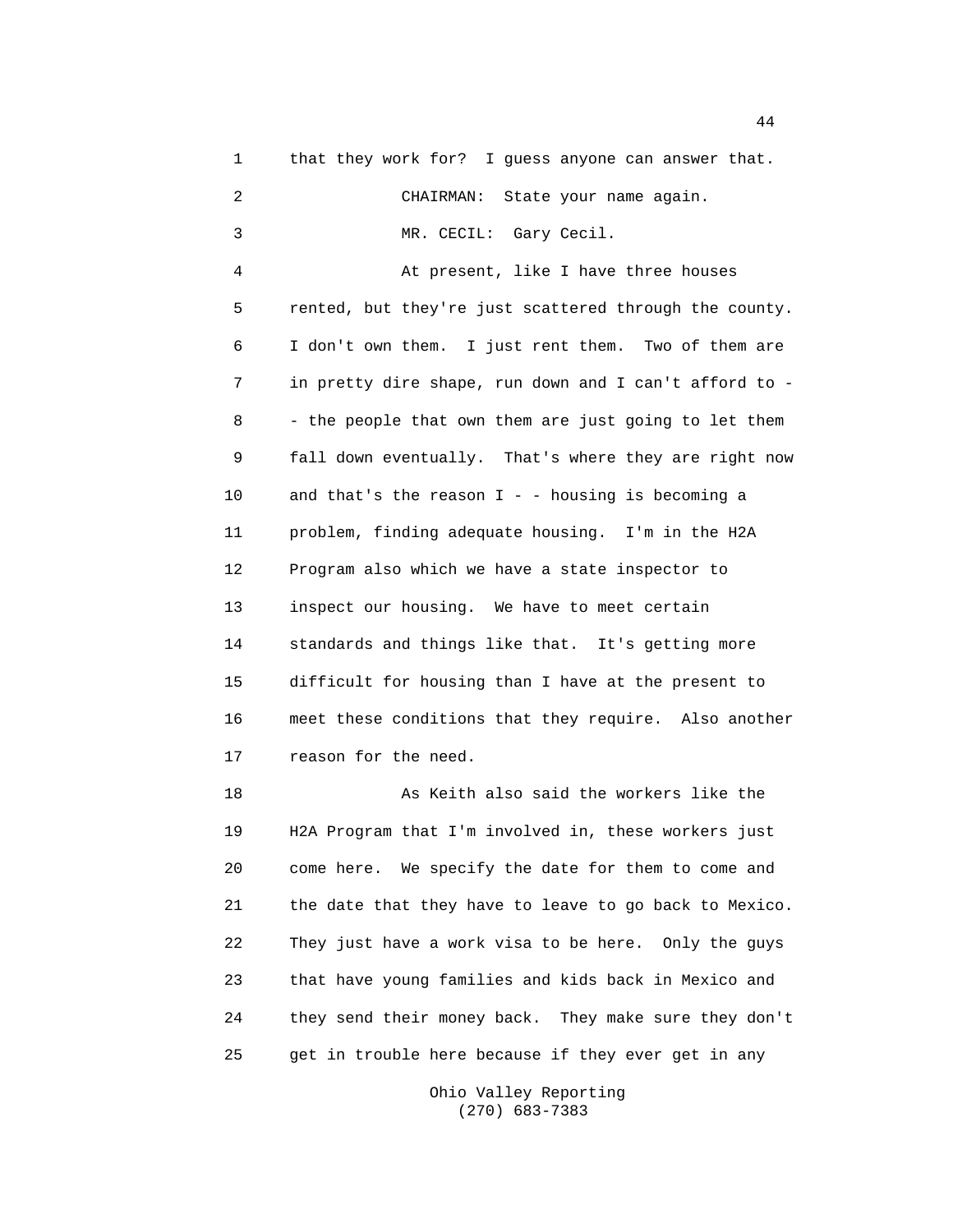1 trouble at all at any time they can't come back to the 2 United States. These guys bank on this just like we 3 bank on them coming. It makes them a good living to 4 live in Mexico. Their standard of living is a lot 5 better than the average person down there because they 6 can come up here and work during the year, months that 7 we have work. As I say the housing is a big problem. 8 That's the big issue that we're all faced with. 9 CHAIRMAN: Sister, is this housing only 10 going to be for H2A workers? 11 SISTER LARRAINE: I would be hesitant to 12 tie myself down to that. That's my intention. That's 13 the intention of MISAS is to encourage the H2A 14 program. One of the problems that we see repeatedly 15 among this population, if people are illegal they are 16 very vulnerable. They are very exploitable. Issues 17 such as how they are housed is not even an issue for 18 anybody. The H2A program these people are legal. 19 They have coming and leaving date, all the things that 20 Gary said. Year after year form relationships with 21 them. It's a better situation for everyone, but the 22 thing over and over that farmers tell me about the 23 difficulty of using H2A is the housing. Any other 24 questions? 25 CHAIRMAN: Being vaguely familiar with the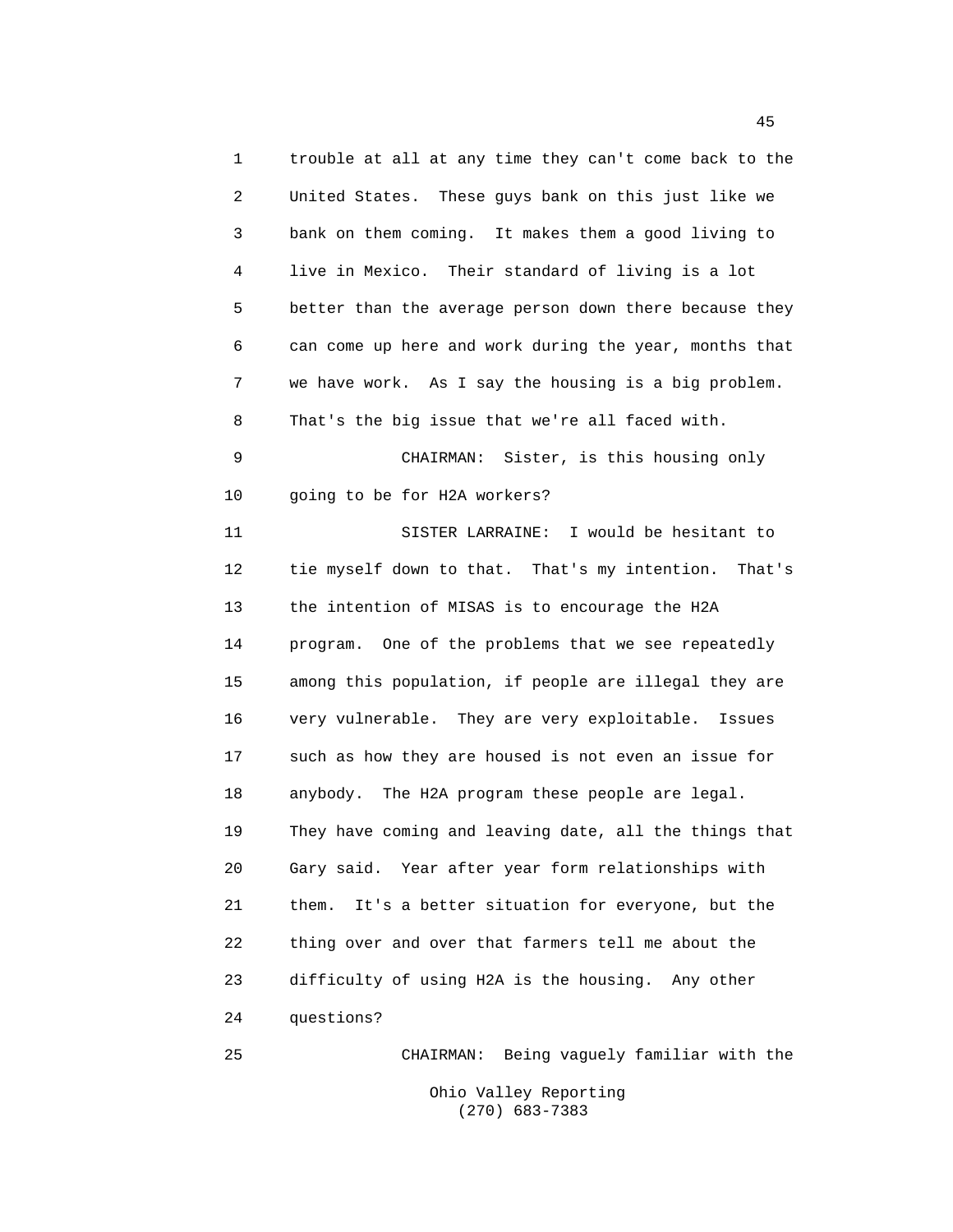1 H2A, that eliminates a lot of problems that some of 2 the others have. If that was tied to that, it might 3 be easier to sell. 4 SISTER LARRAINE: I'm not sure that's the 5 purvey of this board. Maybe it is. I'm thinking off 6 my head. Excuse me. 7 CHAIRMAN: That's just my comment. 8 Any other questions? 9 MR. JOE ELLIOTT: Yes. 10 The comment on the H2A is the Cadillac way 11 of golfing. The guy that calls you and wants his 12 leaves raked or an older couple needs some maintenance 13 work, or some repair, or just garden work, or just 14 anything they need, usually try to be a green card. 15 The green card legally we try to work towards the 16 legal part. What Sister Larraine is going to do, 17 working with trying to do is support and have that 18 option that she can work with most of the migrants. 19 You going to find this town - - talk about housing. 20 If you go to the Cadillac Motel - - not the Cadillac 21 Motel. You're going to see 10 or 12 people in two 22 beds in an apartment. That's their only alternative 23 they got. They don't have no money so they put their 24 money together. I don't know what the name of the 25 motel is on 18th and Triplett. It's the one on the

> Ohio Valley Reporting (270) 683-7383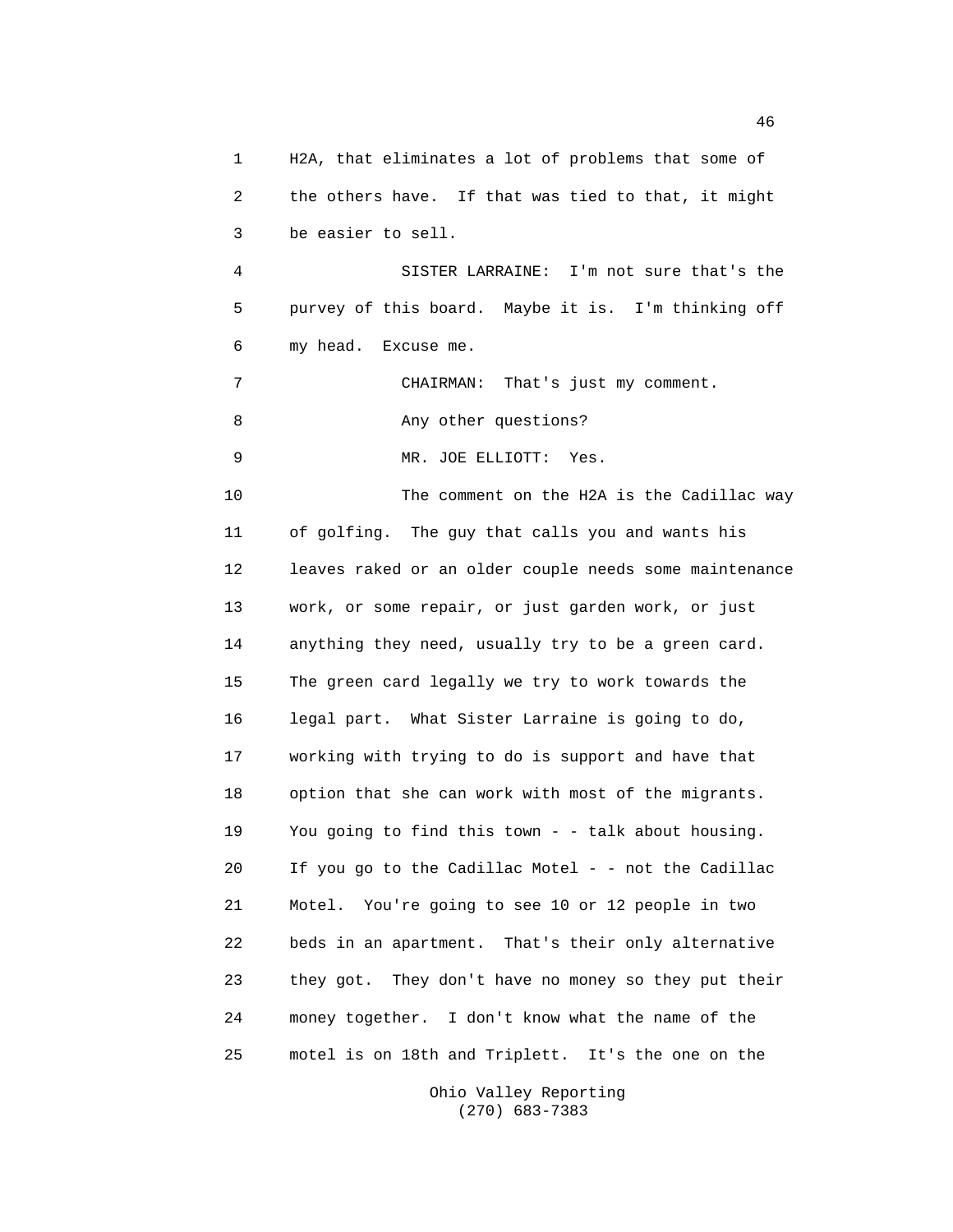1 left side. You go out there and those guys they got 2 to do the best they can because the public has asked 3 them to come to town whether we like it or not. They 4 come here to work. So they work and they got limit of 5 finance. So they'll book up a room or something like 6 that and work. We're not saying all of the migrants 7 is good people because there's a bad apple in every 8 barrel regardless of who they are. For the majority 9 when you go into McDonald's or the Executive Inn, 10 anywhere, and get a salad some migrant worker has done 11 picked that. They're here and we're going to have to 12 provide housing for them. Which I have housing and I 13 went through this board probably month or so ago and 14 got a building permit from Mr. Mischel where you all 15 worked fine with us. We do our housing and try to 16 work it, but there's a lot of them in town that needs 17 some support and Sister Larraine has tried to do that 18 and we need to back her. The farmers has actually got 19 her interested in this thing over two years ago and 20 she's done a lot of work. It's going to have to have 21 housing some way, somehow. I don't know. She's got a 22 real good start.

23 CHAIRMAN: Thank you. Any questions of 24 Mr. Elliott?

25 (NO RESPONSE)

Ohio Valley Reporting (270) 683-7383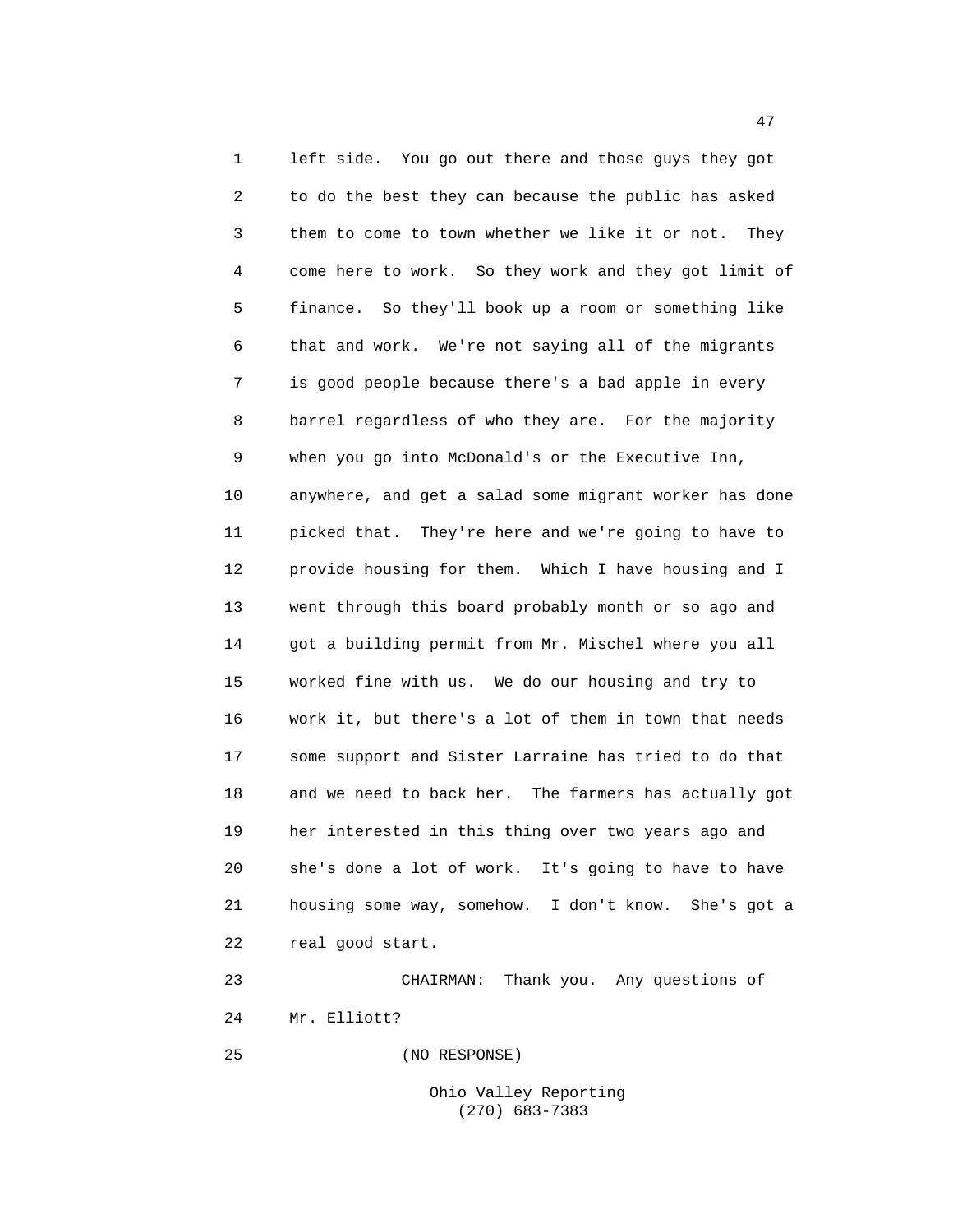1 CHAIRMAN: Mr. Wimsatt, state your name 2 and we'll swear you in. 3 MR. WIMSATT: Bob Wimsatt.

4 (MR. BOB WIMSATT SWORN IN BY ATTORNEY.) 5 MR. WIMSATT: Mr. Chairman, I just wanted 6 to mention that we have tried to accommodate all of 7 the concerns of the staff and the committee about the 8 land. We do have this - - it's already been said. We 9 have a subdivision plat that's been approved. It just 10 hasn't been recorded. From the property owner's 11 standpoint I've tried to address all of the concerns 12 that the committee had.

13 There is a lot of things that I could 14 potentially do with this property. What Sister is 15 proposing to do is a very worthwhile project and is 16 much better than a lot of other things that I could 17 possibly do with this property.

18 CHAIRMAN: Thank you.

19 Any questions of Mr. Wimsatt?

20 (NO RESPONSE)

21 CHAIRMAN: I think we've heard the pros. 22 Is there any objections? Anyone in the audience 23 wishing to object at this time? We heard a number of 24 those last month. You want to come forward. State 25 your name for the record.

> Ohio Valley Reporting (270) 683-7383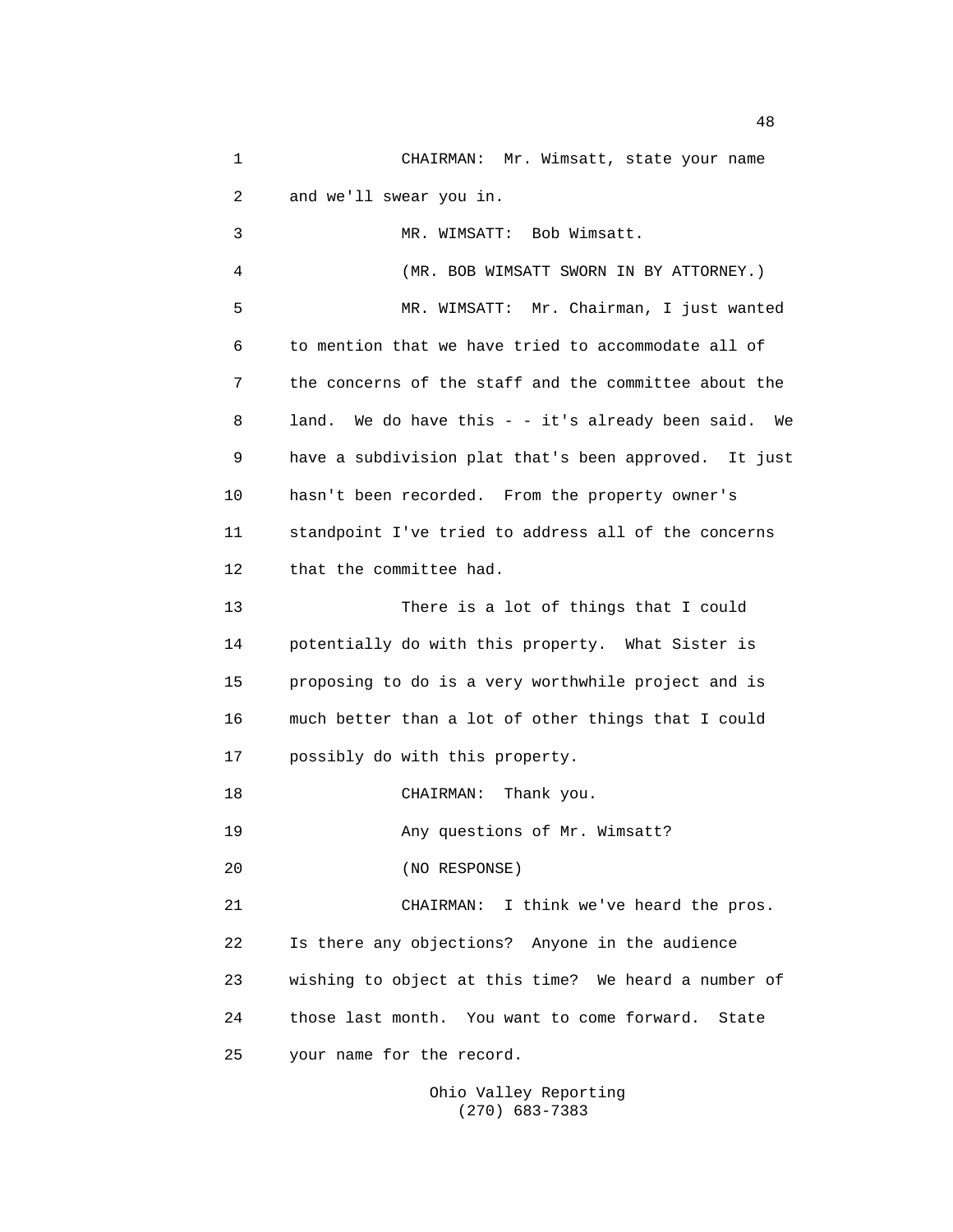1 MR. JACKSON: Brian Jackson. 2 (MR. BRIAN JACKSON SWORN BY ATTORNEY.) 3 MR. JACKSON: Having reviewed the minutes 4 of the last meeting concerning this application, I 5 took the liberty of bringing some of those with me 6 just to jog my memory. 7 There are still many issues that were 8 brought up at the last meeting that have not been 9 addressed. The length of the lease has not been 10 addressed. We still have no idea whether this is a 5 11 year project or a 500 year project. 12 We still do not know about how water, 13 specifically a 6-inch water line is going to be gotten 14 to the property. I have a quote here from the minutes 15 that says, from Sister Larraine from the last meeting, 16 "We talked to Kentucky Housing Corporation because the 17 Ben Hawes Park doesn't have a hydrant. We asked them 18 permission if we could also get a line attached so we 19 could bring and use some of that money also to improve 20 within the park." Mr. Wimsatt then said with 21 reference to a water line, "We may try to work 22 something out and run a 6-inch water line down the 23 front of this site which would be a benefit to 24 everybody." But that does not address how it's going 25 to be paid for or where that money is going to come

> Ohio Valley Reporting (270) 683-7383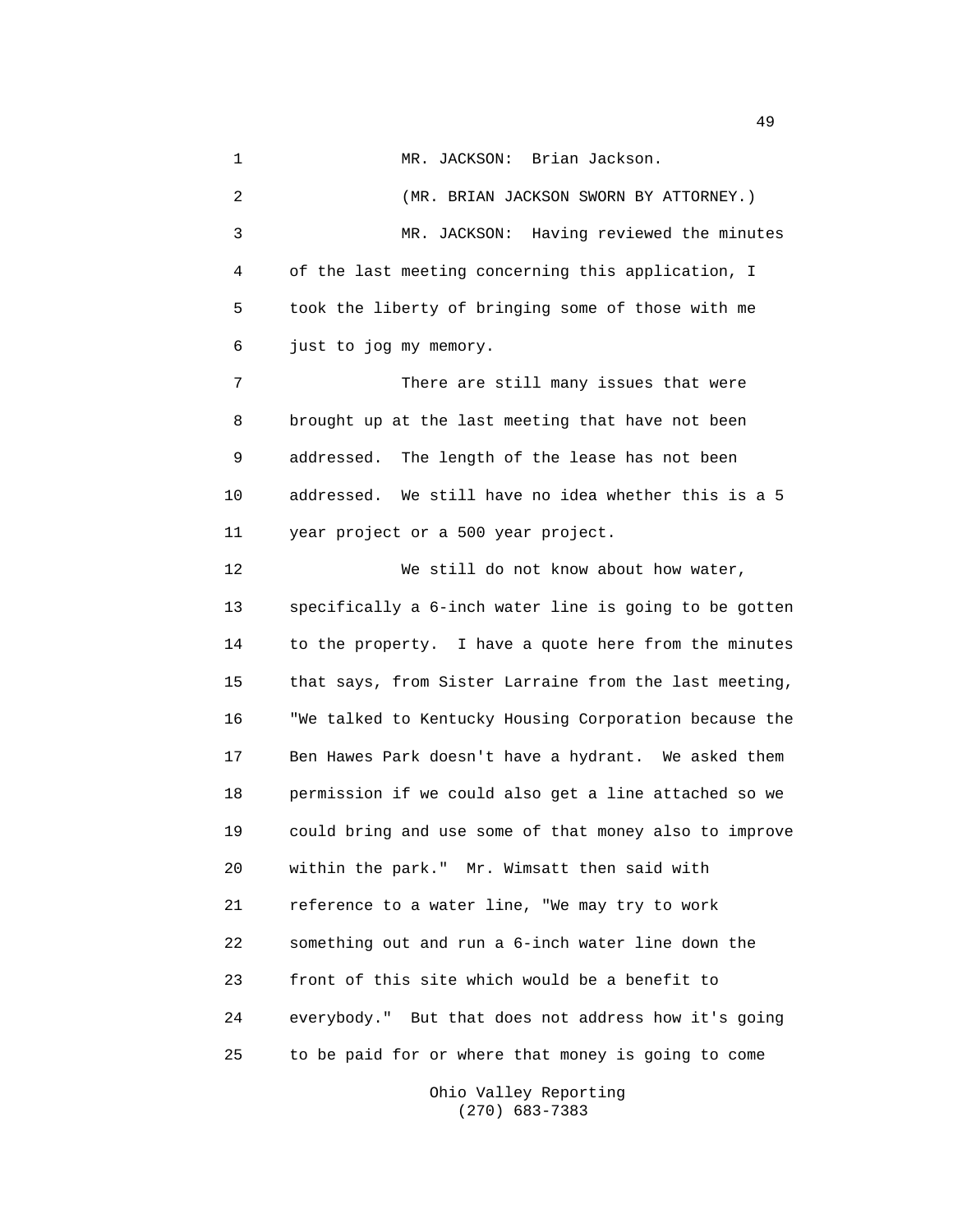1 from.

2 As to the impact on the community, this is 3 truly the issue that must be addressed I believe by 4 this board which is over the past 25 years or so there 5 has been a particular movement of Planning & Zoning 6 where this property is concerned and where this area 7 is concerned, the entire Bon Harbor area surrounding 8 the park. Twenty-five years ago, well, ten, fifteen 9 years ago my wife and I rode horseback through most of 10 that area. It's subdivisions now. It is fully 11 regulated single-family dwelling subdivisions. 12 Two years ago or less when this property 13 was brought before this board with a view in mind 14 toward development, this board stated quite plainly 15 that the area set precedent for years of moving away 16 from any kind of agricultural use and moving toward 17 fully regulated single-resident dwelling type 18 subdivisions in use. A quick drive up and down Medley 19 Road, a quick drive up and down Luthfield will show 20 that that progress has been booming and that the 21 movement of that area is certainly toward this type of 22 usage. 23 On the other hand, I cannot find any 24 precedent. I do not believe there is one. Any use of

25 any land in the Bon Harbor area or any type of

Ohio Valley Reporting (270) 683-7383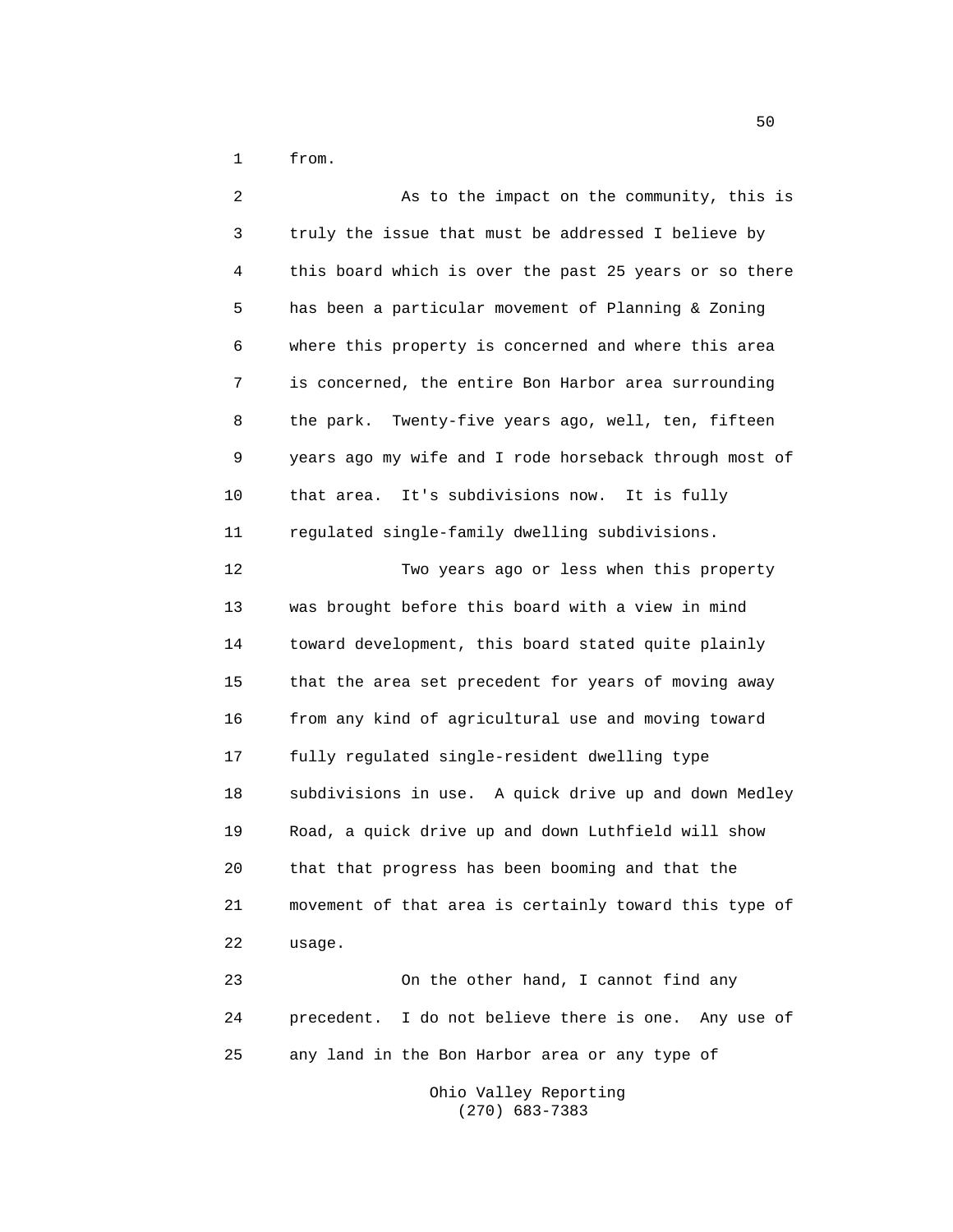1 multi-family boarding facility and now we're finding 2 that the facility that's being proposed is not only an 3 inn or a hotel of some kind, but it's also a 4 counseling center, an education center. There's no 5 precedent anywhere in the Bon Harbor area for any kind 6 of property use for that type of usage.

7 Mr. Wimsatt - - let me quote again from 8 the last meeting. "What happens if this turns into a 9 cesspool? Can we revoke the lease? We can. There's 10 standard language that you can put in a lease so if it 11 turns into some crime ridden facility, you just revoke 12 the lease and that's the end of the story."

13 That isn't the end of the story. If the 14 language on revocation has to be exercised, it means 15 that there have been crimes committed. Against whom? 16 Well, we don't know yet, but we do have a history 17 that's been established in the Stanley area of these 18 types of efforts and they have all gone the same 19 route.

20 Now, my discussion with the sheriff 21 earlier today and with the chief of police and several 22 other officers, gave me to understand that normally 23 according to the way the police and sheriff's 24 department in this county operate they find that the 25 crimes committed by migrant workers are not normally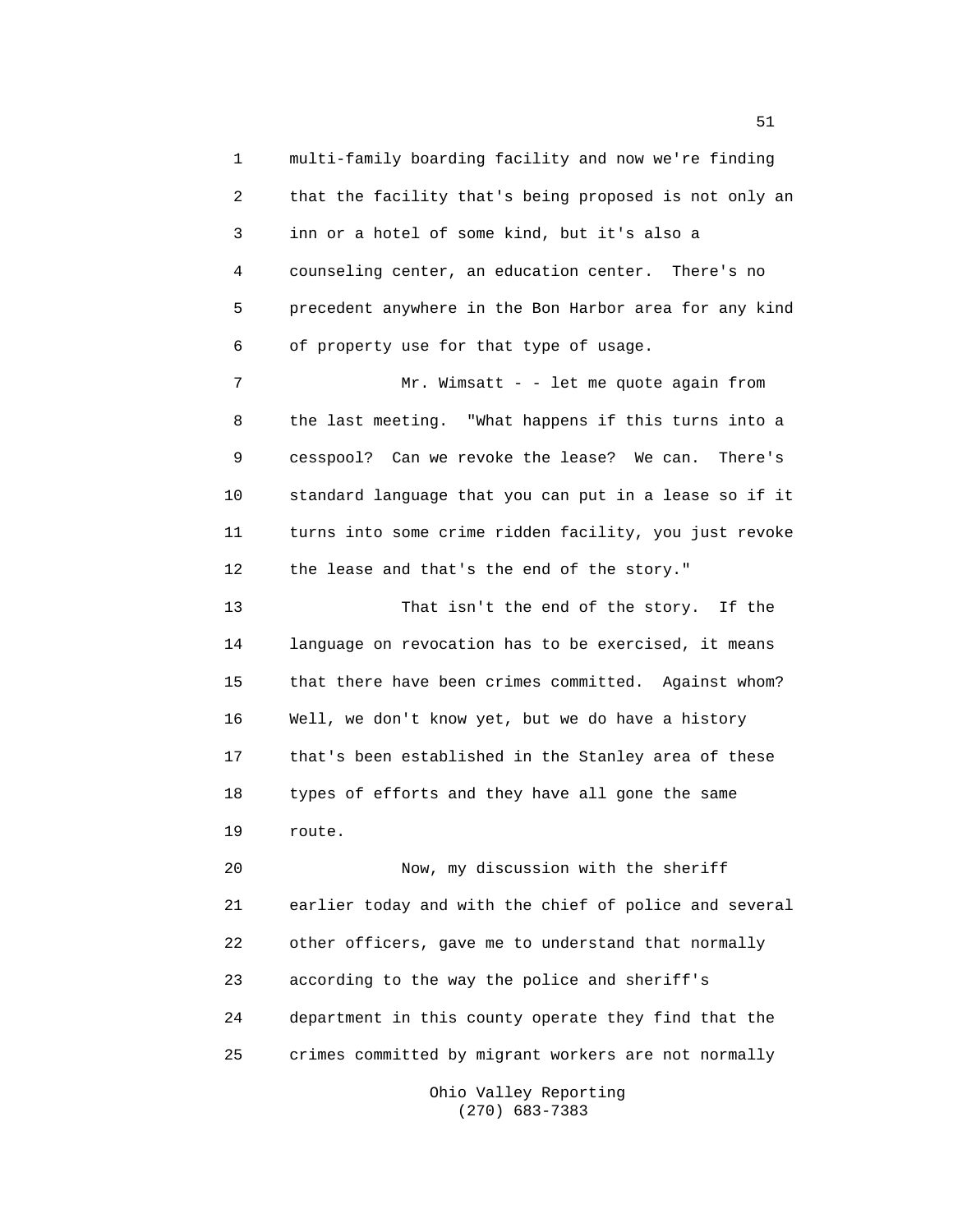1 crimes perpetrated against others living in the area, 2 but rather against each other. Stabbings, shootings, 3 beatings. Much of this having to do with alcohol 4 abuse. This, of course, is something that I'm 5 extremely concerned about since I do travel and my 6 wife is alone on our property. We are the only other 7 human beings who live on Willett Road. 8 That brings me to another point that I 9 have here in the minutes. The last thing in fact that 10 chair person said as the issue was being dropped,

11 "Please get in touch with your neighbors and discuss 12 this with them. That would be of help." It's been 30 13 days since that meeting. My phone has not rung. I 14 have received no mail. I have received no phone call. 15 No one. Mr. Wimsatt nor anybody from MISAS has 16 attempted to contact me.

17 Again, my wife and I are the only people 18 who live on Willett road north of the park.

19 I've had conversations with Mike Riney, 20 with Mark Treesh, with the Mayor of Owensboro, and 21 they have all expressed shock and dismay. 22 Interestingly I was the first person to tell any of 23 them about this. They had absolutely, neither the 24 mayor, neither the chief of police, neither the 25 sheriff or the county, neither Mark Treesh, our state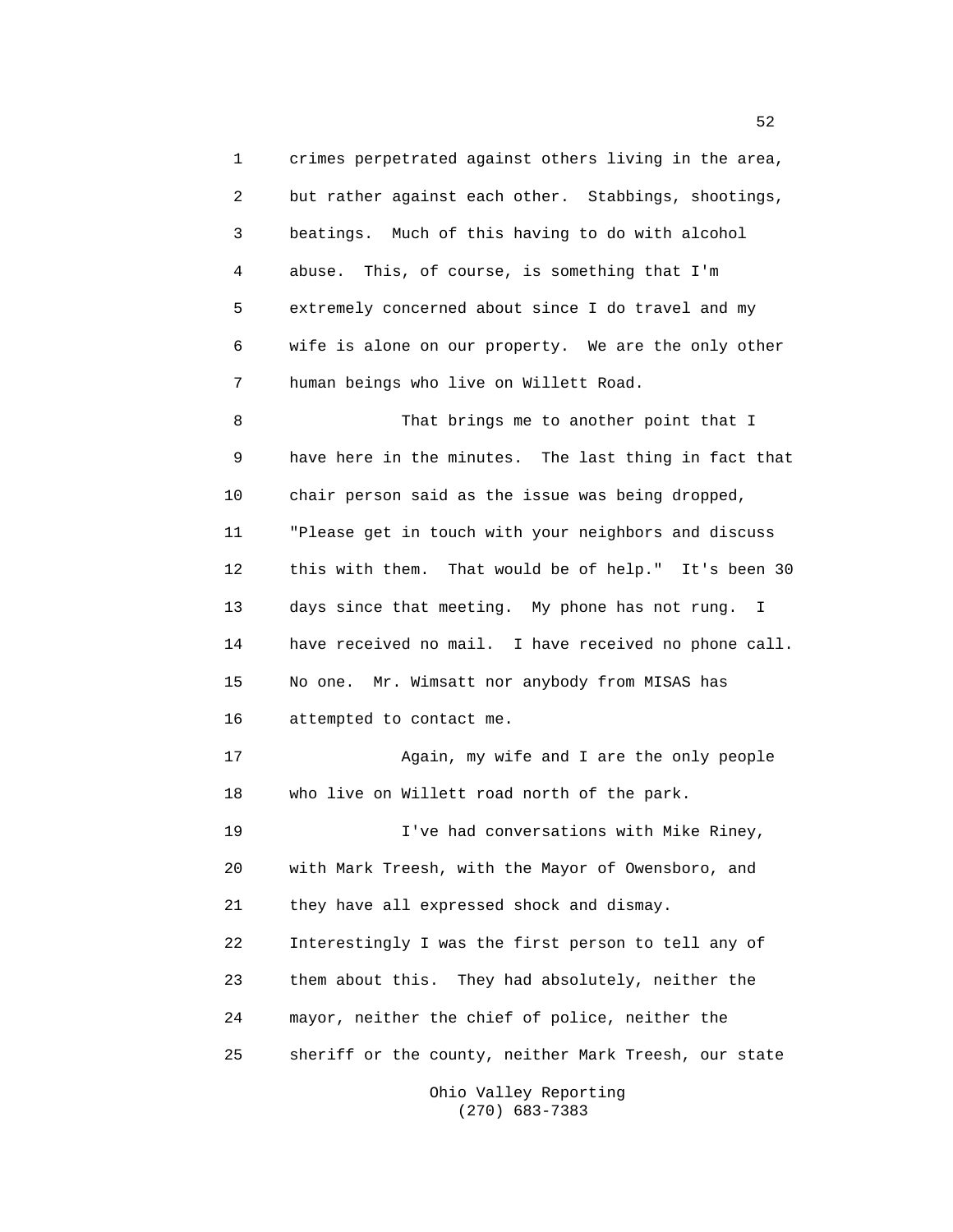1 representative, neither Mike Riney who is the person 2 on the fiscal court who is responsible specifically 3 for that area, none of these people had any idea that 4 this had even been proposed and were shocked, dismayed 5 and gave me to understand, especially the mayor, under 6 no uncertain terms that this type of usage did not 7 meet his administration standards for the utilization 8 of that area.

9 Now, that was said in a telephone 10 conversation. I don't have a tape recording of it, 11 but I am under oath and that is what the mayor said to 12 me.

13 I'm speaking for my wife and I. We 14 understand that there are difficulties in farming and 15 we understand that there are difficulties in housing 16 farm workers. We are certainly in support of any 17 program that will make that an easier thing for folks 18 in the county to do. The fact is the property that 19 it's been proposed to be done on is completely 20 inappropriate and there is no precedent for any type 21 of use of this nature in the area. Once again, I have 22 talked to the public official after public official 23 who have expressed to me both shock and dismay over 24 this proposal. We are still absolutely adamantly 25 opposed do it.

> Ohio Valley Reporting (270) 683-7383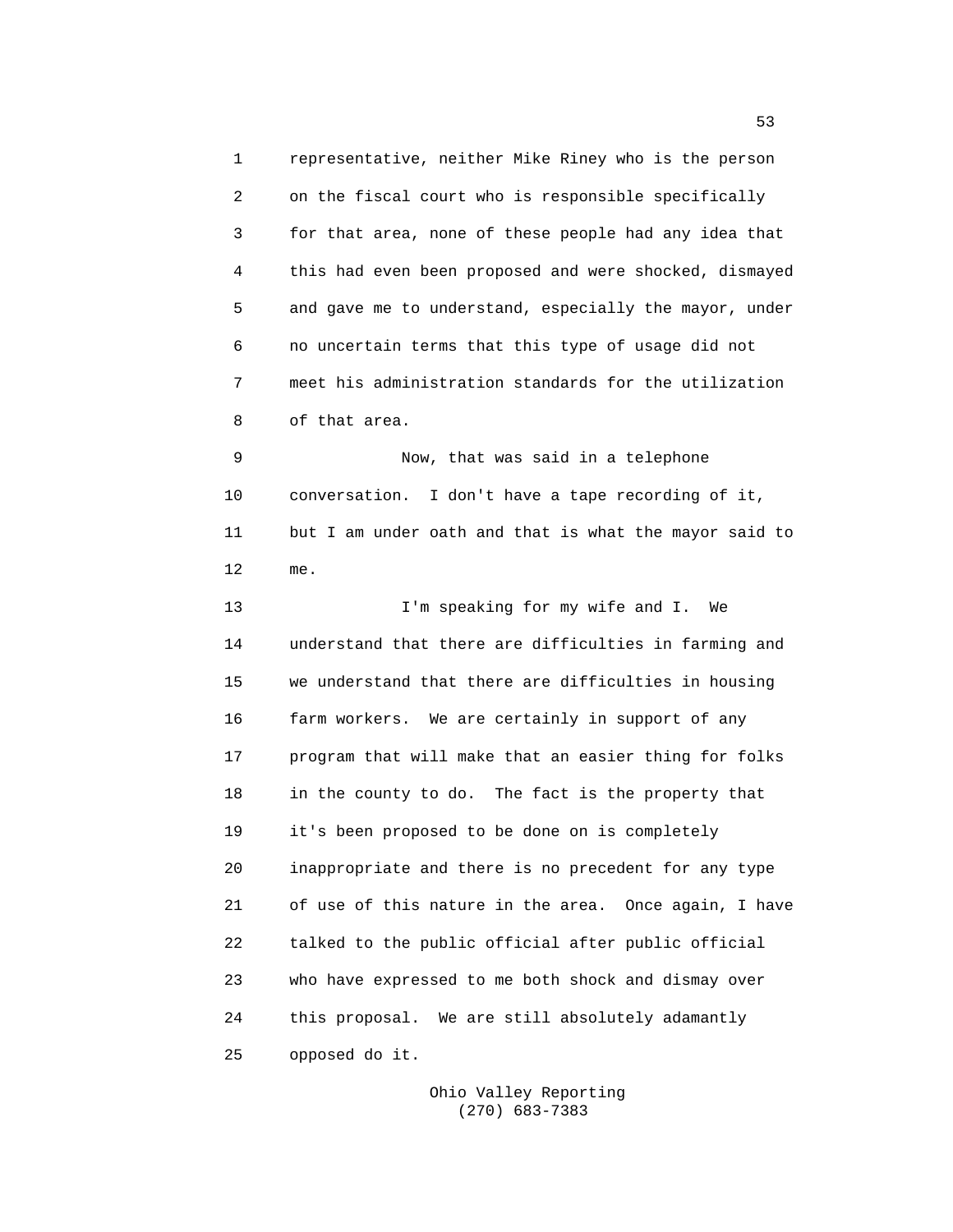1 CHAIRMAN: Any board member have any 2 questions of the speaker? 3 (NO RESPONSE) 4 CHAIRMAN: Anyone else have any comments 5 in opposition? Come forward and be sworn in. 6 CHAIRMAN: State your name for the record. 7 MRS. KURZ: Gertrude Kurz. 8 MRS. KURZ: Mr. Jackson alluded to the 9 land being flood land. Why can't you move to Mount 10 St. Joseph? They've got 200, 300 acres that never has 11 any flood on it. There's plenty of places around here 12 that has field. Mr. Wimsatt even has hills he could 13 put this on. We're not against the migrant worker 14 here. We're just sitting on the flood land. Putting 15 them in a water hole really is what it amounts to. 16 That floods down there every three or four years. If 17 it gets up like the '37 flood, they won't have to 18 worry about anything. It'll all be gone. 19 CHAIRMAN: Thank you, ma'am. 20 Any other comments from the opposition? 21 (NO RESPONSE) 22 CHAIRMAN: Staff have anything they want 23 to add at this time? 24 MR. NOFFSINGER: I would just to address 25 Mr. Jackson's points. Not to be argumentative, but Ohio Valley Reporting (270) 683-7383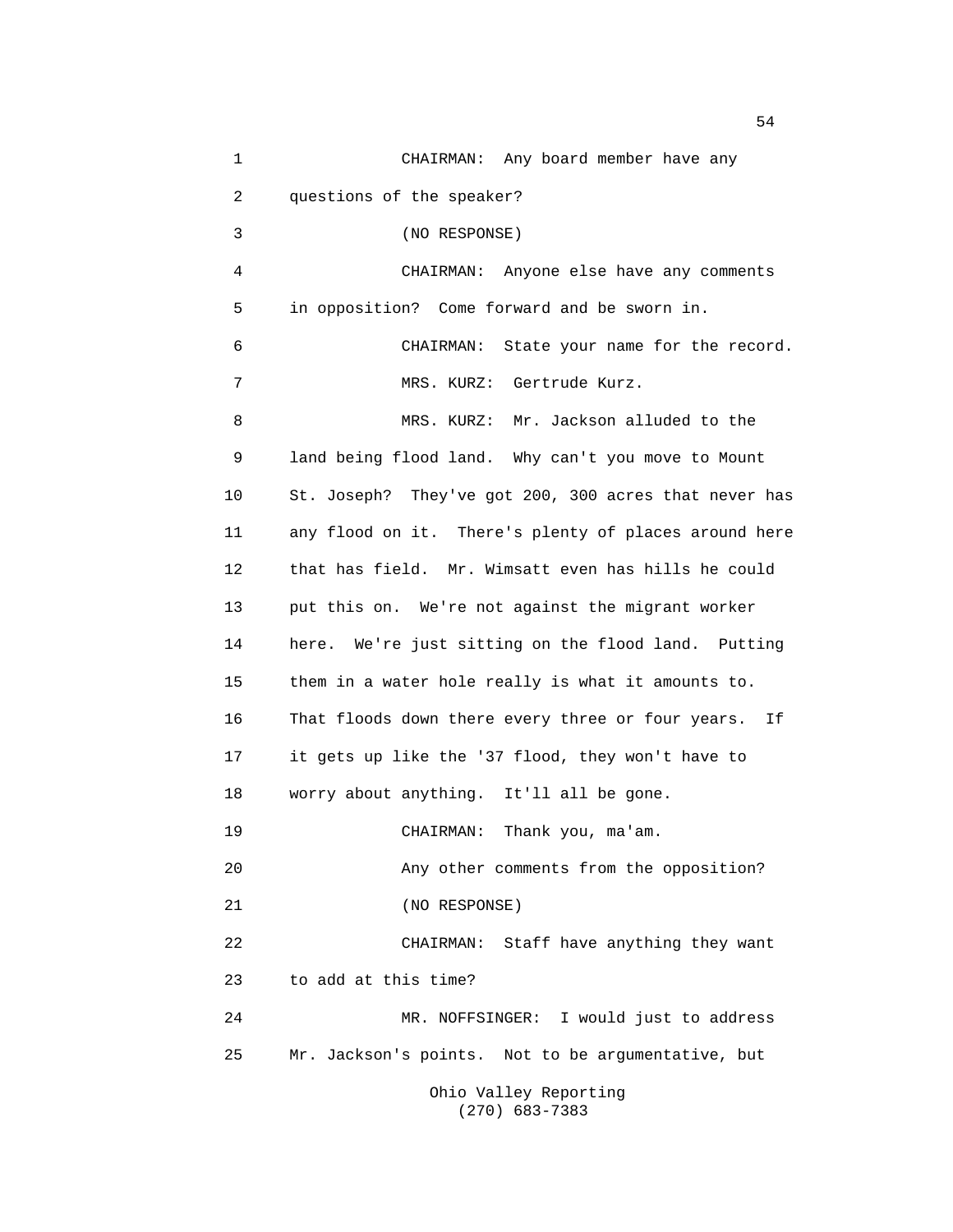1 just to clarify some of the items.

2 Mr. Jackson, in terms of the length of the 3 lease, that's something that we did not proceed with 4 trying to get an answer on any further once the 5 subdivision plat was submitted to us because that 6 addressed the issue of the lot being created. If 7 there's going to be a long-term lease, we felt that 8 the statutes would require that a lot division plat be 9 submitted, approved and recorded. So they have met 10 that. We did not pursue the length of the lease any 11 further.

12 In terms of the extension of the water 13 main, we don't know that the water main is going to be 14 extended with this project or not. Maybe. Might not 15 be. Certainly the water main could be extended by Mr. 16 Wimsatt as the landowner at his expense. That would 17 open that area up for continued development or more 18 rapid development if that water line is extended. 19 Meaning it would accelerate potentially the number of 20 lots that are created in that area. I think right now 21 the property is served by perhaps a two or three inch 22 water main. That may very well be adequate to provide 23 the domestic water that would be required for the 24 project. Doesn't address fire protection. To my 25 knowledge fire protection is not an issue here.

> Ohio Valley Reporting (270) 683-7383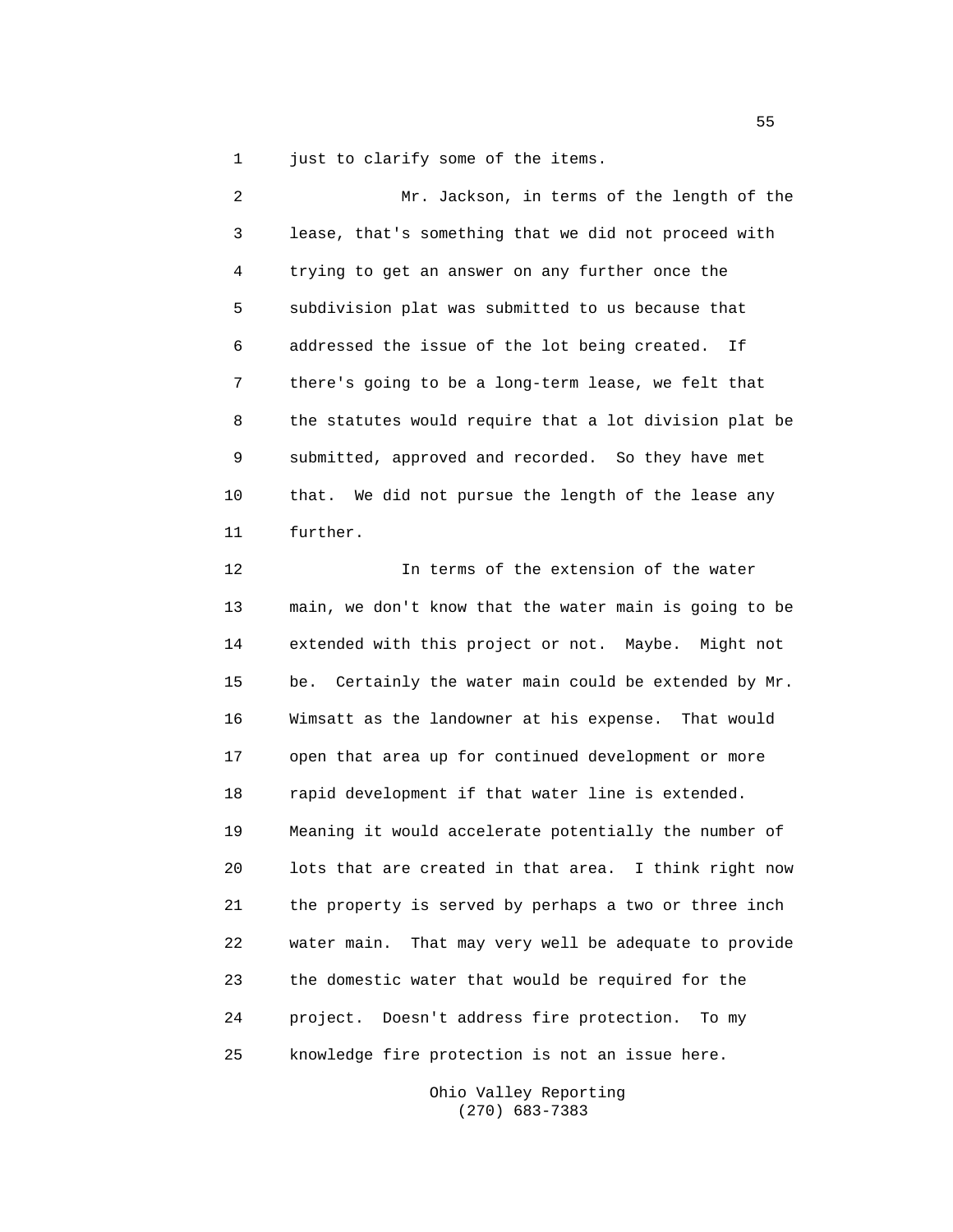1 Whatever is required by the building code, they will 2 have to meet the building code.

3 In terms of the multi-family units, I 4 agree with Mr. Jackson. I don't know of any other or 5 any multi-family units in that area; however, we must 6 consider that this is a dormitory. The occupants 7 living here are living together as a single-family as 8 defined by the zoning ordinance. They have one common 9 kitchen. If they had multiple kitchens, then I think 10 we would look at it differently and say, well, this is 11 a multi-family unit and probably feel certain would 12 not be allowed in this particular zone, but because 13 they have a single kitchen and the occupants are 14 living together as a single-family unit, then it is a 15 use that's conditionally permitted in that zone. 16 Again, that's not the argumentative. 17 That's just to state the facts as what we've learned 18 and described a picture of that area. 19 MR. JACKSON: May I respond to that, 20 please? 21 CHAIRMAN: Please. 22 MR. JACKSON: Brian Jackson. 23 Well, that would be a satisfactory answer, 24 it really would, had the issue not developed from what 25 we were told 30 days ago. A dormitory for 14 people Ohio Valley Reporting

(270) 683-7383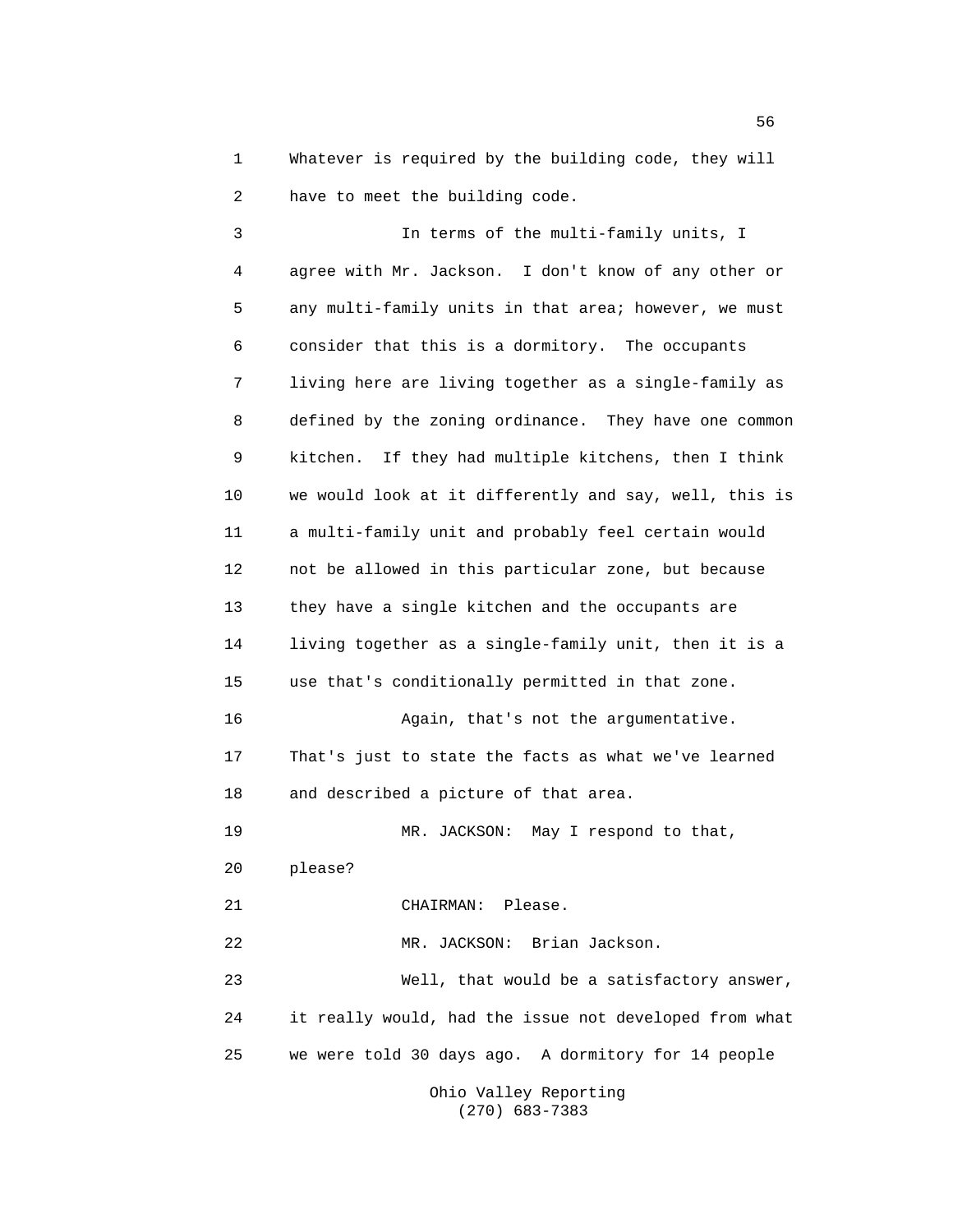1 period. To what we now learn is a plan apparently to 2 develop some kind of community there of its own of 40, 3 50, 60, now probably we are told within how many 4 years? I can't see how that is - - I can't see how 5 that fits in what was said last month at this 6 meeting. Dormitory for 14 workers. Now we find that 7 the plans apparently are already in place to increase 8 that to 50 or 60. Apparently there's a great deal 9 more going on than we know about. 10 CHAIRMAN: Let me add one thing. They 11 applied for 14. If they put more than 14 people there 12 at this time, their Conditional Use Permit will be 13 revoked or they'll have to come back and apply for 14 another four more. They're limited to 14 at this 15 time. 16 MR. JACKSON: Let me ask what apparatus 17 this board has to enforce, to check up on? Is there a 18 way that this board can exercise continuous control 19 over that? 20 CHAIRMAN: Counsel, you want to address 21 that? 22 MR. ELLIOTT: Yes, there is. Under the 23 Kentucky Revised Statutes, Chapter 100, a Conditional 24 Use Permit can be revoked if they violate their 25 condition. There's a procedure you have to go through Ohio Valley Reporting

(270) 683-7383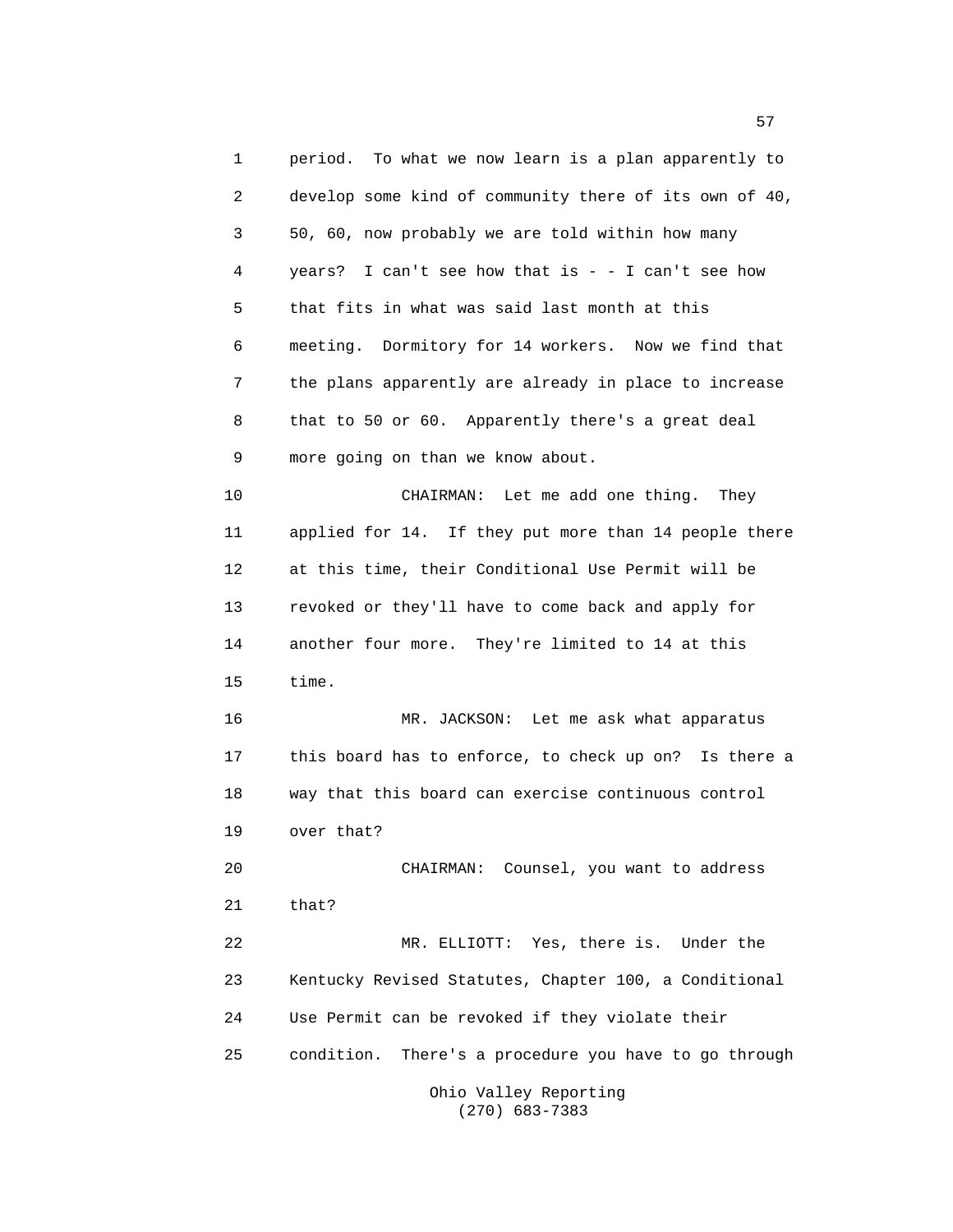1 to do that. For instance, if you were to file a 2 Complaint, it would be investigated. It could be 3 brought back before this board and could be revoked by 4 this board. A Conditional Use Permit if that was 5 revoked then they could no longer use it. So there is 6 a means to do that.

7 CHAIRMAN: Mr. Elliott, would you add a 8 couple of more things or explain. We can put 9 conditions on that have to be followed also.

10 MR. ELLIOTT: Yes. A Conditional Use 11 Permit is just that. It's conditional use subject to 12 conditions and this board places those conditions on 13 use and they have to be complied with.

14 MR. JACKSON: But none of this addresses 15 the issue of the impact on the community, the extreme 16 variance that this represents between the current 17 usage of property in the Bon Harbor area and the fact 18 that many of us who have invested there specifically 19 because we have followed the progress of the city. 20 We've seen that the Bon Harbor area now has schools, 21 post office. That area is being highly developed. 22 There are more schools on the way. There are more 23 subdivisions on the way. This is simply not the 24 appropriate place for any type of endeavor at this 25 time. That's still our point.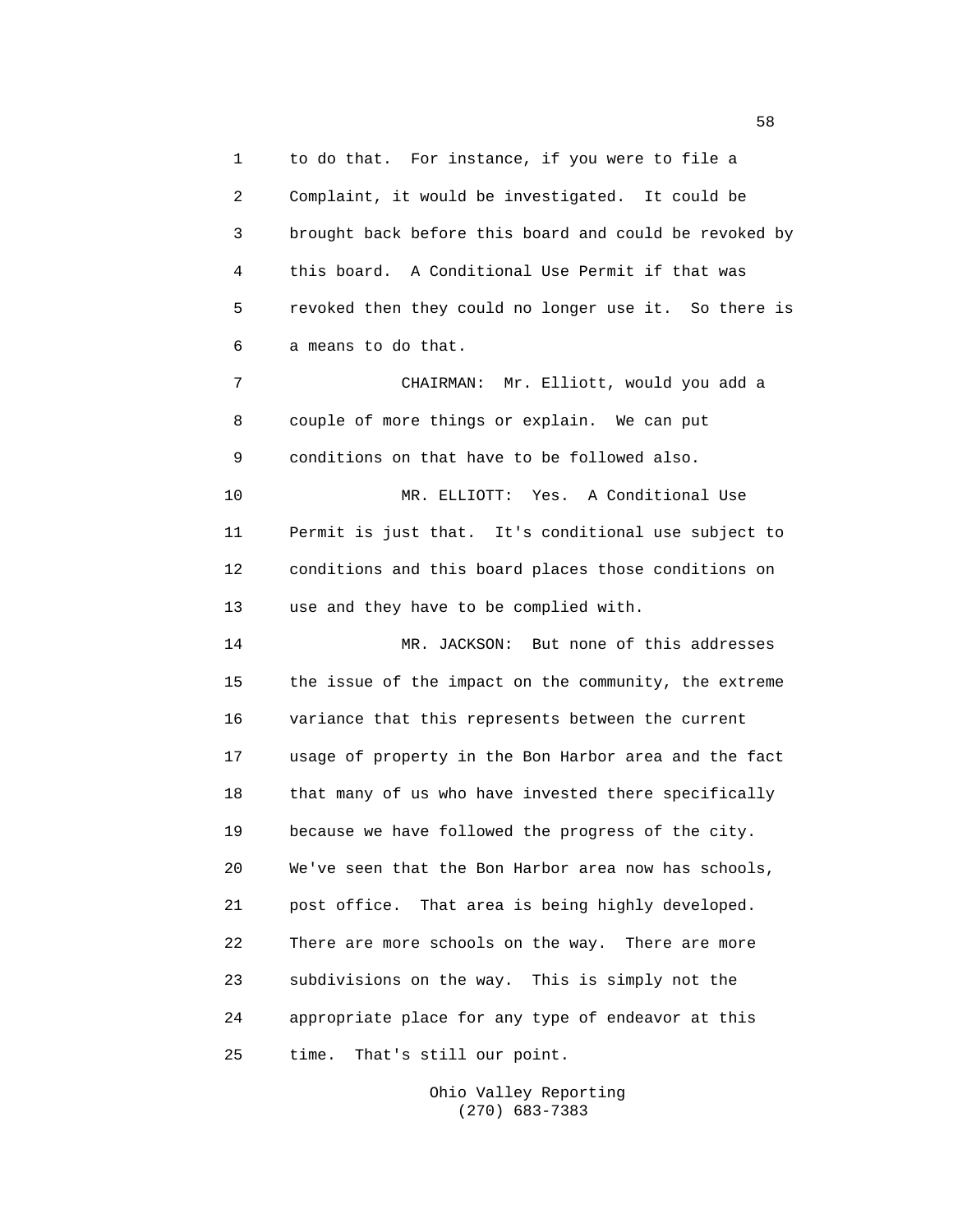| 1  | CHAIRMAN: Thank you, sir.                               |
|----|---------------------------------------------------------|
| 2  | Now, the pros, do you have anything else                |
| 3  | you want to present at this time?                       |
| 4  | SISTER LARRAINE: I don't think so, sir.                 |
| 5  | CHAIRMAN: Any board member have any                     |
| 6  | questions or comments?                                  |
| 7  | (NO RESPONSE)                                           |
| 8  | CHAIRMAN: Staff?                                        |
| 9  | (NO RESPONSE)                                           |
| 10 | CHAIRMAN: Anyone else in the audience?                  |
| 11 | (NO RESPONSE)                                           |
| 12 | CHAIRMAN: Then I'm going to cut it off                  |
| 13 | and ask for a vote.                                     |
| 14 | SISTER LARRAINE: I did want to offer that               |
| 15 | if we are able to use this site, we discussed this a    |
| 16 | little bit before, but not at the first meeting.<br>It  |
| 17 | came up to me after the first meeting. I do think it    |
| 18 | would be appropriate to have a neighborhood advisory    |
| 19 | counsel, some sort of venue for neighbors to express    |
| 20 | concern or to receive information and updates to know   |
| 21 | where things are going. We don't have the agenda.<br>We |
| 22 | don't have a desire to create anything that will be     |
| 23 | any kind of mess at all. We would be very happy to      |
| 24 | have neighborhood input.                                |
| 25 | I would also like to point out that this                |
|    | Ohio Valley Reporting                                   |

(270) 683-7383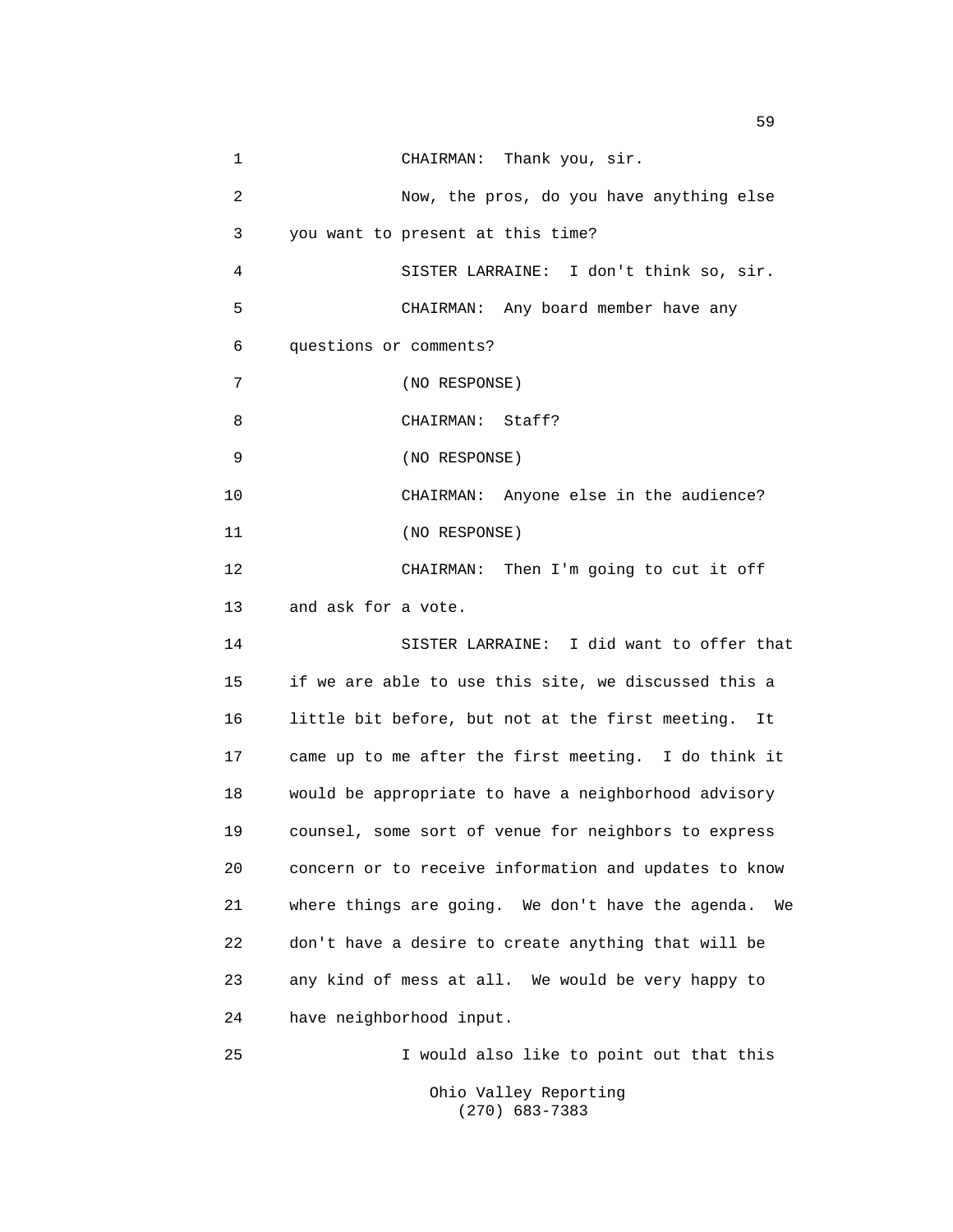1 area is on the other side of the Bon Harbor hills. If 2 there were a flooding issue, we would move up the hill 3 and be that much closer. Again, because of the flood 4 plain and all of that we do not see this becoming an 5 area that is going to be developed in the same sort of 6 way than the other parts of Bon Harbor are. 7 Completely different side of the Bon Harbor hills than 8 where we are now, than where all of that is now. 9 CHAIRMAN: Thank you. Give you a couple 10 of minutes. Do you have anything else you all want to 11 add on this side? 12 (NO RESPONSE) 13 CHAIRMAN: Hearing none the Chair will 14 entertain a motion to dispose of the item. 15 MR. PEDLEY: Mr. Chairman, I make a motion 16 for approval based on statements here tonight for the 17 need for this program and based on statements in the 18 application, statements made last month by Sister 19 Larraine that there will be rules and regulations and 20 someone on duty to enforce them. That the facility 21 will be maintained and kept in good appearance. 22 Condition 1: There shall not be any 23 expansion in number of residents or in the site plan 24 submitted without coming before this board for 25 approval.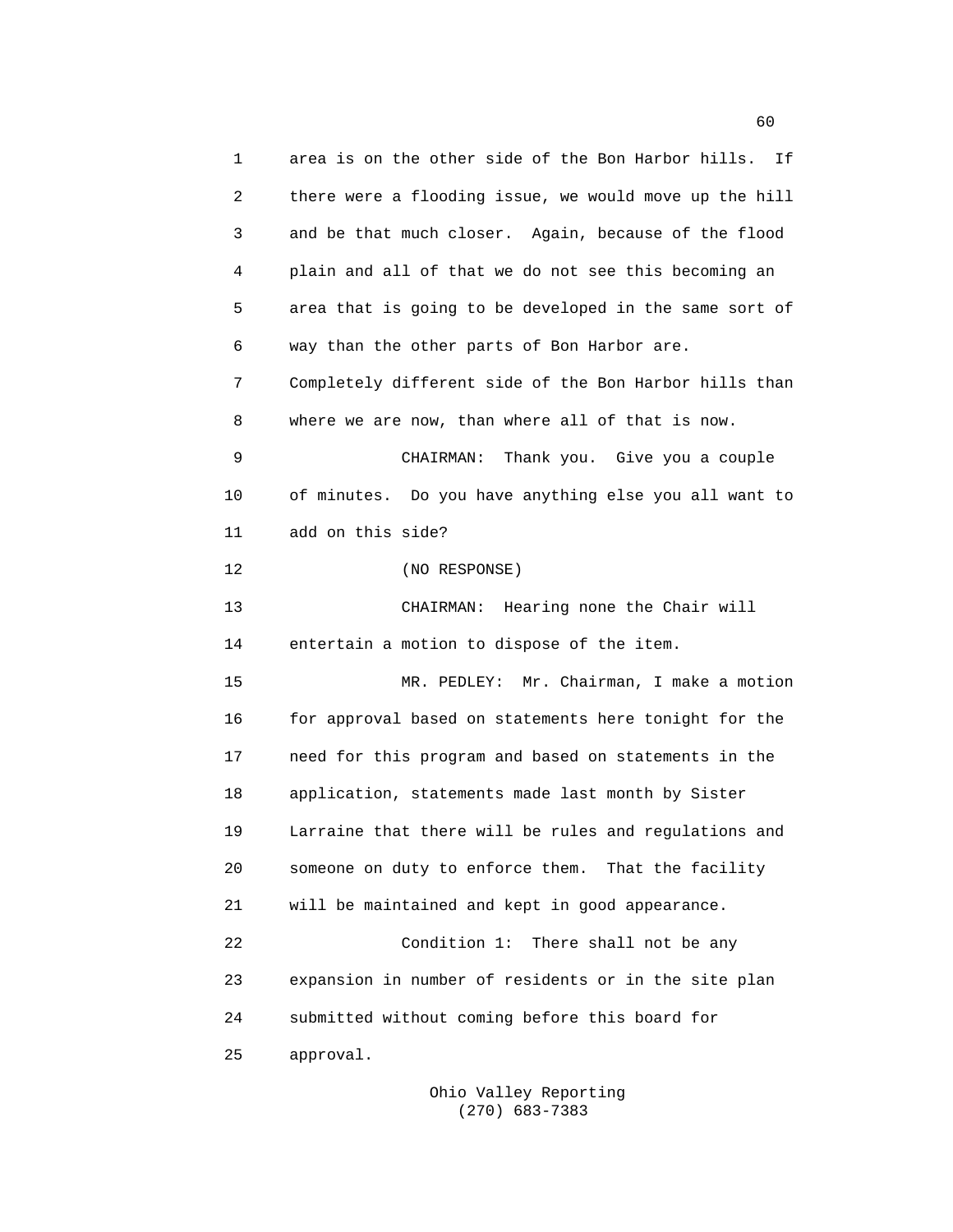1 Condition 2: If there are any severe 2 rules and regulations and maintenance violations, this 3 board may require the permit holder to appear before 4 this board to address the problems. This board has 5 the power to revoke the Conditional Use Permit and may 6 do so. 7 CHAIRMAN: You've heard the conditions and 8 the motion. Is there a second? 9 MR. MILLER: Second. 10 CHAIRMAN: A motion has been made and a 11 second. Any other discussion or comments from Staff? 12 MR. NOFFSINGER: Mr. Chairman, I would 13 like the board to consider two other conditions on 14 approval. One would be within seven days that they 15 will submit a copy of the recorded plat and recorded 16 deed of the property to the Planning Commission and 17 that there be a full-time live-in administrator on 18 site at all times. 19 MR. PEDLEY: Mr. Chairman, I will add 20 those to my motion. 21 CHAIRMAN: That will be noted in the 22 record. Second accepts those? 23 MR. MILLER: Yes. 24 CHAIRMAN: You've heard the additions, two 25 conditions to the motion. Any other discussion or

> Ohio Valley Reporting (270) 683-7383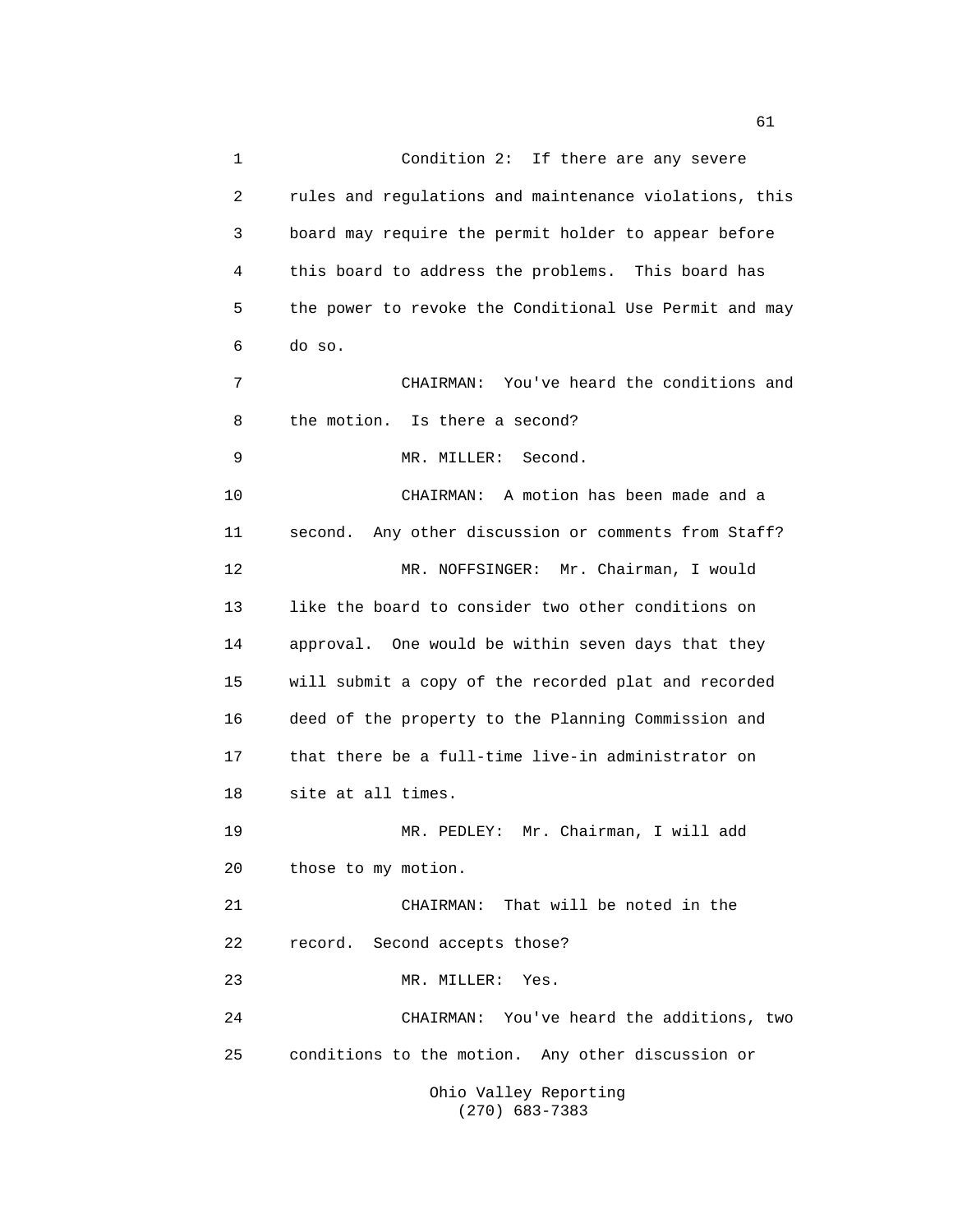1 comments?

2 MR. MILLER: Mr. Chairman, might just say 3 for the record that this is for the 2.16 acres and not 4 for the original 35 acres that was on the original 5 application? 6 CHAIRMAN: That's correct. Amended 7 application. 8 MR. MILLER: Yes. 9 CHAIRMAN: Any other questions by the 10 applicant? 11 SISTER LARRAINE: No, sir. 12 CHAIRMAN: The one opposed, you understood 13 the motion? Whether you agree or disagree you 14 understand it? 15 MR. JACKSON: Yes. 16 CHAIRMAN: Thank you. 17 Any other discussion? 18 (NO RESPONSE) 19 CHAIRMAN: Hearing none all in favor raise 20 your right hand. 21 (ALL BOARD MEMBERS PRESENT WITH THE 22 EXCEPTION OF MR. WARREN'S DISQUALIFICATION RESPONDED 23 AYE.) 24 CHAIRMAN: Motion carries unanimously. 25 Why don't we take a five minute break. Ohio Valley Reporting (270) 683-7383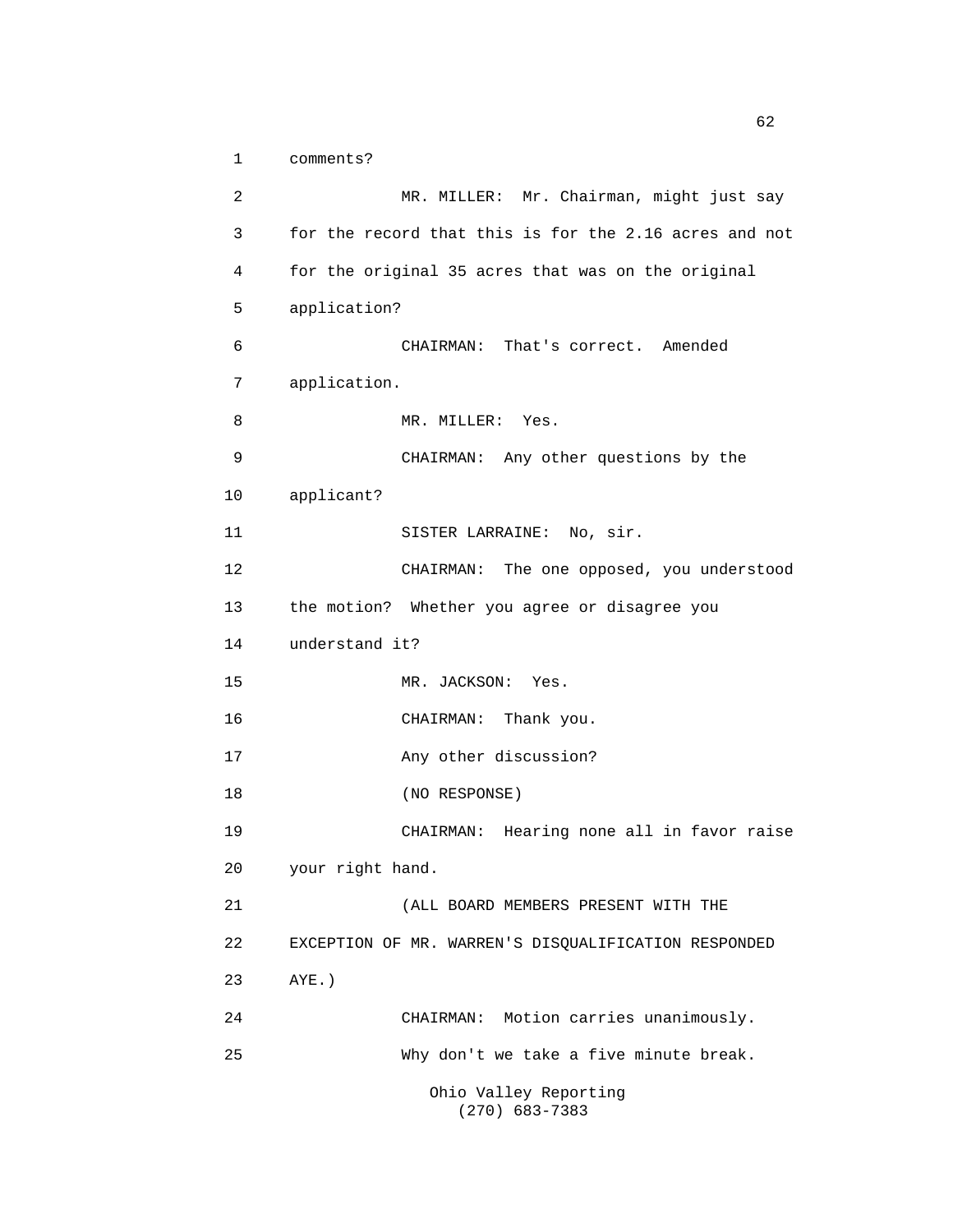$1 - - - (-$  (OFF THE RECORD) - - - -2 CHAIRMAN: Let the record show that Mrs. 3 Dixon has left. With that Item Number 8. 4 MR. NOFFSINGER: Let the record reflect 5 that due to my professional relationship with the 6 applicant and on advice of legal counsel, I'm going to 7 disqualify myself from participation. 8 CHAIRMAN: With that will you read the 9 application, please. 10 ITEM 8 11 1214 St. Ann Street, in an R-4DT zone Consider request for a Variance to reduce the rear 12 yard setback from 20 feet to 4 feet in order to construct a 35.5-foot by 24-foot addition to an 13 existing residence. 14 MS. STONE: The application is in order 15 with an amended application. We have advertised it 16 for public hearing and it's ready for your 17 consideration. 18 CHAIRMAN: Has there been any objections 19 filed in the office? 20 MS. STONE: No, sir. 21 CHAIRMAN: Is there anyone in the audience 22 wishing to object? 23 (NO RESPONSE) 24 CHAIRMAN: With that the applicant can 25 present his case, please. Ohio Valley Reporting

(270) 683-7383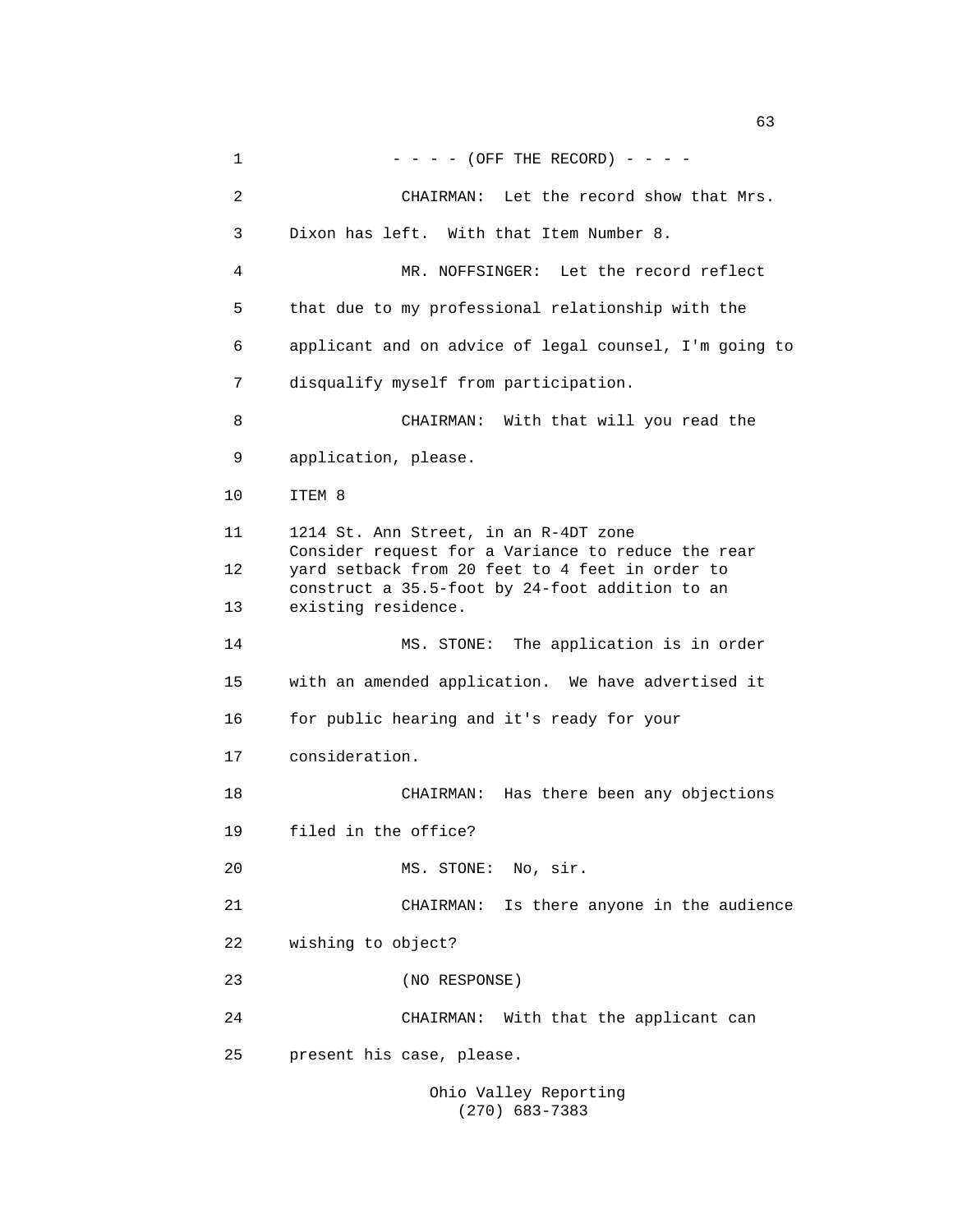1 MR. ELLIOTT: State your name, please. 2 MR. FREE: Keith Free. 3 (MR. KEITH FREE SWORN BY ATTORNEY.) 4 MR. FREE: Thank you very much. This is 5 my wife Susan. We're requesting a variance in our 6 rear yard setback. It's got a 20-foot required rear 7 yard setback and we're requesting it to be reduced 8 down to 4-foot. 9 We live on 1214 St. Ann Street which is 10 within the J.Z. Moore Historical Neighborhood. It's 11 kind of in the downtown area where there's some older 12 bigger houses and things like that. 13 The zoning classification in our 14 neighborhood is R-4DT. This zoning classification in 15 a lot of different areas, it's mostly a zone that's 16 been placed over older neighborhoods that were created 17 prior to the classification being put on the property. 18 In the majority of the areas, R-4DT works fine and the 19 setbacks can be met even when you place it over 20 existing development. 21 In our area it's kind of unique. We have 22 these big old houses. They don't respect the setback 23 lines too well with R-4DT. Actually that creates the 24 character of the neighborhood is the way that the 25 houses are as far as not setback very far from the Ohio Valley Reporting

(270) 683-7383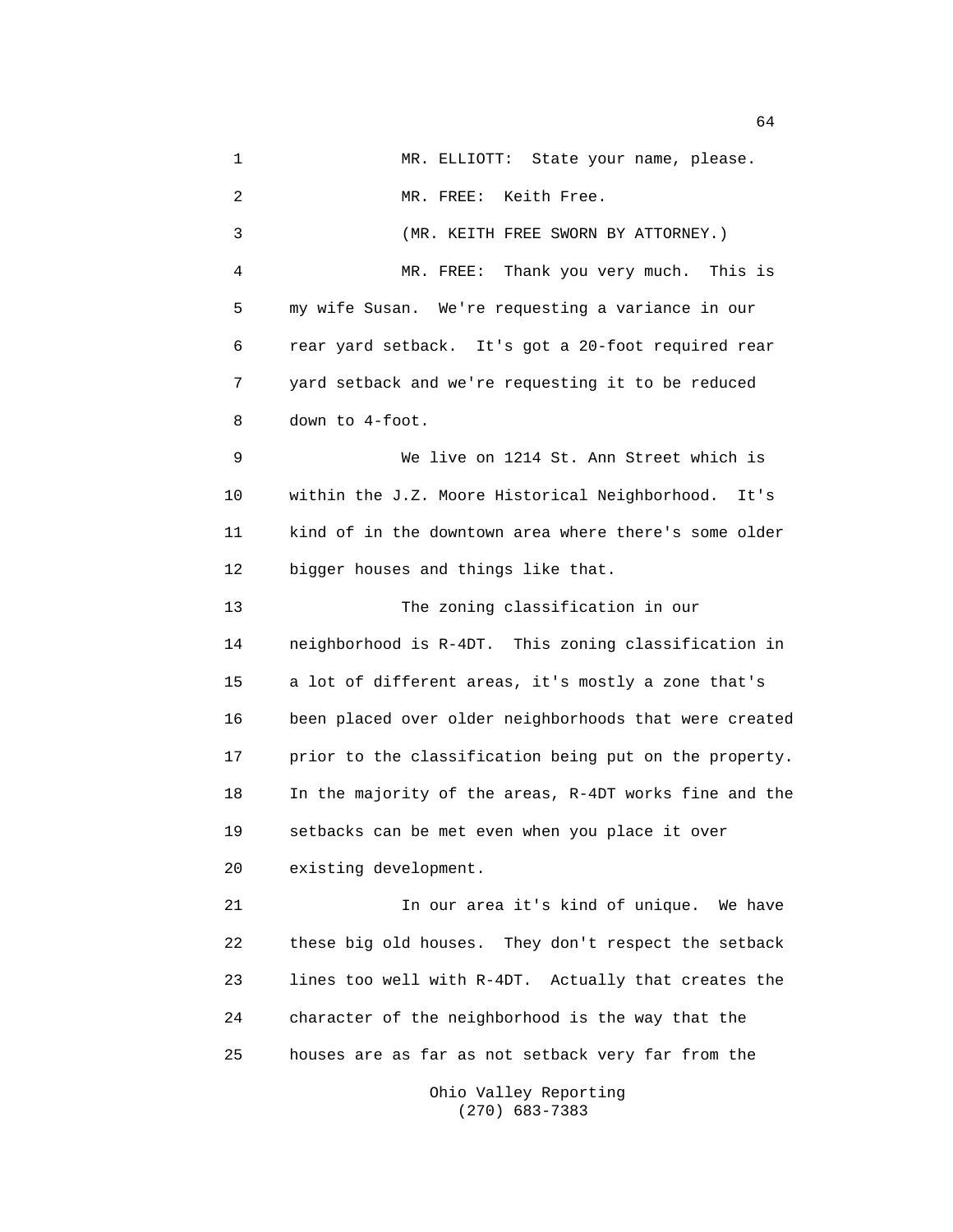1 property and houses are very close. It adds a lot of 2 character to the neighborhood.

3 One thing what Becky had said is that we 4 did amend our application. Originally we had 5 submitted our application the first floor plan, our 6 initial floor plan we had included a mud room and a 7 larger porch. The amended floor plan that's on the 8 right, it's the same square footage, but initially 9 when we created the floor plan - - I had talked with 10 Mr. Mischel on several occasions to determine prior to 11 submitting my application to make sure because I knew 12 about maximum lot coverage. That I needed to really 13 watch that. That's where I came up with the initial 14 floor plan.

15 In the middle of the process, once I had 16 submitted the application for the variance then I was 17 told that the way that they're looking at considering 18 how to figure maximum floor area is they're kind of 19 looked at a lot closer and they're interpreting a 20 little bit different than they had looked at 21 previously. Plus, you know, to be honest maybe it 22 doesn't make a whole lot sense, the investment that my 23 wife and I have made in the property or even this may 24 not make a lot of financial sense to a lot of people 25 why we would be talking about doing this financial

> Ohio Valley Reporting (270) 683-7383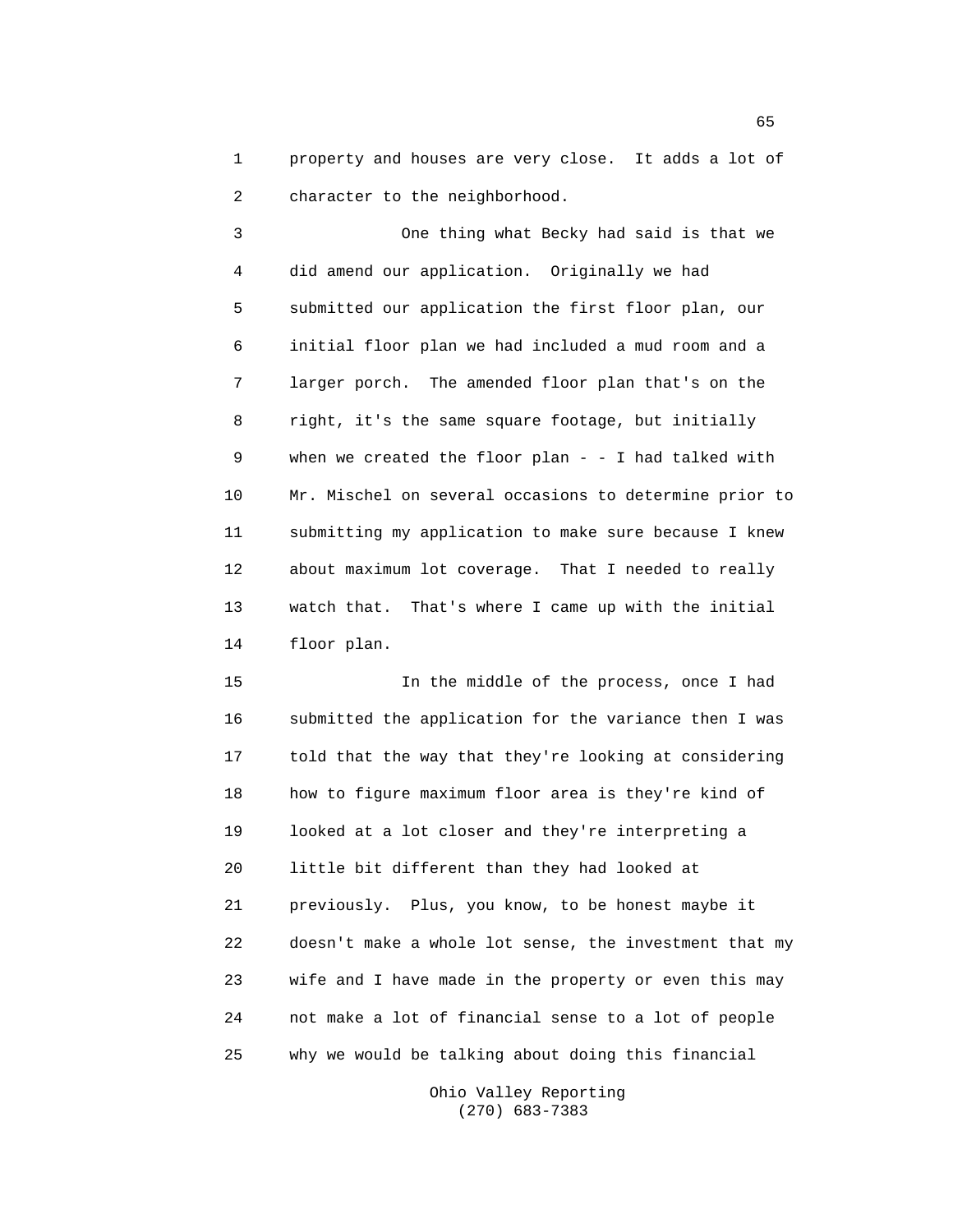1 investment in this older area. We love the

2 neighborhood. This would add to the value of the 3 area.

4 One of the things about this, and I 5 understand I can't really get into it. It's more of a 6 matter of maybe appealing decision of the 7 interpretation. In the maximum lot coverage, 8 basically what happened is if they look at my our 9 front porch, its floor area, it's calculated as floor 10 area when you calculate for how much building and 11 space can fill a lot, if you count our porch in that 12 then we can't do the initial plan. That's why we had 13 to change it. We understood we couldn't come before 14 this board this evening if we didn't amend that. 15 The area where it comes down to it in 16 Article 14.34 where it specifically expresses, back 17 like Article 3 it says all the stuff must meet all 18 this stuff and then it kind of works it way down to a 19 point. The point of the object in looking at or 20 property is this Article 14.3 where it talks about 21 floor area. 22 This first section where it talks about

23 how you figure this floor area. What this first thing 24 is saying is that measuring the floor area is from the 25 exterior, I think it's the exterior face of exterior

> Ohio Valley Reporting (270) 683-7383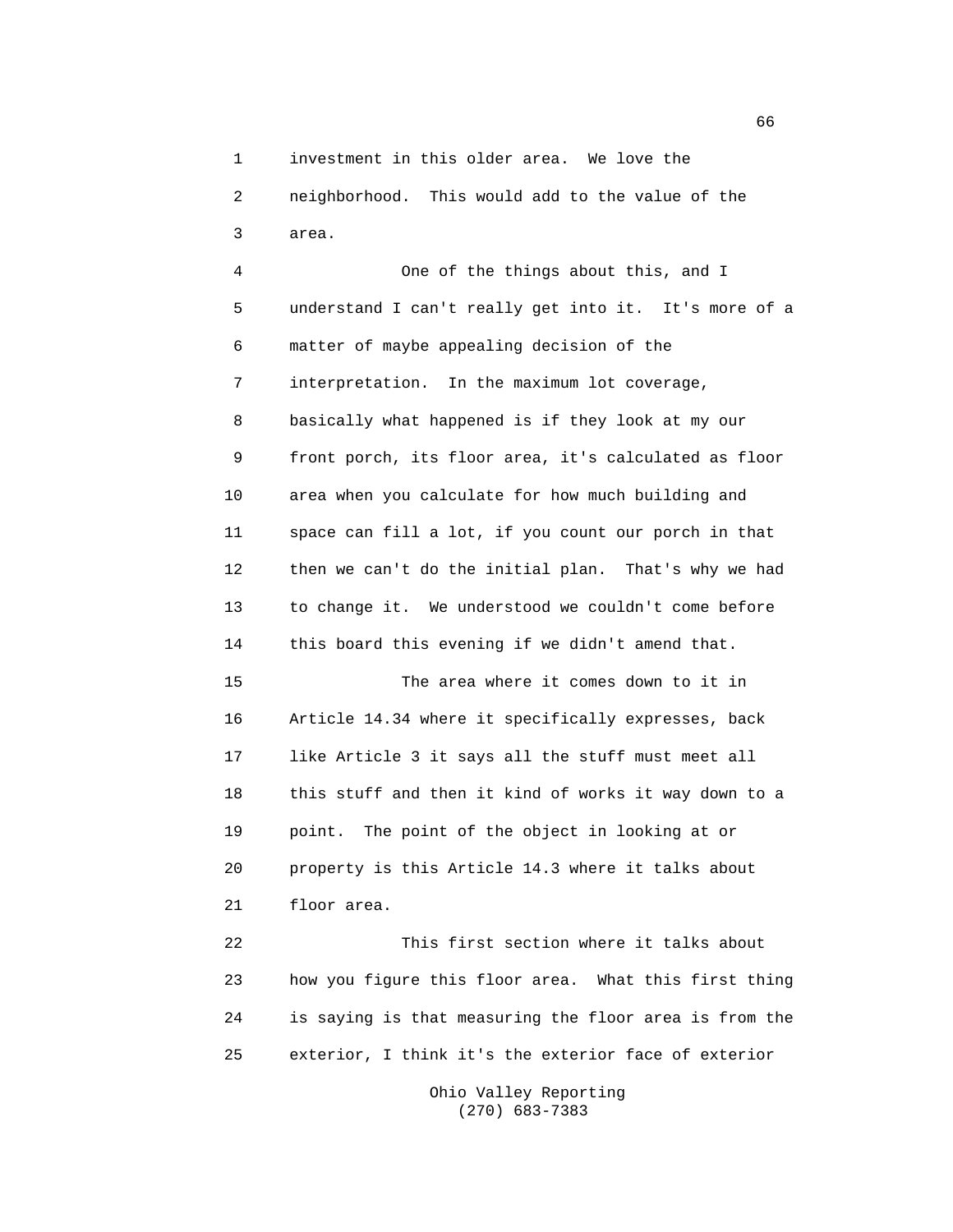1 walls. On our front porch, existing front porch, the 2 exterior face of our exterior wall is actually the 3 vinyl siding that's on the porch. 4 MR. ELLIOTT: Keith, I need to interrupt 5 you just a minute. Aren't you getting into the appeal 6 or interpretation of the zoning ordinance? 7 MR. FREE: I understand that the board 8 cannot address this, cannot resolve this issue for me 9 tonight. I guess what me and my wife want to do is 10 make sure that if we were going to appeal the decision 11 of the interpretation of the ordinance that, you know, 12 we come back. The way we understand we have to pay 13 \$75 and we've got to wait a whole month to then come 14 back and address this. We come back, you know, in a 15 month from now and then you guys be like what are you 16 doing? We're here for that variance. I didn't want 17 you guys to think that the amended floor plan that we 18 were submitting was just something we decided to 19 change. I definitely understand that and I'll just go 20 through this without explaining.

21 MRS. STONE: The application that we have 22 advertised does meet the interpretation of the zoning 23 administrator for a floor coverage. That's really not 24 an issue on this variance application.

25 MR. FREE: The issue specifically is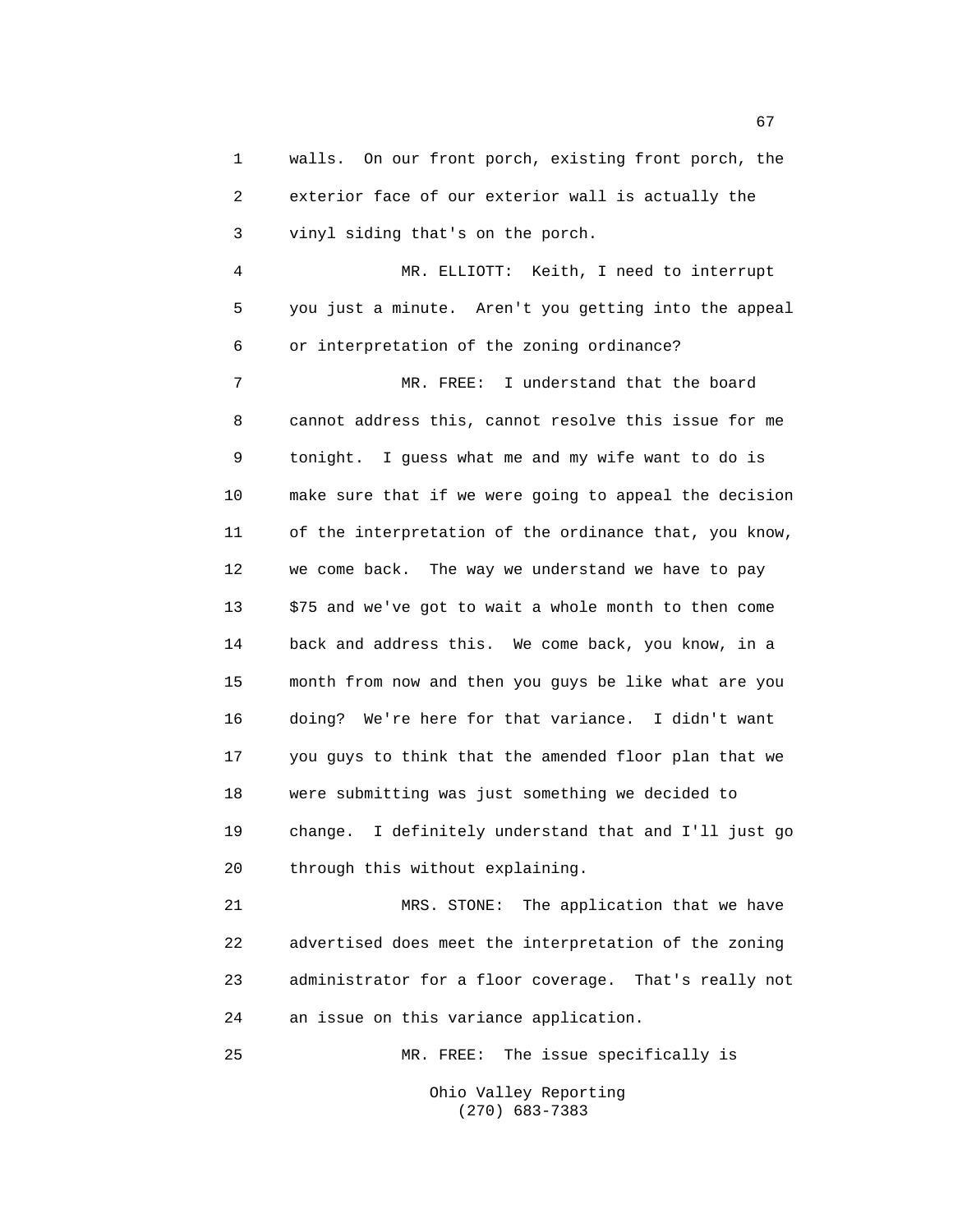1 within the framework of the square footage. It's not 2 really the total square footage. It's how I'm busting 3 that up. Whether it's a mud room or how big I'm 4 making the porch. That's really where it is. 5 As Becky said what was advertised was 6 correct. This is still the variance, we still want 7 to, we still would like to request this variance. 8 We'll just flip this portion of it. I won't go into 9 that. 10 One thing I might just pull out, I'm sure 11 that Mr. Noffsinger brought to your attention, but the 12 e-mail that he sent me last Tuesday to let me know, 13 "Keith, please know that I do not think it appropriate 14 for a person in your position to request a variance. 15 Certainly an appeal of the zoning administrator's 16 decision." You know, that was something that 17 surprised me as far as the way the executive director 18 is looking at it. I feel it is appropriate. This is 19 a public forum for my wife and I to attempt to receive 20 a variance. We appreciate you guys hearing this 21 tonight. 22 Our property, it's kind of different than 23 a lot of other properties. The alley, this that's 24 running, you can see where the rear of our house is 25 located where that arrow is pointing to. Over there Ohio Valley Reporting

(270) 683-7383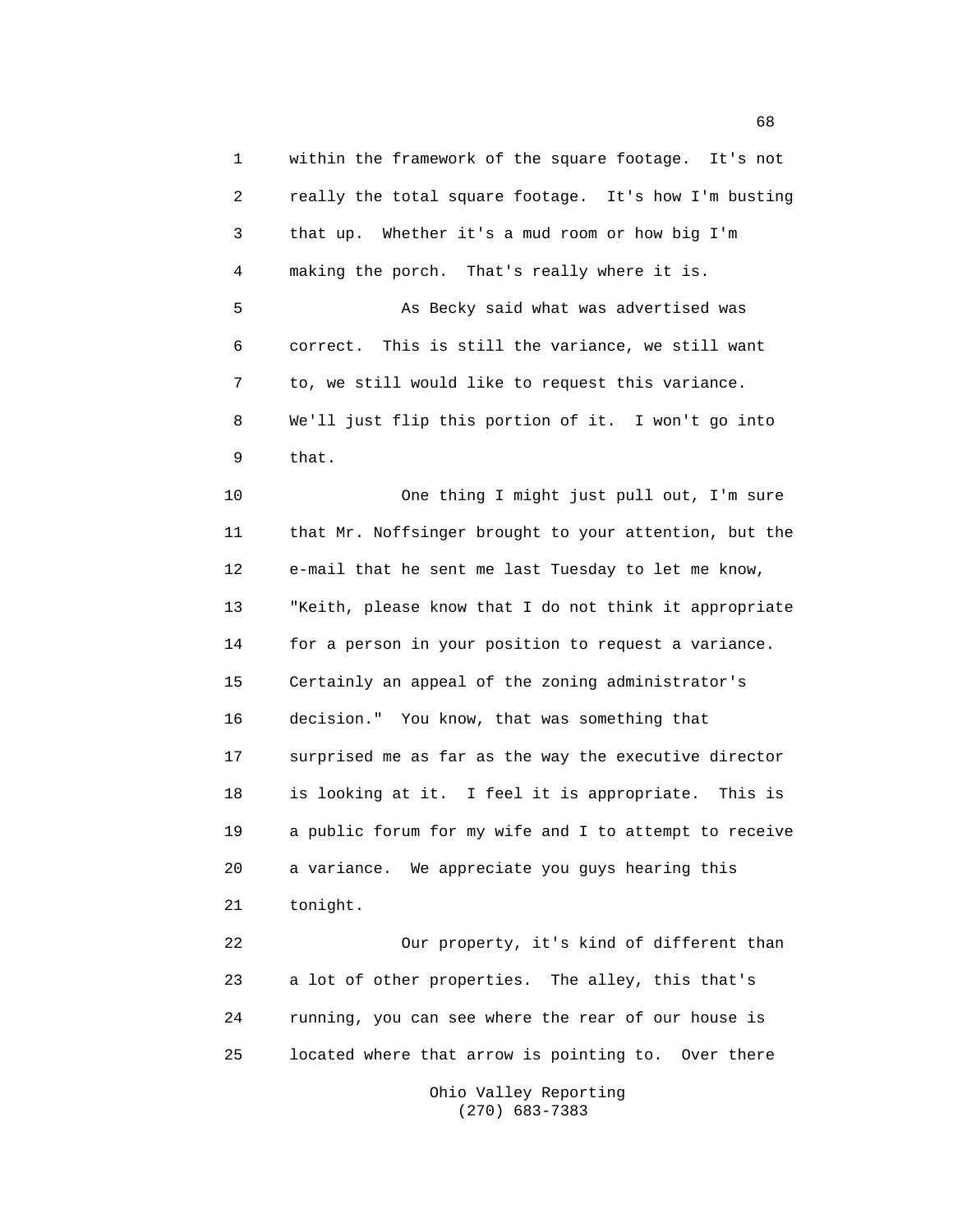1 where the dumpsters are, that's where the doctor's

2 office are. That's all commercial property.

3 On our block we have residential, but then 4 we have the alley. Then we have commercial right 5 against that.

6 Just another shot of the rear of the 7 property and this parking lot right behind our 8 property.

9 This is just a shot of the rear of our 10 house and where the alley is. You can see right 11 there, the 1220 St. Ann apartment, there's a garage 12 underneath of it and an apartment above it. That's 13 actually located right on our property line and it's 14 located to the rear. It's right on the alley 15 right-of-way. I understand this isn't necessarily 16 connected to the primary structure, but it kind of 17 shows you in our alley, you know, there's a lot of 18 fences and garages and then apartment and things like 19 this through the whole neighborhood.

20 CHAIRMAN: Let me interrupt. That 21 particular building was built before the zoning 22 ordinance went in effect.

23 MR. FREE: Yes, it was. I mean 99.9 24 percent of everything built within this neighborhood 25 was all built prior to this zoning classification that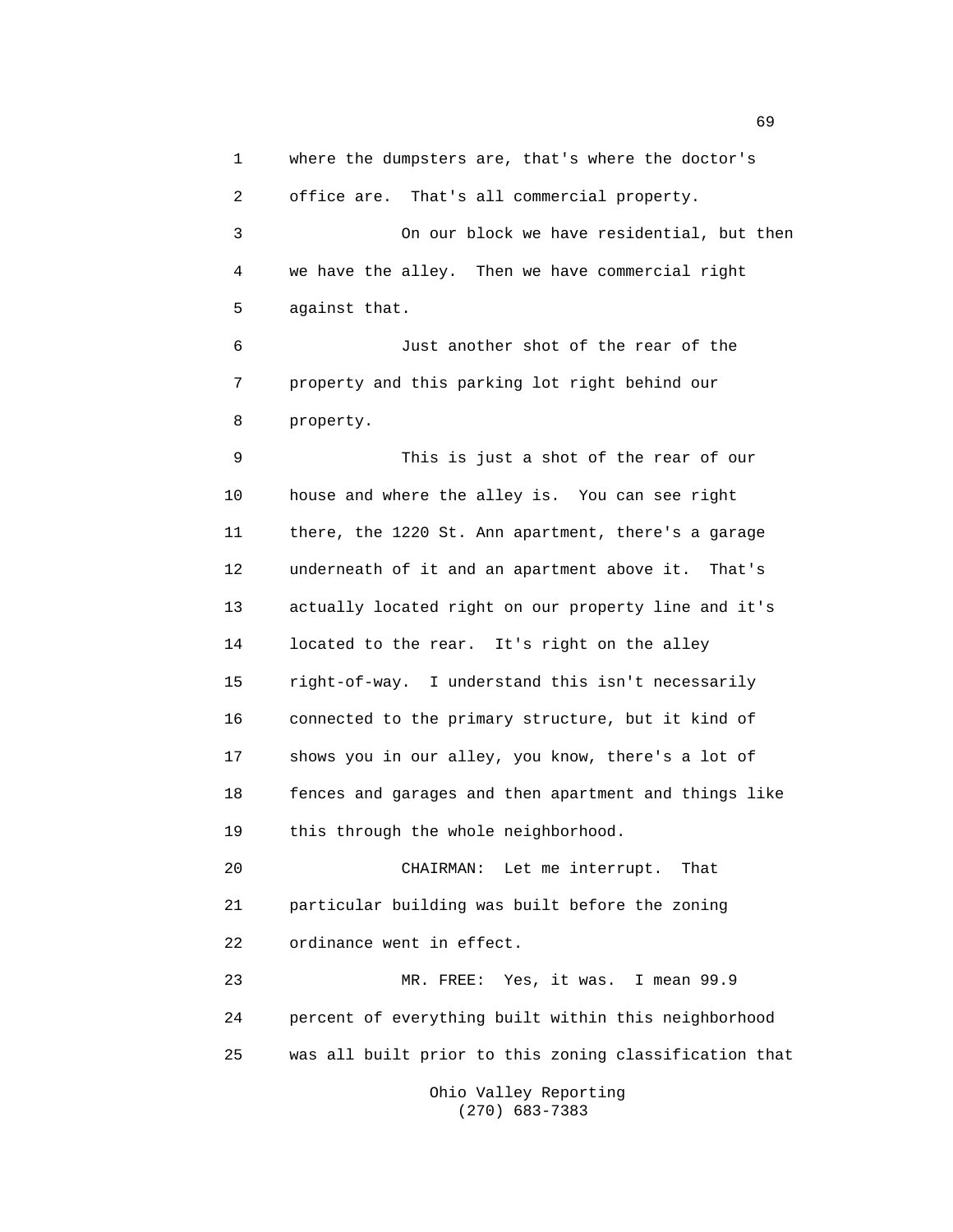1 I'm asking relief from was placed on all the property. 2 This shows 109 East 14th and 115 East 3 14th. Shows the side yard setbacks, what those are, 4 but then also the rear yard setback at this location 5 at 109 East 14th is 9-foot. 6 This is 115 East Parrish. Show a 9-foot 7 rear yard setback. 8 This is a rear yard setback on I think 9 it's an apartment or something. Seems like somebody 10 was living there at one time. It is about 3-foot from 11 the rear yard. 12 This is an apartment building that's right 13 on the alley, 1312 Allen Street. It's right on the 14 alley. 15 This is property at 315 West 14th. I 16 understanding that this is a side yard setback, but 17 it's right on the alley. It's an attractive home 18 there. Just to show that this area as far as setbacks 19 go there's a lot of things in place. 20 This is 1309 Locust Street. Has a 4-foot 21 rear yard setback. This is attached to the primary 22 structure. 23 This is 705 Allen Street. This is like 24 plus or minus a foot rear yard setback to the white 25 house that's behind it. The brick house is the one Ohio Valley Reporting

(270) 683-7383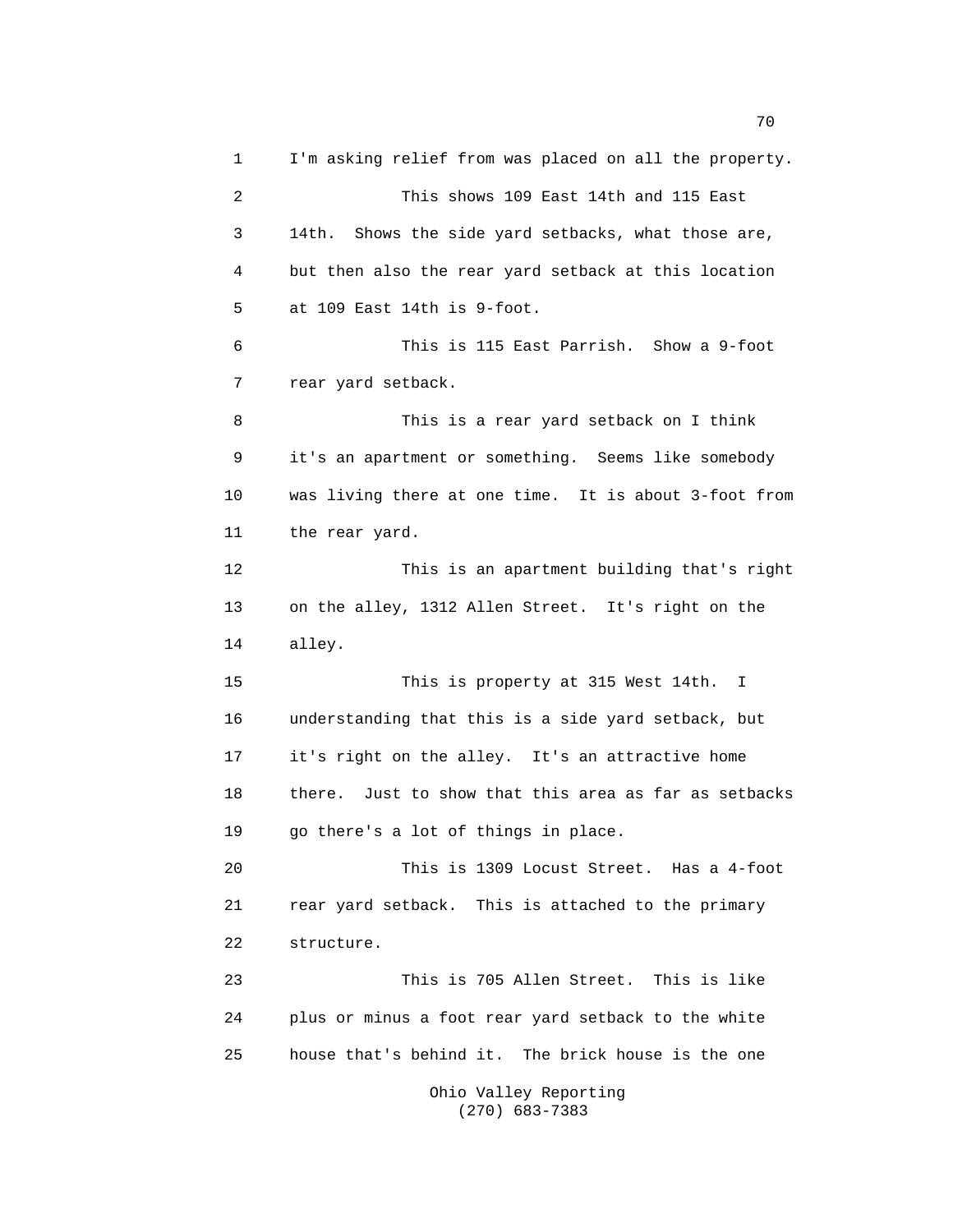1 that's encroaching on the setback.

2 Also 301 East 24th Street has a 4-foot 3 rear yard setback. Very visible property. You can 4 see this property and other properties are located 5 that have alleys. They're located near the rear yard 6 setback. 7 This is again is a side yard setback that 8 shows in the general vicinity how close. This is 9 actually, this is not a detached garage. It's 10 attached to the house. It just so happens that the 11 door is facing Locust Street instead of 12th Street. 12 This is 515 West 12th. Has a one-foot 13 rear yard setback. 14 There's our property as it sits now. 15 I've addressed and I think everybody has 16 copies of the different - - all of these things here, 17 we talked about here was talked about that we weren't 18 going to alter the essential character of the 19 neighborhood. If anything we're even fitting in more 20 than we actually do now with the addition. Even if 21 the variance was granted, the addition going into that 22 4-foot on the alley. That's what all of those things 23 address. 24 The next thing would be that granting the

25 variance would not cause any hazard or nuisance to the

Ohio Valley Reporting (270) 683-7383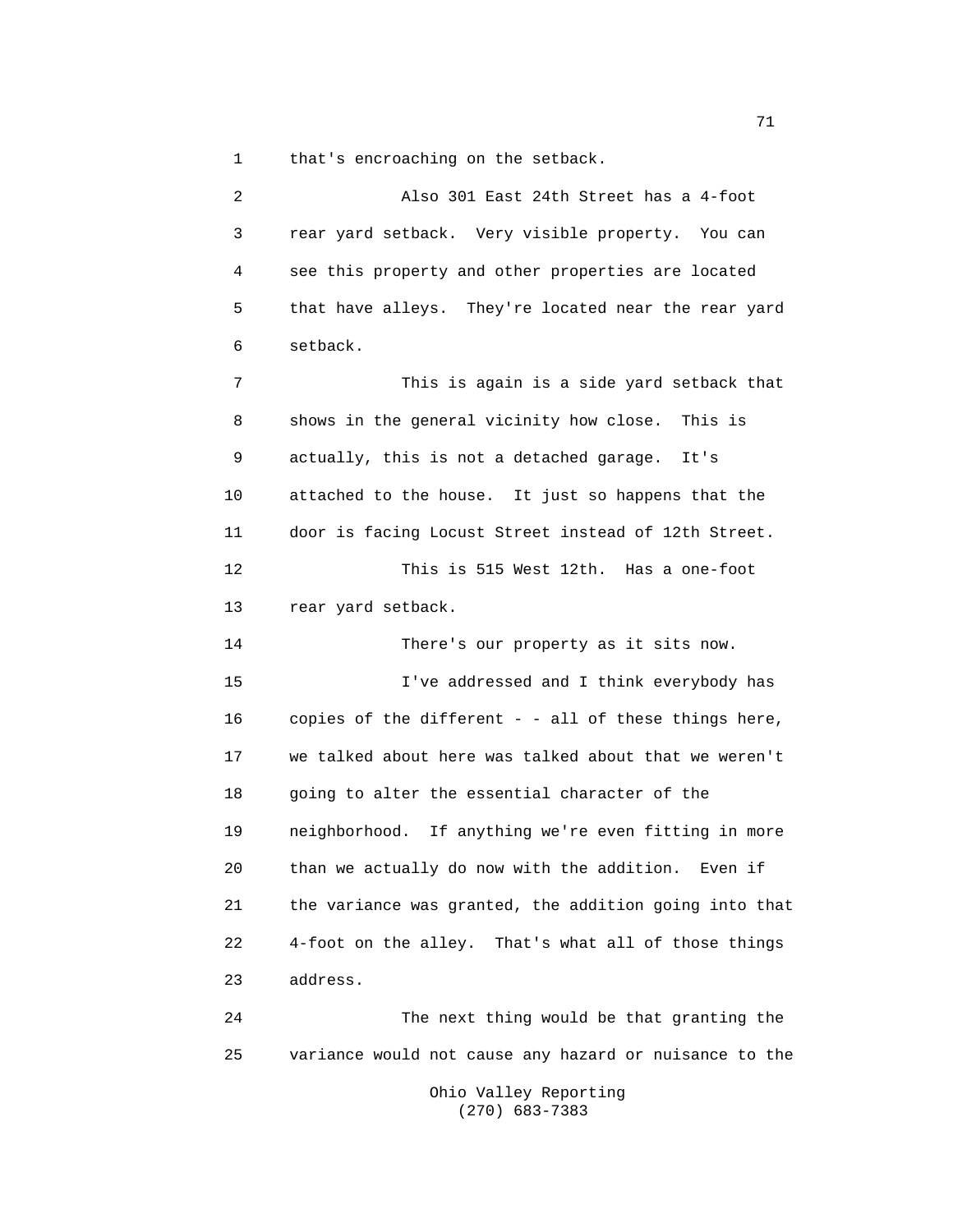1 public or to the neighborhood. Also feel that the 2 granting of this variance is not really an 3 unreasonable circumvention of the zoning ordinance. 4 It's actually a relief to properties in our 5 neighborhood where the development of property 6 predates the R-4DT zone classification. 7 Also note on July 5, 2001, Board of 8 Adjustments approved a variance for a house two doors 9 down from our house. From 20-foot to 8-feet. What 10 we're looking at doing we're looking at probably a 11 35,000 to \$40,000 addition onto our property. We feel 12 it will enhance the value of the property within the 13 neighborhood as well as fit in with the character of 14 other existing structures of the neighborhood. 15 We're going to be sensitive to - - as you 16 can see, which you saw from the photo of our house, 17 our garage will carry that same feel and have the 18 fish-scales of the point of the eaves and everything. 19 That kind of flows everything that we were 20 requesting. We sure appreciate you guys considering 21 this. We feel that if we're allowed to construct our 22 addition that it would be something that would add to 23 the neighborhood. It wouldn't be anything that would 24 take away. We feel it's well within the ability of 25 granting the variance with the different things that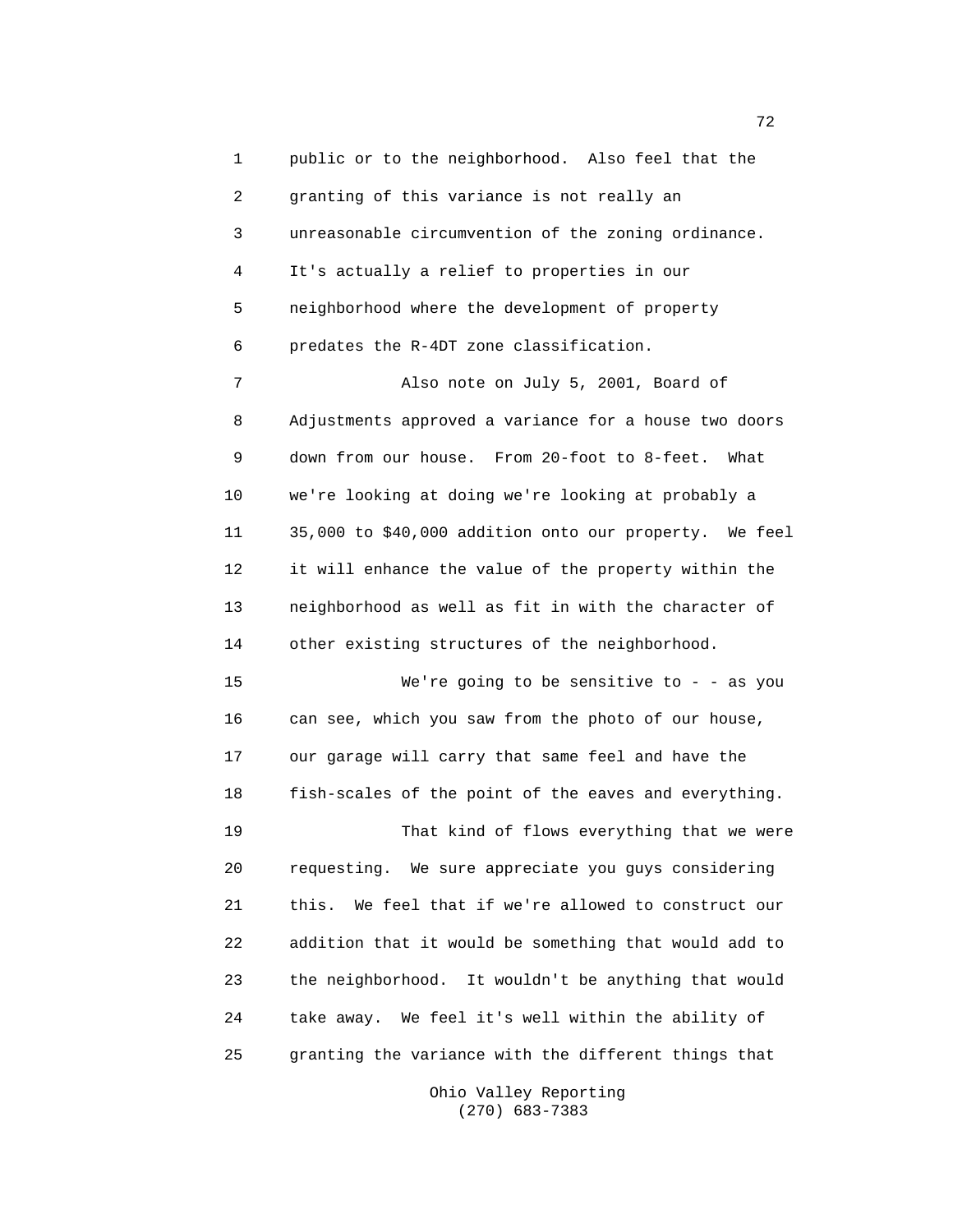1 we addressed in our application. Thank you.

2 CHAIRMAN: Let me ask you one question. 3 The construction date of this house was when? 4 MR. FREE: We built the house about six 5 years ago. We designed it to fit into the 6 neighborhood. Prior to us building the home it was a 7 parking lot. Prior to even discussing with Mr. 8 Mischel about, you know, before I submitted the 9 application, about what we could maybe build and 10 everything. My wife and I to be honest with you we 11 were struggling with selling the house and moving to a 12 different neighborhood. The house has a lot of 13 amenities that we like, but we don't have - -parking 14 is a problem with Lila Jean. I don't know if you're 15 familiar with Lila Jean's. Tuesdays and Thursdays are 16 pretty tough in our neighborhood about getting a 17 parking space. There's a business up there that 18 doesn't have any parking. It's pretty difficult to 19 fight for a space. What we're trying to do is do 20 something off of our alley with a garage. We 21 understand we could do a detached garage. We could do 22 a detached three car garage off the back and meet all 23 the requirements and everything, but in looking at the 24 cost of doing that for a little bit more we could 25 attach it to the house and make something that just

> Ohio Valley Reporting (270) 683-7383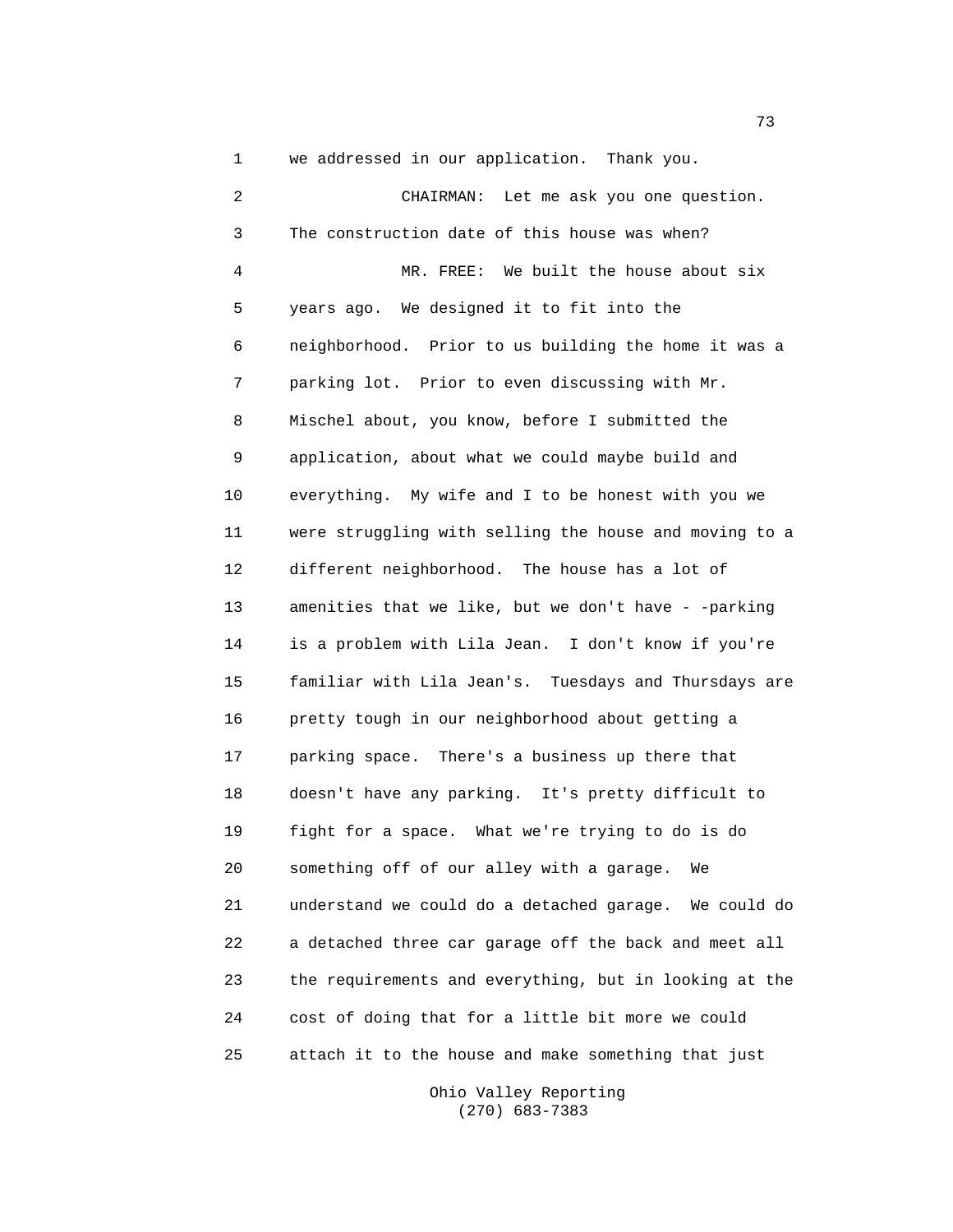1 work a lot better and looked a lot better for us. 2 That's why we're requesting the variance. 3 CHAIRMAN: Any board members have any 4 questions? 5 (NO RESPONSE) 6 CHAIRMAN: Staff have any comments or 7 additions? 8 (NO RESPONSE) 9 CHAIRMAN: Anyone else? State your name 10 for the record. 11 MS. KINCAID: Nita Kincaid. 12 (MRS. KINCAID SWORN BY ATTORNEY.) 13 MRS. KINCAID: I live at 1200 block of St. 14 Ann with my husband and there were some other 15 neighbors here but getting into the late hour had to 16 leave. We are all encouraged with anyone in our 17 neighborhood decides to improve their property. I'm 18 going to read a statement that we've prepared from the 19 neighborhood and we fully support the Frees's plan. 20 What I didn't realize was that Keith said 21 that they could build a detached three car garage 22 without having come before this board. Basically all 23 they're asking to do is to make an attachment to the 24 home. 25 As you did see in his presentation it's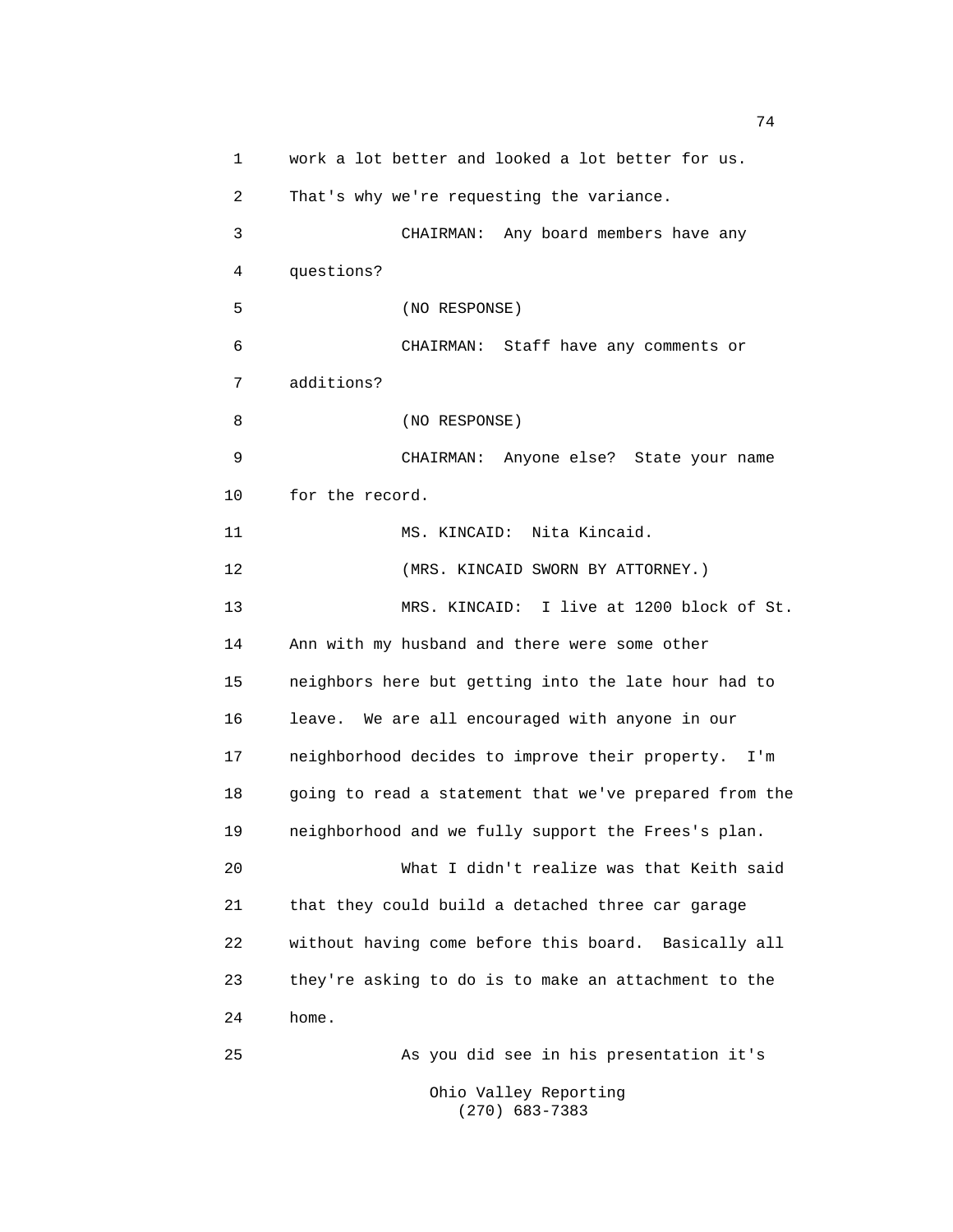1 not anything he's asking out of the ordinary in our 2 neighborhood. Again, it's very rare that we have 3 people that are willing to make the financial 4 commitment that Keith and Susan would like to make to 5 stay in our neighborhood. It is also true that our 6 street is extremely narrow. That almost on a daily 7 basis when we have cars parked going both north and 8 south it is absolutely impossible for two cars to 9 pass. That we either have to back up or try to dive 10 in a place to get out of somone's way. We've been 11 very lucky that we've not had more accidents at the 12 south end of 1200 St. Ann because of Lila Jean's 13 operating there and the fact that when there's cars 14 there it is a track traffic hazard. I can understand 15 why the Frees would want to build a garage and get 16 their cars off the street.

17 I'll go ahead and read the prepared 18 statement. "We are here to show our support for the 19 addition that Keith and Susan Free are planning to 20 construct. We realize the structure would extend to 21 4-feet from the alley, but as we've experienced from 22 the past Keith and Susan have constructed and 23 maintained a beautiful property. Not only did they 24 make a massive investment in our neighborhood six 25 years ago, but today they are seeking to stay in the

> Ohio Valley Reporting (270) 683-7383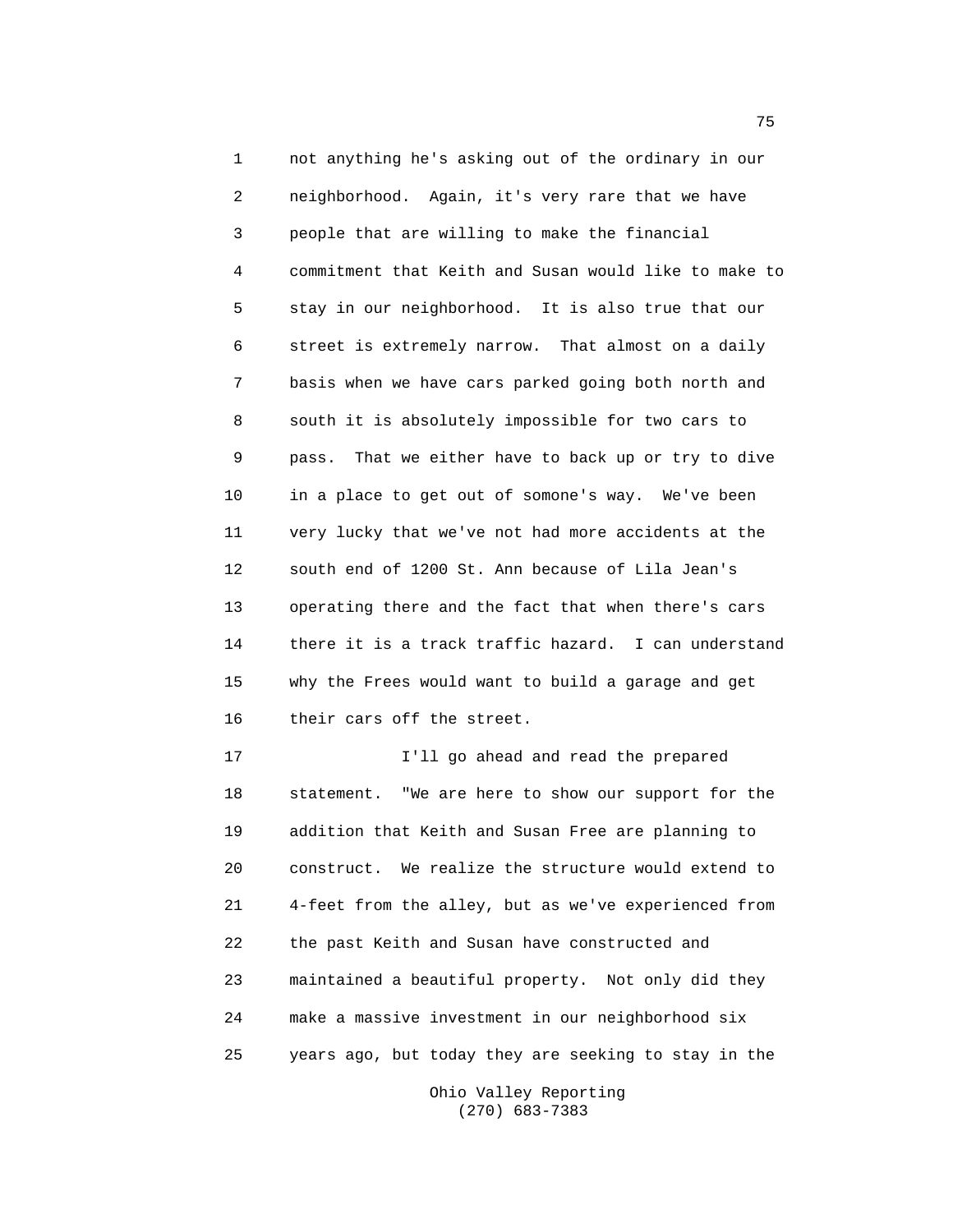1 neighborhood with the approval of adding on an 2 addition that will only improve this area financially. 3 We continue to see residents making improvements in 4 the hope to keep residential housing that makes our 5 historic areas of Owensboro attractive. Thank you for 6 your consideration to our neighbors." 7 I also have a letter, that I will give to 8 this lady, gentleman that could not be here tonight in 9 support of this as well. 10 CHAIRMAN: Any other comments from anyone 11 else wanting to speak? Come forward and state your 12 name. 13 MR. HAGAN: Barry Hagan. 14 (MR. BARRY HAGAN SWORN BY ATTORNEY.) 15 MR. HAGAN: Something I would hope you all 16 understand. We have tried and tried hard in our 17 neighborhood, that's from Allen Street all the way 18 from Daviess, Allen and St. Ann. We put a lot of 19 money in our homes. We're trying to make this city 20 proud of what we've done. We've gutted our homes. 21 We've added more space. We have done about everything 22 a person could imagine to bring our J.Z. Moore 23 neighborhood back up to par where when somebody comes 24 to this town they come out around that area. We've 25 got a house on Allen Street that they're selling for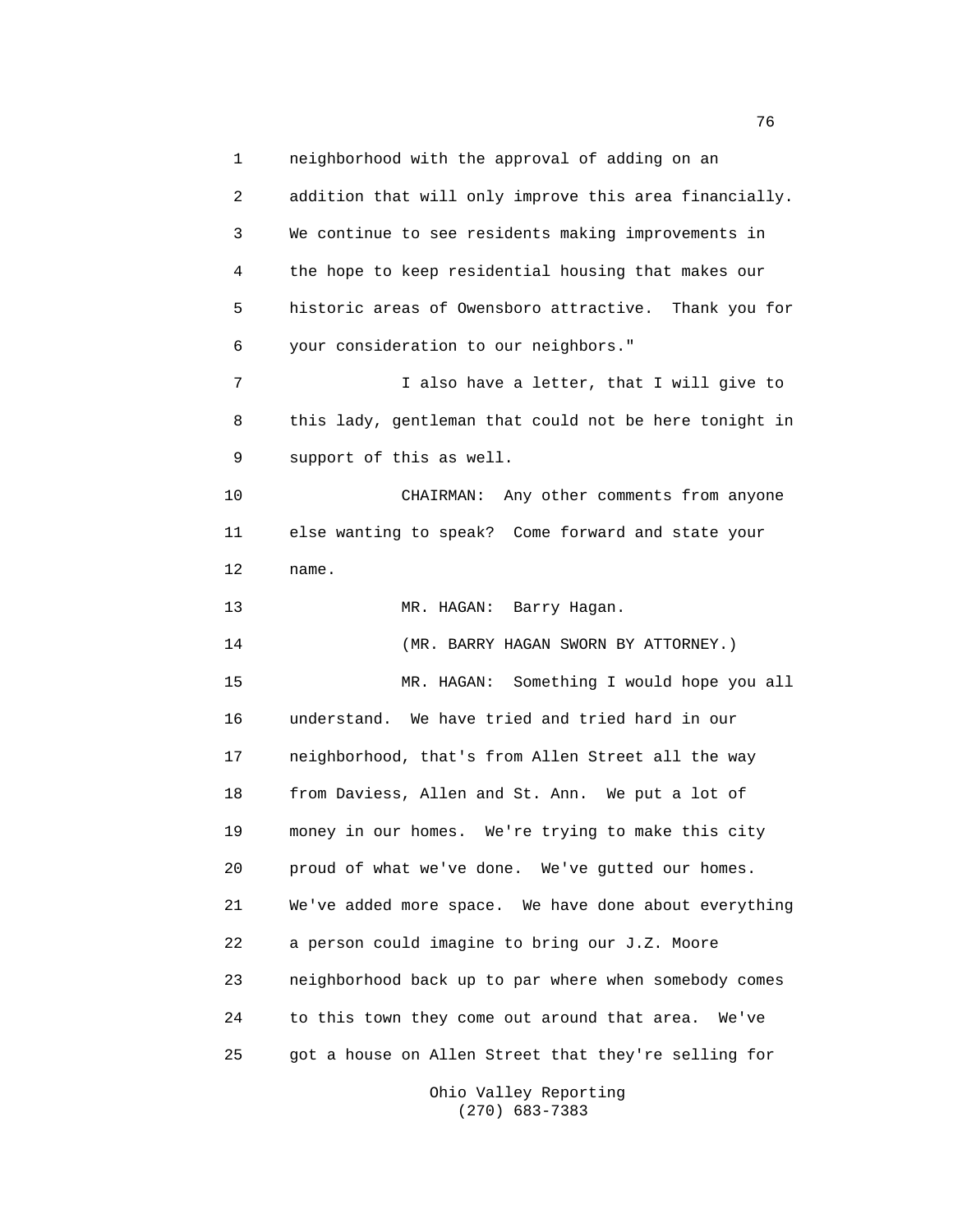1 219,000, which before you could only probably get 2 50,000 out of the thing if anything. Got another 3 house that's around 200,000, 210,000 that's on St. Ann 4 Street at the very end. At one time before they went 5 in there and redone that house, you could probably got 6 it for 35,000. What we're doing we're trying every 7 way possible to get our homes back up to par and 8 maintain the value. Which if we maintain value it 9 becomes more accessible for the city. Also raises 10 taxes for the city. Numerous different things can 11 happen.

12 **I** would like and I think J.Z. Moore would 13 like to do the same thing. Ask the commission to work 14 with us. I'm fully for Keith and Susan's garage that 15 they're putting on. They have a beautiful home. It 16 has improved our neighborhood. Of course, like my 17 Nita just said, the street is so narrow that you can't 18 get down. You can't even park on your own street 19 about half the time. We have just applied for a 20 variance not too long ago and ours was approved. It 21 was an attachment to the house. They're not asking 22 for anything different than what we asked for. I 23 would hope that you all approve this. Thank you. 24 CHAIRMAN: Anyone else?

25 (NO RESPONSE)

Ohio Valley Reporting (270) 683-7383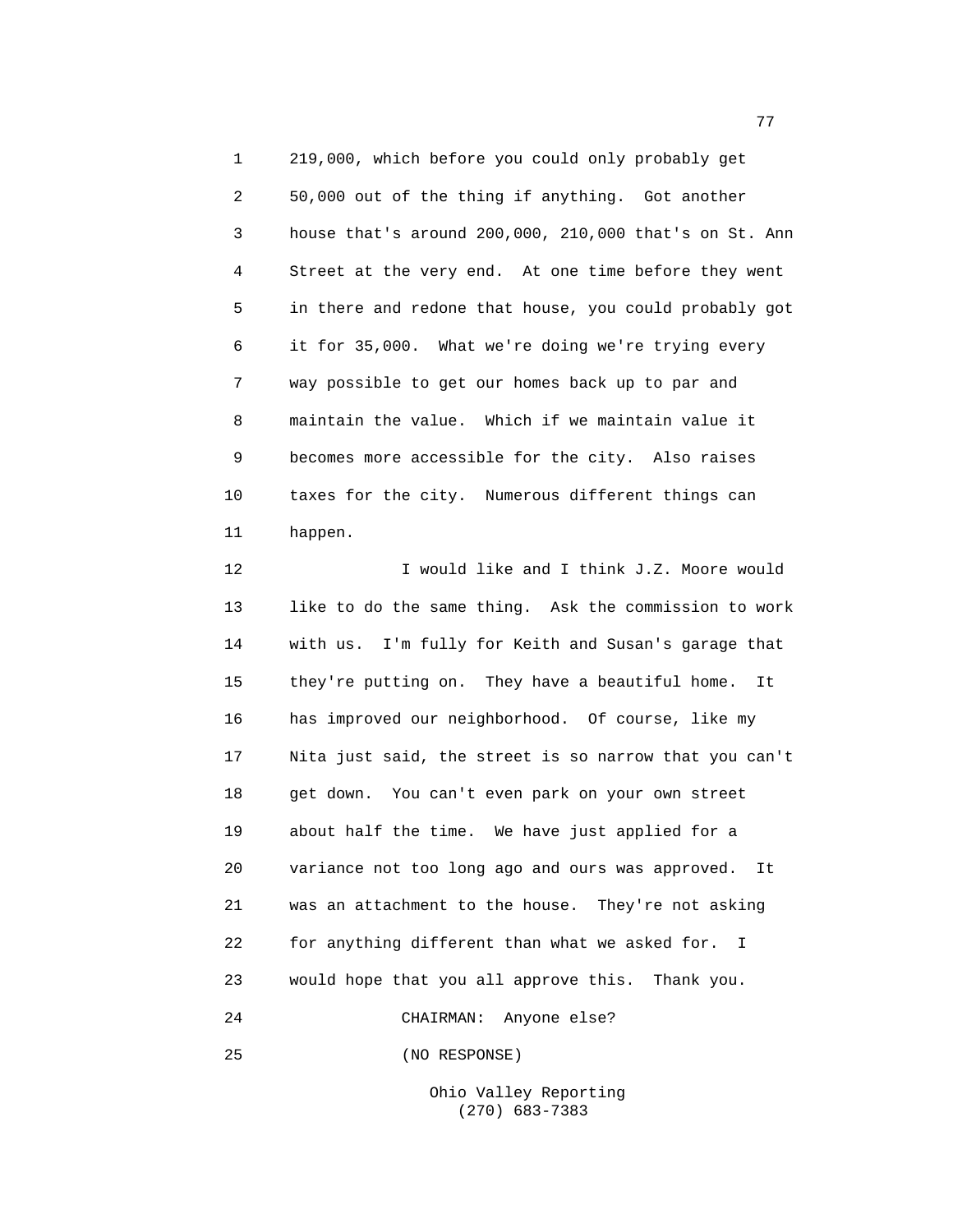1 CHAIRMAN: Staff have something they want 2 to add to this, please? 3 MR. MISCHEL: Jim Mischel. 4 (MR. JIM MISCHEL SWORN BY ATTORNEY.) 5 MR. MISCHEL: I realize it's late and 6 we've heard a lot so I'll make this short, try to 7 anyway. 8 I have a couple of comments and I'd just 9 like to say why the Staff recommendation was for 10 denial. Basically as Kincaid said they've had a 11 variance approved recently. A lot of the photos that 12 Keith and Susan have, a lot of those structures if not 13 all of them predate the ordinance where their 14 structure is a different story. It was built in 1996. 15 In general the ordinance looks at those 16 two in different situations. A new structure we try 17 to get to meet all of the ordinances that we can, 18 setbacks and everything. Their lot is zoned R-4DT. 19 In R-4DT it's required to have a minimum of 5000 20 square feet. Which theirs I think is about 16 square 21 feet shy of that. Therefore they pretty close to meet 22 the standards of that zone. 23 I think they did get an average setback on 24 the front of the house with a structure on either side 25 so they gain there. Essentially this structure being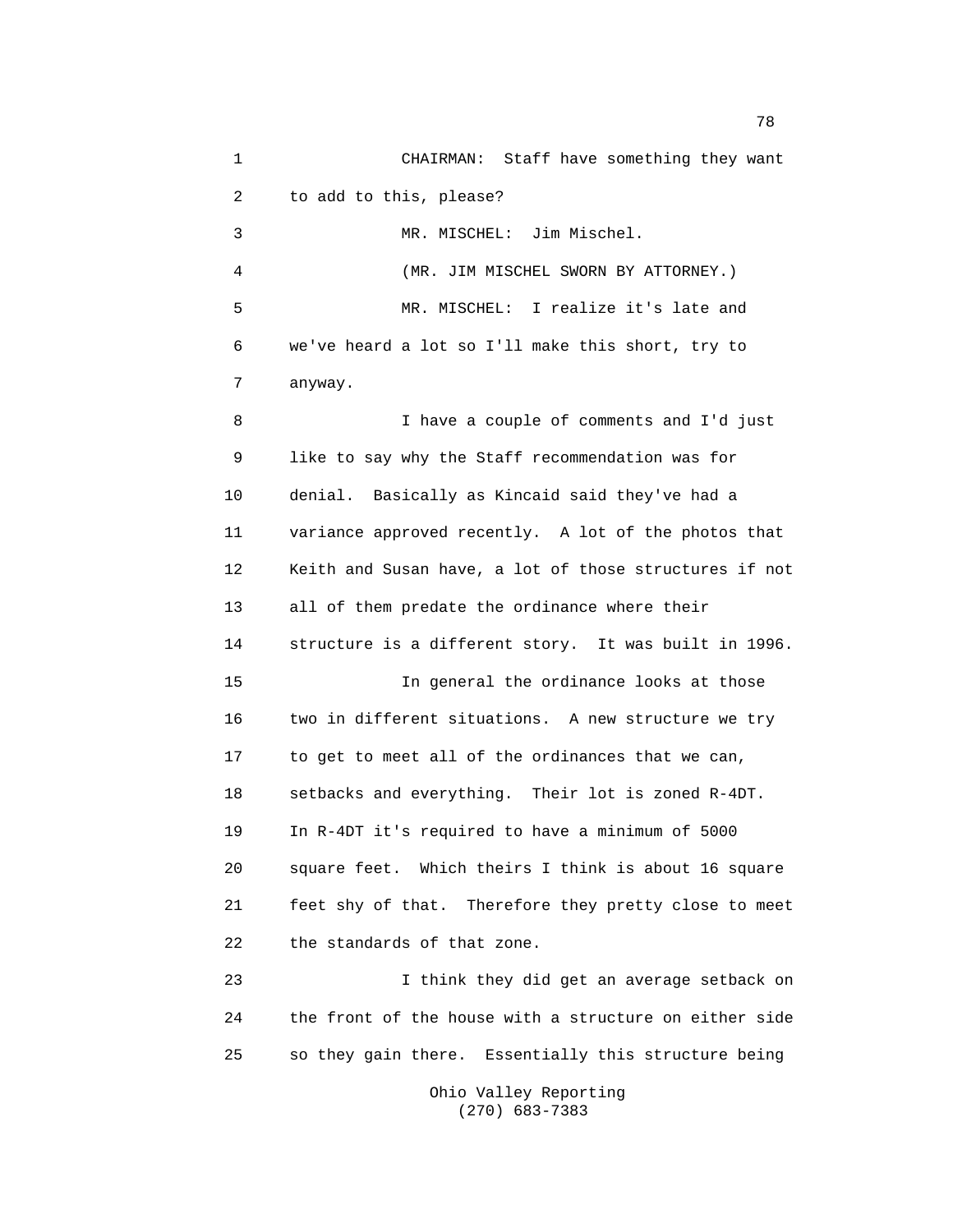1 built new in '96 is kind of a different animal if you 2 want to say than some of these other structures. 3 I share their concerns and I applaud them. 4 One other comment. It's hard for the Staff - - right 5 now I'm working on about two or three items with the 6 neighbors on different things as far as houses being 7 up for sale and make sure they stay single-family if 8 they lost their grandfather clause. There's been some 9 parking concerns and we're working on those. It's 10 hard for the staff to enforce those and then turn our 11 back on something else such as a variance or approve 12 something that really it doesn't go along with the 13 guidelines of the ordinance. 14 To be consistent and fair I think we have 15 to do that and be fair across the board. I applaud 16 them too to keep the neighborhood like that. 17 One other comments unless you all have any 18 questions. I'll just say this because Gary is not 19 here. He left the room. There was a statement made 20 about an e-mail being sent. I've heard part of that. 21 I don't think there's any malice made or anything. 22 Knowing both parties I think it was an extension for 23 cooperation or whatever. I don't think anything was 24 meant by it. I'm sure if he was here he would explain 25 he didn't mean anything by that. I wanted to add that

> Ohio Valley Reporting (270) 683-7383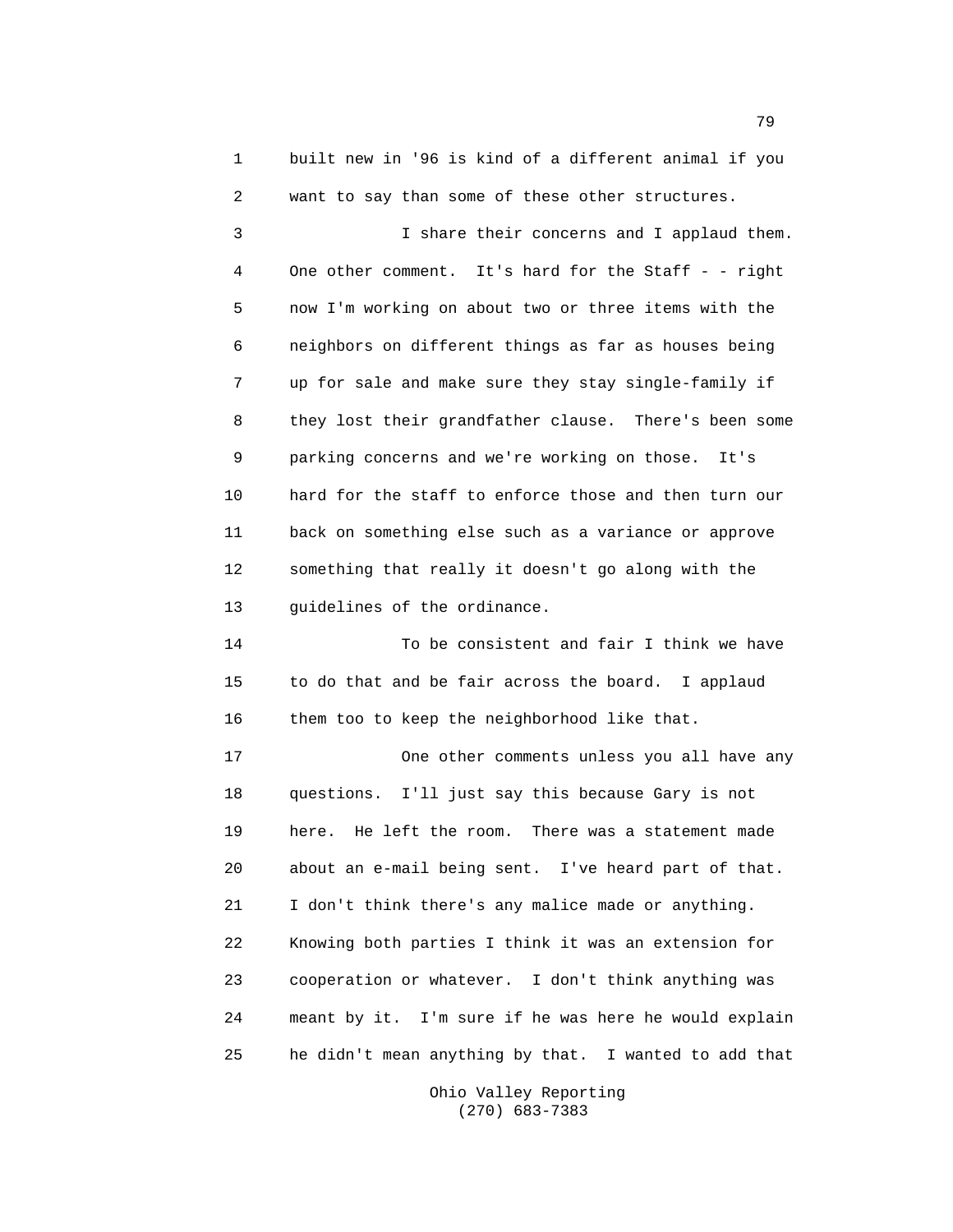1 in. Knowing both parties I don't think anything is 2 there.

3 If you have any questions or if they have 4 any questions. It's true the structure now could be 5 built detached and we could issue a permit. It's just 6 it's attached structure and it doesn't meet the 20 7 foot rear setback which is required in this zone. 8 MRS. STONE: I would just like to add that 9 if the Board determines that they will be approving 10 this variance that the Staff would like them to 11 consider a condition that the addition with the 12 exception of the porch be used for vehicle parking 13 area and not converted to habitat area so that they 14 maintain their lot coverage requirement and that the 15 vehicular use area should be constructed at ground 16 level. 17 CHAIRMAN: Any other comments from the 18 Staff? 19 (NO RESPONSE) 20 CHAIRMAN: Any questions from the board? 21 (NO RESPONSE) 22 CHAIRMAN: Applicant have anything they 23 want to add before we proceed? 24 MR. FREE: On the R-4DT zone, I understand 25 we did this crazy thing in building this very Ohio Valley Reporting

(270) 683-7383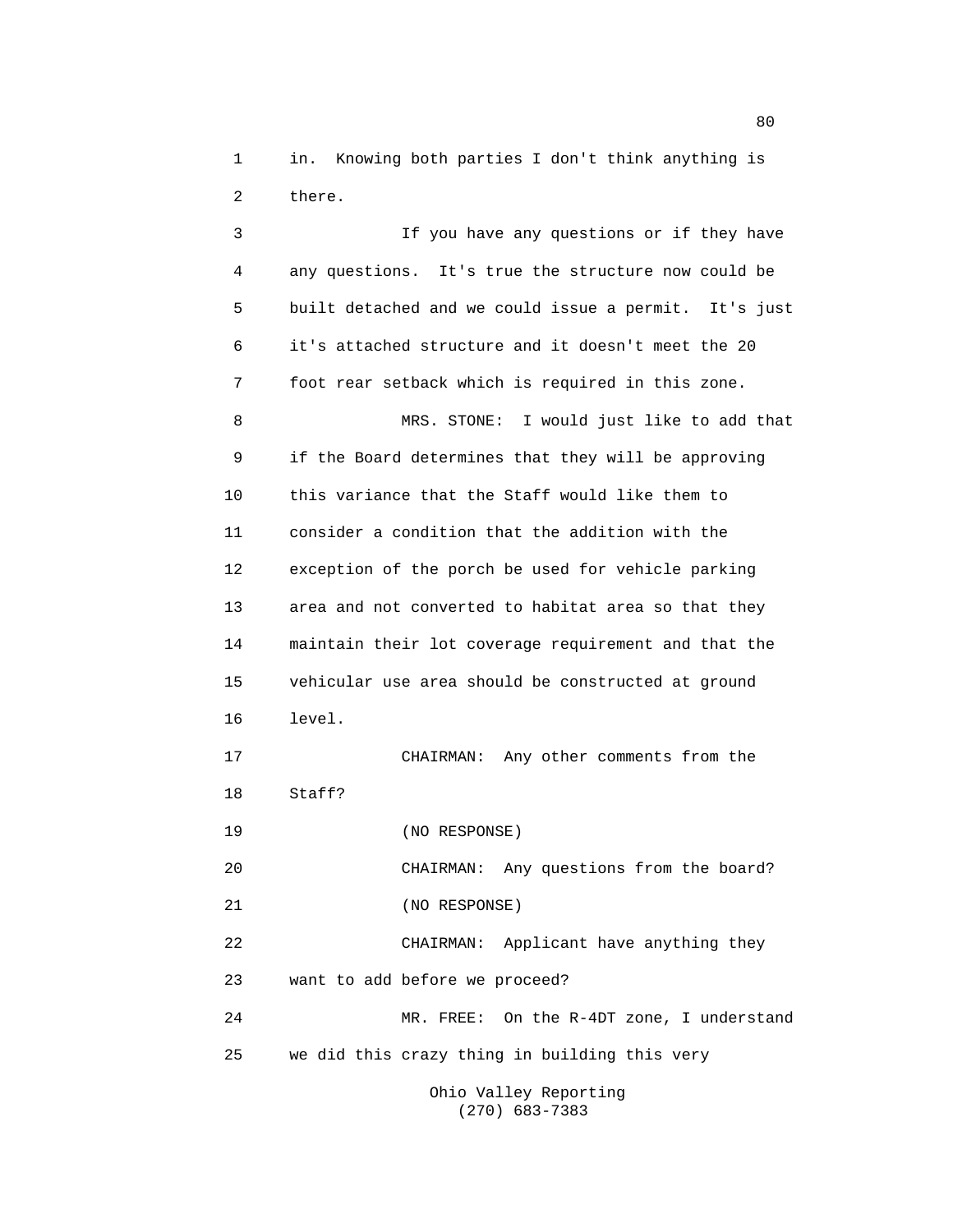1 expensive house in this neighborhood and we're asking 2 relief to even do more to it. I think the newness of 3 the house, and it's just six years old, you know, 4 taking in account the neighborhood and looking at 5 variances. It's under certain situations. If you 6 look at the situations in the neighborhood and the 7 situations in our neighborhood are such that if 8 everything burned down and you built it all back to 9 the R-4DT standard, it would not look like the same 10 neighborhood. You couldn't build 50 percent of the 11 neighborhood back and make it look like it did. I 12 know you could if it burned down you could have the 13 right to build it back. Just visually, you know, the 14 neighborhood would not be the same if it was built 15 today under the R-4DT standard. Me and my wife 16 definitely appreciate your consideration. Thank you. 17 CHAIRMAN: Any other comments or questions 18 from the board? 19 (NO RESPONSE) 20 CHAIRMAN: Hearing none entertain a motion 21 to dispose of the item. 22 MR. PEDLEY: Mr. Chairman, I make a motion 23 for approval with the findings it will not adversely 24 affect the public health, safety or welfare; will not 25 alter the essential character of the general vicinity;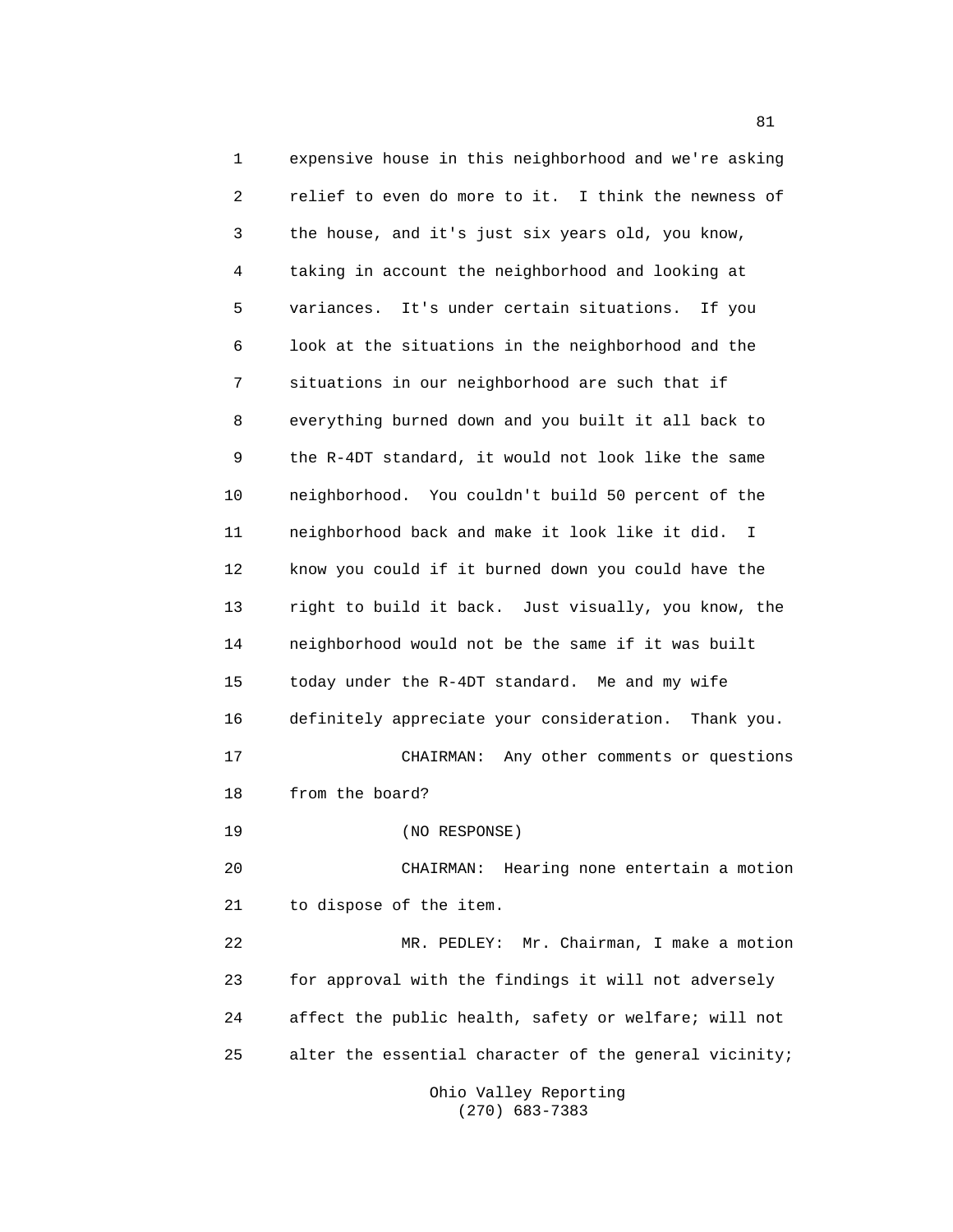| 1  | will not cause a hazard or a nuisance to the public; |
|----|------------------------------------------------------|
| 2  | will not allow an unreasonable circumvention of the  |
| 3  | requirements of the zoning regulations with the      |
| 4  | conditions that Mrs. Stone stated.                   |
| 5  | CHAIRMAN: You've heard the motion with               |
| 6  | the conditions. Is there a second?                   |
| 7  | MS. MASON: Second.                                   |
| 8  | CHAIRMAN: Any other discussion or                    |
| 9  | comments from the board?                             |
| 10 | (NO RESPONSE)                                        |
| 11 | CHAIRMAN: Hearing none all in favor of               |
| 12 | the motion raise your right hand.                    |
| 13 | (ALL BOARD MEMBERS PRESENT RESPONDED AYE.)           |
| 14 | CHAIRMAN: Motion carries unanimously.                |
| 15 | Entertain one more motion.                           |
| 16 | MR. MILLER: Motion to adjourn.                       |
| 17 | Second.<br>MR. WILLIAMS:                             |
| 18 | CHAIRMAN: All in favor raise your right              |
| 19 | hand.                                                |
| 20 | (ALL BOARD MEMBERS PRESENT RESPONDED AYE.)           |
| 21 | CHAIRMAN: Meeting is adjourned.                      |
| 22 |                                                      |
| 23 |                                                      |
| 24 |                                                      |
| 25 |                                                      |
|    |                                                      |